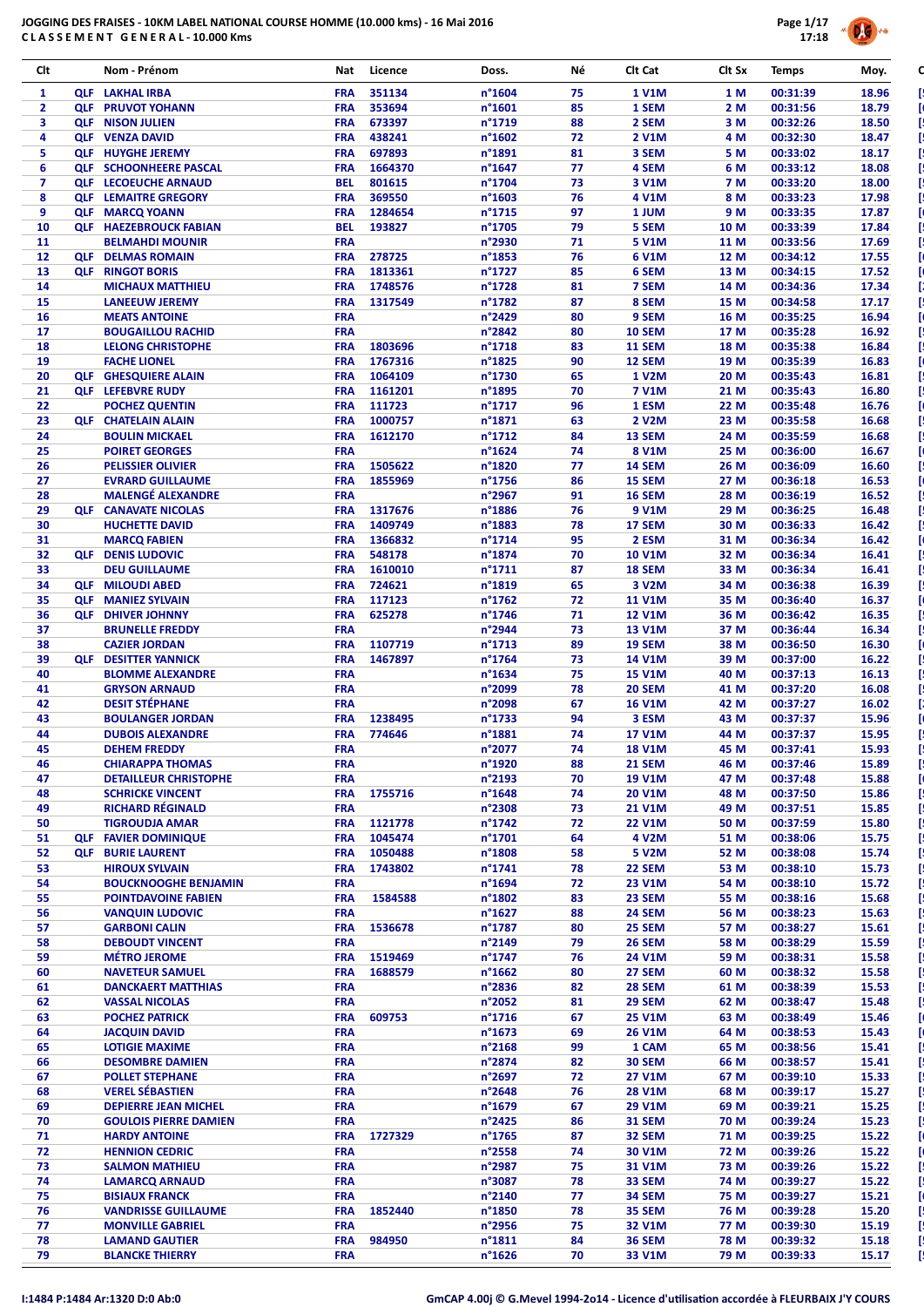

| Clt        | Nom - Prénom                                          | Nat                      | Licence           | Doss.                                | Νé       | Clt Cat                        | Clt Sx         | <b>Temps</b>         | Moy.           |
|------------|-------------------------------------------------------|--------------------------|-------------------|--------------------------------------|----------|--------------------------------|----------------|----------------------|----------------|
| 80         | <b>FOURNIER OLIVIER</b>                               | <b>FRA</b>               |                   | n°1678                               | 72       | 34 V1M                         | 80 M           | 00:39:34             | 15.17          |
| 81         | <b>WAETERLOOS FRANCK</b>                              | <b>FRA</b>               |                   | n°2793                               | 64       | 6 V2M                          | 81 M           | 00:39:38             | 15.14          |
| 82         | <b>COULLEIT ALDO</b>                                  | <b>FRA</b>               |                   | n°1754                               | 68       | 35 V1M                         | 82 M           | 00:39:38             | 15.14          |
| 83         | <b>FLUET ANDRE</b>                                    | <b>FRA</b>               | 277333            | n°1767                               | 67       | 36 V1M                         | 83 M           | 00:39:38             | 15.14          |
| 84<br>85   | <b>KHIREDDINE SAMY</b><br><b>OLF SAUTIERE THIERRY</b> | <b>FRA</b><br><b>FRA</b> | 426386            | n°2963<br>n°1892                     | 73<br>62 | 37 V1M<br><b>7 V2M</b>         | 84 M<br>85 M   | 00:39:44<br>00:39:44 | 15.10<br>15.10 |
| 86         | <b>COLIN XAVIER</b>                                   | <b>FRA</b>               |                   | $n^{\circ}$ 2126                     | 75       | 38 V1M                         | 86 M           | 00:39:47             | 15.08          |
| 87         | <b>DEPATURE BRUNO</b>                                 | <b>FRA</b>               |                   | n°2406                               | 60       | 8 V <sub>2</sub> M             | 87 M           | 00:39:49             | 15.07          |
| 88         | <b>HOLLEBECQUE FREDERIC</b>                           | <b>FRA</b>               | 1294596           | n°1821                               | 71       | 39 V1M                         | 88 M           | 00:39:50             | 15.07          |
| 89         | <b>LASCAR NATHAN</b>                                  | <b>FRA</b>               |                   | n°2325                               | 96       | 4 ESM                          | 89 M           | 00:39:51             | 15.06          |
| 90<br>91   | <b>DELBAERE CHRISTIAN</b><br><b>HEDIN NICOLAS</b>     | <b>FRA</b><br><b>FRA</b> | 1623910           | n°1708<br>n°2640                     | 67<br>86 | 40 V1M<br>37 SEM               | 90 M<br>91 M   | 00:39:53<br>00:39:56 | 15.05<br>15.03 |
| 92         | <b>PLANCQ DAVID</b>                                   | <b>FRA</b>               |                   | n°2303                               | 78       | <b>38 SEM</b>                  | 92 M           | 00:39:57             | 15.02          |
| 93         | <b>NORTIER THIERRY</b>                                | <b>FRA</b>               | 1547844           | n°1649                               | 69       | 41 V1M                         | 93 M           | 00:39:59             | 15.01          |
| 94         | <b>RYS FLORIAN</b>                                    | <b>FRA</b>               |                   | n°2284                               | 88       | <b>39 SEM</b>                  | 94 M           | 00:39:59             | 15.01          |
| 95         | <b>MELCHIOR CYRILLE</b>                               | <b>FRA</b>               |                   | n°2194                               | 82       | <b>40 SEM</b>                  | 95 M           | 00:40:00             | 15.00          |
| 96<br>97   | <b>ROKIA VALERY</b><br><b>DUMORTIER DAVID</b>         | <b>FRA</b><br><b>FRA</b> | 1216475           | n°1905<br>n°1976                     | 74<br>79 | 42 V1M<br><b>41 SEM</b>        | 96 M<br>97 M   | 00:40:02<br>00:40:02 | 14.99<br>14.99 |
| 98         | <b>VERSCHAEVE XAVIER</b>                              | <b>FRA</b>               |                   | n°1752                               | 74       | 43 V1M                         | 98 M           | 00:40:04             | 14.98          |
| 99         | <b>LESAFFRE ERIC</b>                                  | <b>FRA</b>               | 1671348           | n°1709                               | 67       | 44 V1M                         | 99 M           | 00:40:04             | 14.98          |
| 100        | <b>IDZIAK CEDRIC</b>                                  | <b>FRA</b>               | 1381117           | n°1887                               | 73       | 45 V1M                         | 100 M          | 00:40:06             | 14.97          |
| 101        | <b>LELLOU RUDY</b>                                    | <b>FRA</b>               |                   | n°2572                               | 78       | 42 SEM                         | 101 M          | 00:40:07             | 14.96          |
| 102<br>103 | <b>ROBIN NICOLAS</b><br><b>DUCROQUET HERVE</b>        | <b>FRA</b><br><b>FRA</b> |                   | n°2349<br>n°3100                     | 78<br>63 | 43 SEM<br>9 V <sub>2</sub> M   | 102 M<br>103 M | 00:40:08<br>00:40:09 | 14.96<br>14.95 |
| 104        | <b>DELECOURT ALAIN</b>                                | <b>FRA</b>               |                   | n°1629                               | 67       | 46 V1M                         | 104 M          | 00:40:09             | 14.95          |
| 105        | <b>EQUINE OCTAVE</b>                                  | <b>FRA</b>               | T198713           | n°1833                               | 69       | 47 V1M                         | 105 M          | 00:40:12             | 14.93          |
| 106        | <b>GENGEMBRE DAVID</b>                                | <b>FRA</b>               |                   | n°2554                               | 80       | 44 SEM                         | 106 M          | 00:40:13             | 14.92          |
| 107        | <b>GHARNITI OMAR</b>                                  | <b>FRA</b>               |                   | n°1966                               | 86       | 45 SEM                         | 107 M          | 00:40:19             | 14.88          |
| 108<br>109 | <b>CASTELLAIN EDOUARD</b><br><b>LAINÉ OLIVIER</b>     | <b>FRA</b><br><b>FRA</b> | 1612152           | n°2848<br>n°1745                     | 92<br>79 | 46 SEM<br>47 SEM               | 108 M<br>109 M | 00:40:23<br>00:40:23 | 14.86<br>14.86 |
| 110        | <b>GUILLOUF GAËL</b>                                  | <b>FRA</b>               |                   | n°2312                               | 72       | 48 V1M                         | 110 M          | 00:40:24             | 14.86          |
| 111        | <b>LEGRAND DAVID</b>                                  | <b>FRA</b>               | A43674C           | n°3104                               | 77       | 48 SEM                         | 111 M          | 00:40:24             | 14.85          |
| 112        | <b>LEFEBVRE ANTOINE</b>                               | <b>FRA</b>               |                   | n°2356                               | 75       | 49 V1M                         | 112 M          | 00:40:25             | 14.85          |
| 113        | <b>DUTOIT DAVID</b>                                   | <b>FRA</b>               |                   | n°2500                               | 70       | 50 V1M                         | 113 M          | 00:40:34             | 14.80          |
| 114<br>115 | <b>DUMEZ JEAN-YVES</b><br><b>LEPAN GUILLAUME</b>      | <b>FRA</b><br><b>FRA</b> | 1810794           | n°1857<br>n°3050                     | 66<br>77 | <b>10 V2M</b><br>49 SEM        | 114 M<br>115 M | 00:40:34<br>00:40:34 | 14.80<br>14.79 |
| 116        | <b>MALGORN FRANCK</b>                                 | <b>FRA</b>               |                   | n°2195                               | 74       | 51 V1M                         | 116 M          | 00:40:35             | 14.79          |
| 117        | <b>BENET GREGOIRE</b>                                 | <b>FRA</b>               |                   | n°1860                               | 78       | <b>50 SEM</b>                  | 117 M          | 00:40:42             | 14.75          |
| 118        | <b>BELARDI JULIEN</b>                                 | <b>FRA</b>               |                   | n°2212                               | 88       | <b>51 SEM</b>                  | 118 M          | 00:40:42             | 14.75          |
| 119        | <b>BROCAS MAXIME</b>                                  | <b>FRA</b>               |                   | n°2580                               | 85       | <b>52 SEM</b>                  | 119 M          | 00:40:42             | 14.74          |
| 120<br>121 | <b>LEURELE FRANCOIS</b><br><b>PROVOOST PATRICK</b>    | <b>FRA</b><br><b>FRA</b> |                   | n°2775<br>n°1675                     | 84<br>59 | <b>53 SEM</b><br><b>11 V2M</b> | 120 M<br>121 M | 00:40:44<br>00:40:49 | 14.74<br>14.70 |
| 122        | <b>LAGER KILLIAN</b>                                  | <b>FRA</b>               |                   | n°2026                               | 00       | 2 CAM                          | 122 M          | 00:40:51             | 14.69          |
| 123        | <b>BOUALI BADR-EDDINE</b>                             | <b>FRA</b>               | 1763244           | n°1879                               | 86       | <b>54 SEM</b>                  | 123 M          | 00:40:52             | 14.69          |
| 124        | <b>SAVARY SEBASTIEN</b>                               | <b>FRA</b>               |                   | n°2725                               | 79       | <b>55 SEM</b>                  | 124 M          | 00:40:55             | 14.67          |
| 125        | <b>RIMBAULT FRANCOIS</b>                              | <b>FRA</b>               | 395331            | n°1903                               | 71       | 52 V1M                         | 125 M          | 00:40:55             | 14.66          |
| 126        | <b>POUBLANC JULIEN</b>                                | <b>FRA</b>               |                   | n°2044                               | 86       | <b>56 SEM</b>                  | 126 M          | 00:40:57             | 14.66          |
| 127<br>128 | <b>PARENT FREDERIC</b><br><b>BARTIER GREGORY</b>      | <b>FRA</b><br><b>FRA</b> | 1227949<br>169366 | $n^{\circ}$ 1661<br>$n^{\circ}$ 1656 | 75<br>72 | 53 V1M<br>54 V1M               | 127 M<br>128 M | 00:40:58<br>00:40:59 | 14.65<br>14.64 |
| 129        | <b>SZYLAR MICKAEL</b>                                 | <b>FRA</b>               |                   | n°2305                               | 72       | 55 V1M                         | 129 M          | 00:40:59             | 14.64          |
| 130        | <b>MOROSINI CLEMENT</b>                               | <b>FRA</b>               |                   | n°1929                               | 82       | 57 SEM                         | 130 M          | 00:41:01             | 14.63          |
| 131        | <b>SAINGIER MAXIME</b>                                | <b>FRA</b>               |                   | n°1677                               | 95       | 5 ESM                          | 131 M          | 00:41:01             | 14.63          |
| 132        | <b>FERAILLE GUILLAUME</b>                             | <b>FRA</b>               |                   | n°2929                               | 92       | <b>58 SEM</b>                  | 132 M          | 00:41:02             | 14.62          |
| 133<br>134 | <b>BELLANGER GUILLAUME</b><br><b>LABIS HERVÉ</b>      | <b>FRA</b><br><b>FRA</b> |                   | n°3093<br>n°2274                     | 86<br>71 | <b>59 SEM</b><br>56 V1M        | 133 M<br>134 M | 00:41:03<br>00:41:03 | 14.62<br>14.62 |
| 135        | <b>WAILLY SIMON</b>                                   | <b>FRA</b>               | 1460657           | n°1894                               | 84       | 60 SEM                         | 135 M          | 00:41:06             | 14.60          |
| 136        | <b>BRIET THOMAS</b>                                   | <b>FRA</b>               | 1561455           | n°1900                               | 80       | 61 SEM                         | 136 M          | 00:41:06             | 14.60          |
| 137        | <b>SCALBERT XAVIER ALEXANDRE</b>                      | <b>FRA</b>               |                   | n°3081                               | 74       | 57 V1M                         | 137 M          | 00:41:07             | 14.60          |
| 138        | <b>PROUVOST LIONEL</b>                                | <b>FRA</b>               |                   | n°2019                               | 76       | 58 V1M                         | 138 M          | 00:41:10             | 14.58          |
| 139<br>140 | <b>MAJCHRZAK ROMAIN</b><br><b>FOSSIER LUDOVIC</b>     | <b>FRA</b><br><b>FRA</b> |                   | n°2588<br>n°2183                     | 85<br>89 | 62 SEM<br>63 SEM               | 139 M<br>140 M | 00:41:11<br>00:41:11 | 14.57<br>14.57 |
| 141        | <b>VANNESTE LAURENT</b>                               | <b>FRA</b>               | 1603198           | n°1893                               | 72       | 59 V1M                         | 141 M          | 00:41:11             | 14.57          |
| 142        | <b>LOCUFIER NICOLAS</b>                               | <b>FRA</b>               |                   | n°2891                               | 81       | 64 SEM                         | 142 M          | 00:41:12             | 14.57          |
| 143        | <b>THOREZ BRUNO</b>                                   | <b>FRA</b>               |                   | $n^{\circ}$ 2124                     | 67       | 60 V1M                         | 143 M          | 00:41:16             | 14.54          |
| 144        | PORCHET CHRISTOPHE                                    | <b>FRA</b>               |                   | n°1996                               | 84       | 65 SEM                         | 144 M          | 00:41:18             | 14.53          |
| 145<br>146 | <b>MOREAU ERIC</b><br><b>QLF MORAUD JEAN-YVES</b>     | <b>FRA</b><br><b>FRA</b> | 1553768           | n°2593<br>n°1856                     | 71<br>56 | 61 V1M<br>1 V3M                | 145 M<br>146 M | 00:41:20<br>00:41:21 | 14.52<br>14.52 |
| 147        | <b>LIPKA XAVIER</b>                                   | <b>FRA</b>               | 1539997           | n°1876                               | 78       | 66 SEM                         | 147 M          | 00:41:23             | 14.50          |
| 148        | <b>POUPARD CHRISTOPHER</b>                            | <b>FRA</b>               |                   | n°2101                               | 74       | 62 V1M                         | 148 M          | 00:41:23             | 14.50          |
| 149        | <b>PAREIN BENOIT</b>                                  | <b>FRA</b>               |                   | n°3074                               | 64       | <b>12 V2M</b>                  | 149 M          | 00:41:23             | 14.50          |
| 150        | <b>MONNIER RONALD</b>                                 | <b>FRA</b>               |                   | n°2982                               | 74       | 63 V1M                         | 150 M          | 00:41:24             | 14.49          |
| 151        | <b>THOMASI GARRY</b>                                  | <b>FRA</b>               | 1552141           | n°1732                               | 71       | 64 V1M                         | 151 M          | 00:41:26             | 14.49          |
| 152<br>153 | <b>SEDDAOUI AISSA</b><br><b>SLOMOWICZ BRUNO</b>       | <b>FRA</b><br><b>FRA</b> | 1062268           | n°2292<br>$n^{\circ}$ 1658           | 66<br>67 | <b>13 V2M</b><br>65 V1M        | 152 M<br>153 M | 00:41:26<br>00:41:26 | 14.49<br>14.48 |
| 154        | <b>CONCENA FRANCK</b>                                 | <b>FRA</b>               |                   | n°1608                               | 74       | 66 V1M                         | 154 M          | 00:41:31             | 14.45          |
| 155        | <b>COLAS PASCAL</b>                                   | <b>FRA</b>               | 262654            | n°1670                               | 62       | 14 V2M                         | 155 M          | 00:41:34             | 14.44          |
| 156        | <b>POISSONNIER VINCENT</b>                            | <b>FRA</b>               |                   | n°1978                               | 84       | 67 SEM                         | 156 M          | 00:41:36             | 14.42          |
| 157        | <b>QUAEGEBEUR JEROME</b>                              | <b>FRA</b>               |                   | $n^{\circ}$ 2736                     | 83       | 68 SEM                         | 157 M          | 00:41:37             | 14.42          |
| 158        | <b>BARCA DAVID</b>                                    | <b>FRA</b>               |                   | n°1938                               | 77       | 69 SEM                         | 158 M          | 00:41:41             | 14.40          |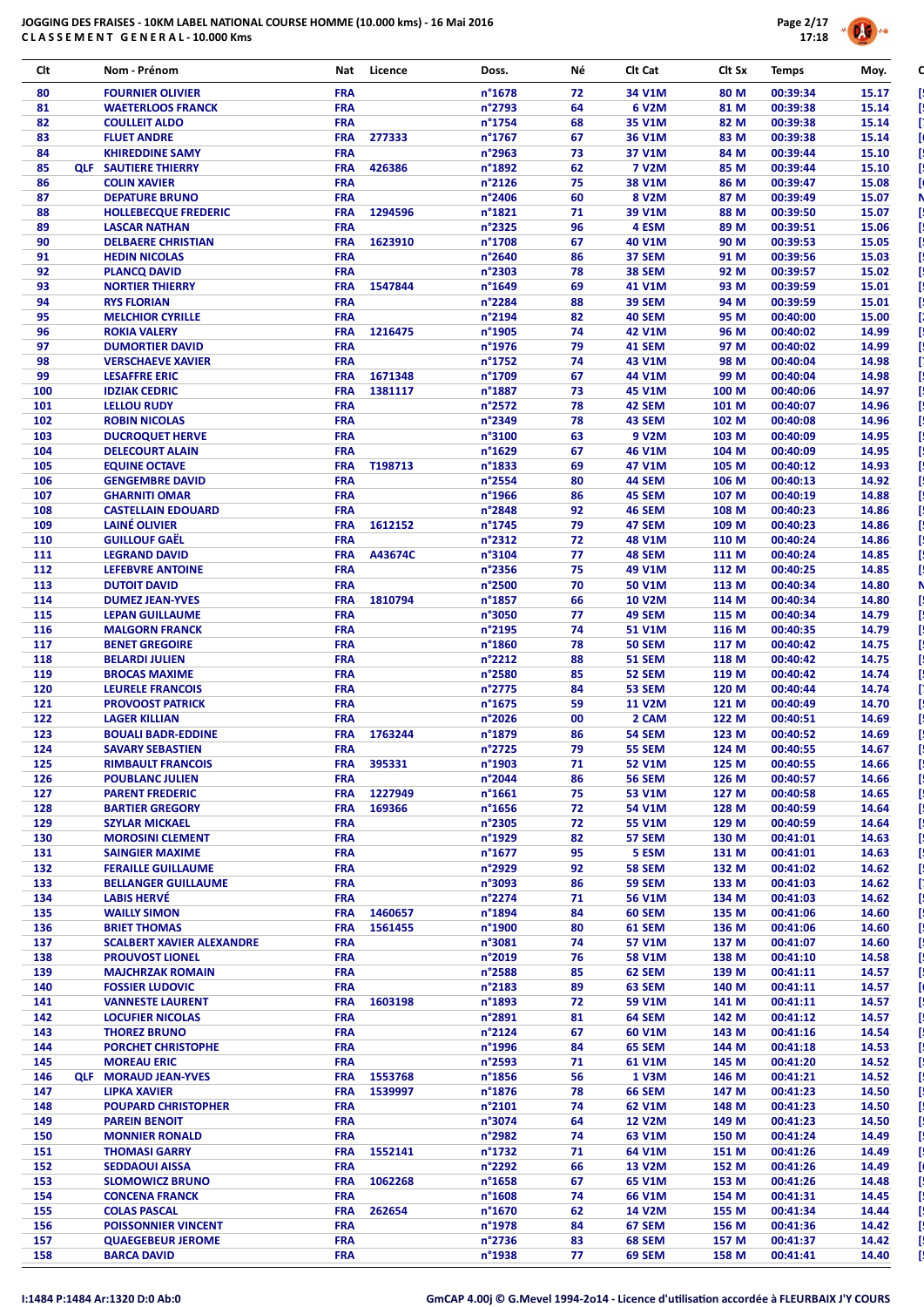

| Clt        |            | Nom - Prénom                                        | Nat                      | Licence | Doss.                      | Νé       | Clt Cat                        | Clt Sx         | <b>Temps</b>         | Moy.           |
|------------|------------|-----------------------------------------------------|--------------------------|---------|----------------------------|----------|--------------------------------|----------------|----------------------|----------------|
| 159        |            | <b>MOENECLAEY CYRIL</b>                             | <b>FRA</b>               |         | n°2683                     | 73       | 67 V1M                         | 159 M          | 00:41:41             | 14.40          |
| 160        |            | <b>DÉPREZ PAUL</b>                                  | <b>FRA</b>               |         | n°2752                     | 86       | <b>70 SEM</b>                  | 160 M          | 00:41:43             | 14.38          |
| 161        |            | <b>LANGLET PASCAL</b>                               | <b>FRA</b>               | 1426472 | n°1664                     | 57       | <b>15 V2M</b>                  | 161 M          | 00:41:44             | 14.38          |
| 162        |            | <b>BRIDOUX NICOLAS</b>                              | <b>FRA</b>               |         | $n^{\circ}$ 2418           | 88       | <b>71 SEM</b>                  | 162 M          | 00:41:44             | 14.38          |
| 163        |            | <b>CHEVALIER LAURENT</b>                            | <b>FRA</b>               | 1485176 | n°1794                     | 59       | <b>16 V2M</b>                  | 163 M          | 00:41:45             | 14.37          |
| 164        |            | <b>VANHELSTRAETEN HERVÉ</b>                         | <b>FRA</b>               | 1675874 | $n^{\circ}$ 1842           | 68       | 68 V1M                         | 164 M          | 00:41:46             | 14.37          |
| 165<br>166 |            | <b>HALLO FRANCK</b><br><b>POIRÉ OLIVIER</b>         | <b>FRA</b><br><b>FRA</b> |         | n°2935<br>n°2075           | 70<br>73 | 69 V1M<br>70 V1M               | 165 M<br>166 M | 00:41:47<br>00:41:49 | 14.36<br>14.35 |
| 167        |            | <b>CESCON ADRIEN</b>                                | <b>FRA</b>               | 1737013 | n°1793                     | 86       | <b>72 SEM</b>                  | 167 M          | 00:41:53             | 14.33          |
| 168        |            | <b>DEMAIN AURELIEN</b>                              | <b>FRA</b>               |         | n°2426                     | 85       | <b>73 SEM</b>                  | 168 M          | 00:41:53             | 14.33          |
| 169        |            | <b>ABOUSITRE AHMED</b>                              | <b>FRA</b>               |         | $n^{\circ}$ 2448           | 83       | <b>74 SEM</b>                  | 169 M          | 00:41:55             | 14.31          |
| 170        |            | <b>BOUCHEROT VINCENT</b>                            | <b>FRA</b>               |         | n°2981                     | 77       | <b>75 SEM</b>                  | 170 M          | 00:41:56             | 14.31          |
| 171        |            | <b>DULIEU GRÉGORY</b>                               | <b>FRA</b><br><b>FRA</b> | 1762921 | n°1744                     | 73<br>69 | <b>71 V1M</b>                  | 171 M          | 00:41:56             | 14.31          |
| 172<br>173 |            | <b>DUBOIS OLIVIER</b><br><b>FARVAQUE NICOLAS</b>    | <b>FRA</b>               |         | n°2092<br>n°2043           | 78       | <b>72 V1M</b><br><b>76 SEM</b> | 172 M<br>173 M | 00:41:59<br>00:42:00 | 14.30<br>14.29 |
| 174        |            | <b>TIGROUDJA MEZIANE</b>                            | <b>FRA</b>               | 1814284 | n°1774                     | 63       | <b>17 V2M</b>                  | 174 M          | 00:42:02             | 14.28          |
| 175        |            | <b>HAUTECOEUR STEPHANE</b>                          | <b>FRA</b>               | 1601253 | n°1739                     | 72       | <b>73 V1M</b>                  | 175 M          | 00:42:02             | 14.27          |
| 176        |            | <b>LEVEQUE THOMAS</b>                               | <b>FRA</b>               | 1839927 | n°1779                     | 99       | 3 CAM                          | 176 M          | 00:42:04             | 14.27          |
| 177        |            | <b>DELATTRE DAVID</b>                               | <b>FRA</b>               | 1651916 | n°1890                     | 72       | <b>74 V1M</b>                  | 177 M          | 00:42:05             | 14.26          |
| 178<br>179 |            | <b>DEGRAVE LAURENT</b><br><b>PARROT REMY</b>        | <b>FRA</b><br><b>FRA</b> |         | n°3030<br>n°2054           | 78<br>87 | <b>77 SEM</b><br><b>78 SEM</b> | 178 M<br>179 M | 00:42:08<br>00:42:10 | 14.24<br>14.23 |
| 180        |            | <b>HEURTEAUX FREDERIC</b>                           | <b>FRA</b>               |         | n°2749                     | 68       | <b>75 V1M</b>                  | 180 M          | 00:42:13             | 14.21          |
| 181        |            | <b>LOPES JEAN-FRANCOIS</b>                          | <b>FRA</b>               |         | n°2151                     | 71       | <b>76 V1M</b>                  | 181 M          | 00:42:16             | 14.20          |
| 182        |            | <b>GABERT JEROME</b>                                | <b>FRA</b>               |         | n°3073                     | 73       | <b>77 V1M</b>                  | 182 M          | 00:42:17             | 14.19          |
| 183        |            | <b>BOURLARD MAXENCE</b>                             | <b>FRA</b>               | 214533  | n°1805                     | 78       | <b>79 SEM</b>                  | 183 M          | 00:42:18             | 14.19          |
| 184<br>185 |            | <b>DAEL MICHEL</b><br><b>PLESSY DANIEL</b>          | <b>FRA</b><br><b>FRA</b> | 1543724 | n°1877<br>n°2009           | 65<br>75 | <b>18 V2M</b><br><b>78 V1M</b> | 184 M<br>185 M | 00:42:19<br>00:42:20 | 14.18<br>14.18 |
| 186        |            | <b>LALESNEL DIMITRI</b>                             | <b>FRA</b>               |         | n°1974                     | 84       | <b>80 SEM</b>                  | 186 M          | 00:42:21             | 14.17          |
| 187        |            | <b>LAGUN-BOUCHET PABLO</b>                          | <b>FRA</b>               |         | n°2619                     | 91       | <b>81 SEM</b>                  | 187 M          | 00:42:22             | 14.16          |
| 188        |            | YELLES CHAOUCHE REDA                                | <b>FRA</b>               |         | n°2064                     | 79       | 82 SEM                         | 188 M          | 00:42:22             | 14.16          |
| 189        |            | <b>SALOMEZ FRANÇOIS</b>                             | <b>FRA</b>               |         | n°2931                     | 77       | 83 SEM                         | 189 M          | 00:42:22             | 14.16          |
| 190        |            | <b>DONZE ETIENNE</b>                                | <b>FRA</b>               | 1455471 | n°1867                     | 76       | <b>79 V1M</b>                  | 190 M          | 00:42:22             | 14.16          |
| 191<br>192 |            | <b>DECROCK DAMIEN</b><br><b>SIRBU FRANÇOIS</b>      | <b>FRA</b><br><b>FRA</b> |         | n°1631<br>n°2396           | 74<br>73 | 80 V1M<br>81 V1M               | 191 M<br>192 M | 00:42:23<br>00:42:23 | 14.16<br>14.16 |
| 193        |            | <b>LELEU PHILIPPE</b>                               | <b>FRA</b>               | A66168C | n°1620                     | 66       | <b>19 V2M</b>                  | 193 M          | 00:42:24             | 14.15          |
| 194        |            | <b>DELPLANQUE THIBAULT</b>                          | <b>FRA</b>               |         | $n^{\circ}2114$            | 77       | 84 SEM                         | 194 M          | 00:42:25             | 14.15          |
| 195        |            | <b>LUIS TONY</b>                                    | <b>FRA</b>               | 1742568 | $n^{\circ}$ 1818           | 75       | 82 V1M                         | 195 M          | 00:42:28             | 14.13          |
| 196        |            | <b>QLF VANPOULLE CHRISTIAN</b>                      | <b>FRA</b>               | 1183035 | n°1878                     | 56       | 2 V3M                          | 196 M          | 00:42:29             | 14.13          |
| 197<br>198 |            | <b>VERQUIN OLIVIER</b><br><b>LIENARD BENOIT</b>     | <b>FRA</b><br><b>FRA</b> | 1855245 | n°2828<br>n°1757           | 69<br>71 | 83 V1M<br>84 V1M               | 197 M<br>198 M | 00:42:29<br>00:42:29 | 14.13<br>14.13 |
| 199        |            | <b>QLF CATOIRE JEAN-MARC</b>                        | <b>FRA</b>               | 424400  | n°1706                     | 56       | 3 V3M                          | 199 M          | 00:42:29             | 14.12          |
| 200        |            | <b>HERPSON MICHAEL</b>                              | <b>FRA</b>               |         | $n^{\circ}1614$            | 84       | 85 SEM                         | 200 M          | 00:42:29             | 14.12          |
| 201        |            | <b>CAEYSEELE MATHIEU</b>                            | <b>FRA</b>               |         | n°3033                     | 86       | <b>86 SEM</b>                  | 201 M          | 00:42:34             | 14.10          |
| 202<br>203 |            | <b>HUMEZ ADRIEN</b><br><b>RIGA JOËL</b>             | <b>FRA</b><br><b>FRA</b> |         | $n^{\circ}$ 1665<br>n°3016 | 91<br>63 | 87 SEM<br><b>20 V2M</b>        | 202 M<br>203 M | 00:42:36<br>00:42:36 | 14.09<br>14.09 |
| 204        |            | <b>MOMONT JEAN-PAUL</b>                             | <b>FRA</b>               |         | n°2602                     | 64       | 21 V2M                         | 204 M          | 00:42:37             | 14.08          |
| 205        |            | <b>MINARD PIERRE</b>                                | <b>FRA</b>               |         | n°2992                     | 64       | <b>22 V2M</b>                  | 205 M          | 00:42:38             | 14.07          |
| 206        |            | <b>GOUTTE CHRISTOPHE</b>                            | <b>FRA</b>               |         | n°2370                     | 70       | 85 V1M                         | 206 M          | 00:42:41             | 14.06          |
| 207        |            | <b>BAUDUIN ERIC</b>                                 | <b>FRA</b>               |         | $n^{\circ}$ 2203           | 81       | <b>88 SEM</b>                  | 207 M          | 00:42:44             | 14.04          |
| 208        |            | <b>DAHO BENHAMEL</b>                                | <b>FRA</b>               | 1650986 | $n^{\circ}$ 1843           | 68       | 86 V1M                         | 208 M          | 00:42:45             | 14.04          |
| 209<br>210 |            | <b>MARTORIATI ALAIN</b><br><b>TITECA CHRISTOPHE</b> | <b>FRA</b><br><b>BEL</b> |         | n°1997<br>n°2033           | 75<br>66 | 87 V1M<br>23 V2M               | 209 M<br>210 M | 00:42:47<br>00:42:48 | 14.03<br>14.02 |
| 211        |            | <b>GUISSET FRANCOIS</b>                             | <b>FRA</b>               |         | n°2065                     | 75       | 88 V1M                         | 211 M          | 00:42:48             | 14.02          |
| 212        |            | <b>VERLAINE FABIAN</b>                              | <b>FRA</b>               | 1385621 | $n^{\circ}$ 1885           | 77       | <b>89 SEM</b>                  | 212 M          | 00:42:48             | 14.02          |
| 213        |            | <b>VANDEN WILDENBERG JEREMY</b>                     | <b>FRA</b>               |         | n°2994                     | 80       | <b>90 SEM</b>                  | 213 M          | 00:42:49             | 14.01          |
| 214        |            | <b>DUQUESNOY XAVIER</b>                             | <b>FRA</b>               |         | $n^{\circ}$ 1668           | 63       | 24 V2M                         | 214 M          | 00:42:50             | 14.01          |
| 215<br>216 |            | <b>LEROY OLIVIER</b><br><b>BERAL CHRISTOPHE</b>     | <b>FRA</b><br><b>FRA</b> |         | n°2905<br>n°2369           | 80<br>79 | <b>91 SEM</b><br><b>92 SEM</b> | 215 M<br>216 M | 00:42:50<br>00:42:51 | 14.01<br>14.01 |
| 217        |            | <b>BLITEK JASON</b>                                 | <b>FRA</b>               |         | n°2606                     | 93       | <b>93 SEM</b>                  | 217 M          | 00:42:51             | 14.00          |
| 218        |            | <b>DECAESTECKER JEAN-MARC</b>                       | <b>FRA</b>               |         | n°2680                     | 67       | 89 V1M                         | 218 M          | 00:42:53             | 14.00          |
| 219        |            | <b>FRAGNON VINCENT</b>                              | <b>FRA</b>               |         | n°2989                     | 77       | <b>94 SEM</b>                  | 219 M          | 00:42:53             | 14.00          |
| 220        |            | <b>MAZZA GEOFFREY</b>                               | <b>FRA</b>               |         | $n^{\circ}$ 2742           | 81       | <b>95 SEM</b>                  | 220 M          | 00:42:53             | 13.99          |
| 221        |            | <b>PRESSENSÉ ARNAUD</b><br><b>BISIAUX OLIVIER</b>   | <b>FRA</b>               |         | n°2677<br>$n^{\circ}$ 1676 | 84       | <b>96 SEM</b>                  | 221 M          | 00:42:55             | 13.99          |
| 222<br>223 |            | <b>TRUWANT MICHAEL</b>                              | <b>FRA</b><br><b>BEL</b> |         | n°2804                     | 73<br>82 | 90 V1M<br><b>97 SEM</b>        | 222 M<br>223 M | 00:42:55<br>00:42:58 | 13.98<br>13.97 |
| 224        |            | <b>KOSYDAR ARMAND</b>                               | <b>FRA</b>               |         | n°2067                     | 99       | 4 CAM                          | 224 M          | 00:43:00             | 13.95          |
| 225        |            | <b>BOURDON LUDOVIC</b>                              | <b>FRA</b>               |         | n°1995                     | 79       | <b>98 SEM</b>                  | 225 M          | 00:43:01             | 13.95          |
| 226        |            | <b>HOCHART ROBIN</b>                                | <b>FRA</b>               |         | n°2627                     | 91       | <b>99 SEM</b>                  | 226 M          | 00:43:02             | 13.95          |
| 227        |            | <b>DESSAINTJEAN THOMAS</b>                          | <b>FRA</b>               | 1414118 | n°1763                     | 97       | 2 JUM                          | 227 M          | 00:43:05             | 13.93          |
| 228<br>229 |            | <b>BEISERT LUC</b><br><b>IMPENS BERNARD</b>         | <b>FRA</b><br><b>FRA</b> |         | n°2180<br>$n^{\circ}$ 1778 | 99<br>74 | 5 CAM<br>91 V1M                | 228 M<br>229 M | 00:43:06<br>00:43:07 | 13.92<br>13.92 |
| 230        | <b>QLF</b> | <b>LAMBERT FRANCIS</b>                              | <b>FRA</b>               | 1472578 | $n^{\circ}$ 1797           | 56       | 4 V3M                          | 230 M          | 00:43:08             | 13.92          |
| 231        |            | <b>DUPONT DOMINIQUE</b>                             | <b>FRA</b>               | 1740413 | n°1898                     | 61       | <b>25 V2M</b>                  | 231 M          | 00:43:10             | 13.90          |
| 232        |            | <b>VASSEUR FLORENT</b>                              | <b>FRA</b>               |         | $n^{\circ}2672$            | 89       | <b>100 SEM</b>                 | 232 M          | 00:43:11             | 13.90          |
| 233        |            | <b>PROUVOST GUILLAUME</b>                           | <b>FRA</b>               |         | n°2904                     | 73       | 92 V1M                         | 233 M          | 00:43:12             | 13.89          |
| 234<br>235 |            | <b>BUADE ROMAIN</b><br><b>DEWEERDT PASCAL</b>       | <b>FRA</b><br><b>FRA</b> |         | n°3022<br>n°2866           | 90<br>74 | <b>101 SEM</b><br>93 V1M       | 234 M<br>235 M | 00:43:12<br>00:43:12 | 13.89<br>13.89 |
| 236        |            | <b>MELCHIOR JR</b>                                  | <b>FRA</b>               |         | $n^{\circ}$ 2528           | 79       | <b>102 SEM</b>                 | 236 M          | 00:43:12             | 13.89          |
| 237        |            | <b>RITAINE BENOIT</b>                               | <b>FRA</b>               |         | n°2970                     | 85       | <b>103 SEM</b>                 | 237 M          | 00:43:13             | 13.88          |
|            |            |                                                     |                          |         |                            |          |                                |                |                      |                |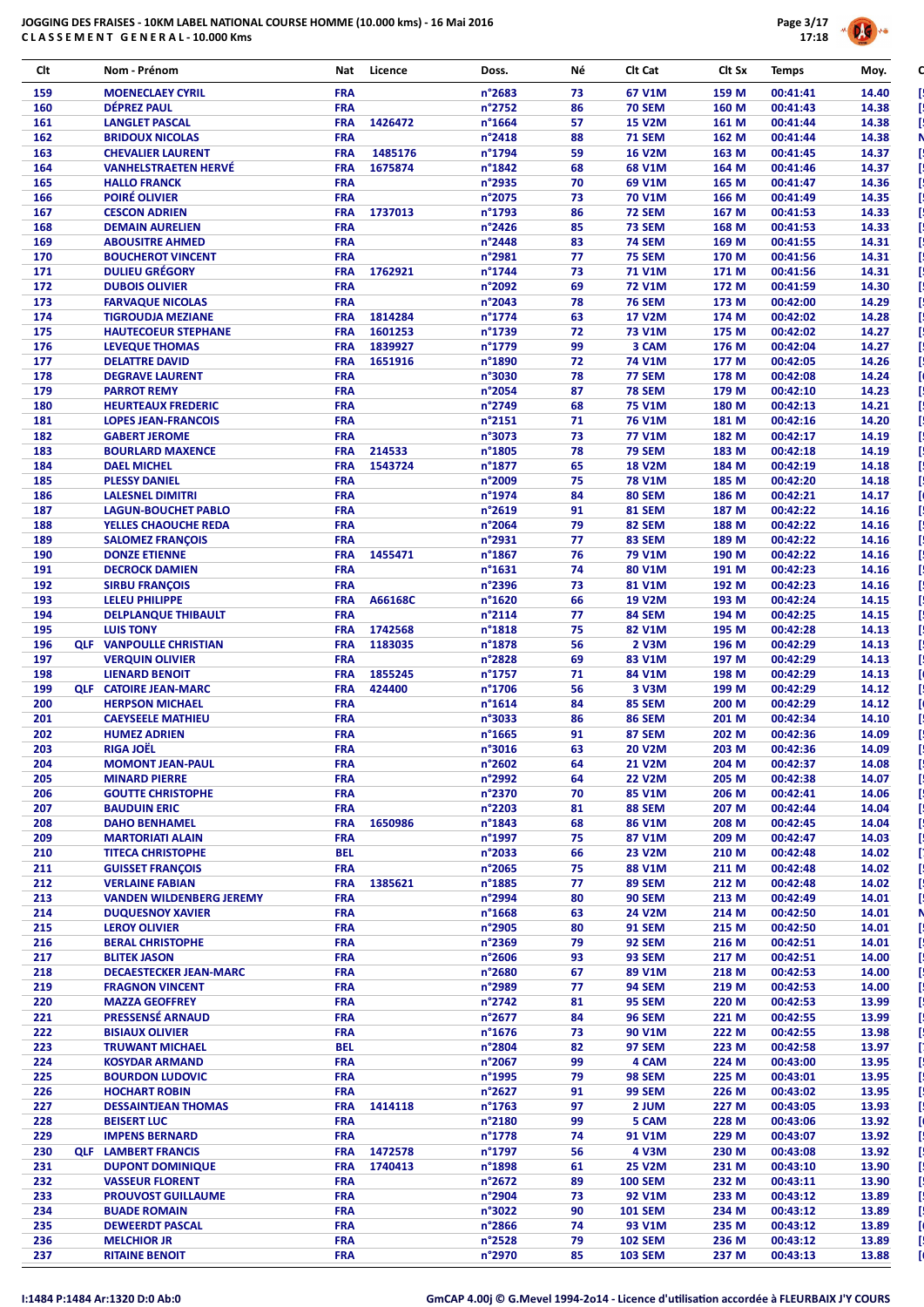

| Clt        | Nom - Prénom                                       | Nat                      | Licence     | Doss.                      | Νé       | Clt Cat                          | Clt Sx         | <b>Temps</b>         | Moy.           |
|------------|----------------------------------------------------|--------------------------|-------------|----------------------------|----------|----------------------------------|----------------|----------------------|----------------|
| 238        | <b>BOLLENGIER CHRISTIAN</b>                        | <b>FRA</b>               |             | n°3071                     | 64       | <b>26 V2M</b>                    | 238 M          | 00:43:16             | 13.87          |
| 239        | <b>VANDENBUSSCHE VINCENT</b>                       | <b>FRA</b>               |             | n°3044                     | 80       | <b>104 SEM</b>                   | 239 M          | 00:43:16             | 13.87          |
| 240        | <b>COPPIN JEROME</b>                               | <b>FRA</b>               |             | n°2714                     | 75       | 94 V1M                           | 240 M          | 00:43:18             | 13.86          |
| 241        | <b>BAUDE THOMAS</b>                                | <b>FRA</b>               |             | n°2894                     | 87       | <b>105 SEM</b>                   | 241 M          | 00:43:21             | 13.84          |
| 242        | <b>ANDOUCHE RUDY</b>                               | <b>FRA</b>               |             | n°2047                     | 66       | <b>27 V2M</b>                    | 242 M          | 00:43:24             | 13.83          |
| 243<br>244 | <b>REGNIER LAURENT</b>                             | <b>FRA</b><br><b>FRA</b> |             | n°2910                     | 71       | 95 V1M<br>96 V1M                 | 243 M          | 00:43:25             | 13.82          |
| 245        | <b>BRONGNIART OLIVIER</b><br><b>PROVO VICTOR</b>   | <b>FRA</b>               |             | n°2631<br>n°2068           | 75<br>85 | <b>106 SEM</b>                   | 244 M<br>245 M | 00:43:26<br>00:43:26 | 13.82<br>13.82 |
| 246        | <b>SMETS AMAURY</b>                                | <b>FRA</b>               |             | n°1612                     | 67       | 97 V1M                           | 246 M          | 00:43:27             | 13.81          |
| 247        | <b>BERNIER CYRIL</b>                               | <b>FRA</b>               |             | n°2280                     | 89       | <b>107 SEM</b>                   | 247 M          | 00:43:28             | 13.81          |
| 248        | <b>WAGRET REGIS</b>                                | <b>FRA</b>               |             | n°2321                     | 73       | 98 V1M                           | 248 M          | 00:43:28             | 13.81          |
| 249        | <b>BLAISE ALEXANDRE</b>                            | <b>FRA</b>               |             | n°2360                     | 87       | <b>108 SEM</b>                   | 249 M          | 00:43:28             | 13.81          |
| 250        | <b>VOERMANS LEO</b>                                | <b>FRA</b>               |             | n°2301                     | 77       | <b>109 SEM</b>                   | 250 M          | 00:43:28             | 13.80          |
| 251        | <b>CLAYTON MAXIMILIEN</b>                          | <b>FRA</b>               |             | n°1922                     | 86       | <b>110 SEM</b>                   | 251 M          | 00:43:29             | 13.80          |
| 252        | <b>DESCAMPS ANTHONY</b>                            | <b>FRA</b>               |             | n°2798                     | 86       | <b>111 SEM</b>                   | 252 M          | 00:43:30             | 13.80          |
| 253<br>254 | <b>HERRENG MICHAEL</b><br><b>BOCQUET MATHIEU</b>   | <b>FRA</b><br><b>FRA</b> |             | n°2835<br>n°2174           | 77<br>75 | <b>112 SEM</b><br>99 V1M         | 253 M<br>254 M | 00:43:31<br>00:43:32 | 13.79<br>13.79 |
| 255        | DE REVIERE BENOIT                                  | <b>FRA</b>               |             | n°1956                     | 82       | <b>113 SEM</b>                   | 255 M          | 00:43:32             | 13.78          |
| 256        | <b>FIEVET THOMAS</b>                               | <b>FRA</b>               |             | n°2637                     | 88       | <b>114 SEM</b>                   | 256 M          | 00:43:33             | 13.78          |
| 257        | <b>BERNIER FREDERIC</b>                            | <b>FRA</b>               | 1463620     | $n^{\circ}$ 1816           | 72       | 100 V1M                          | 257 M          | 00:43:36             | 13.77          |
| 258        | <b>GAGNE DIDIER</b>                                | <b>FRA</b>               |             | n°2113                     | 67       | 101 V1M                          | 258 M          | 00:43:36             | 13.76          |
| 259        | <b>FABRE JERÔME</b>                                | <b>FRA</b>               |             | n°2338                     | 78       | <b>115 SEM</b>                   | 259 M          | 00:43:36             | 13.76          |
| 260        | <b>BOIS STEPHANE</b>                               | <b>FRA</b>               | 1777159     | n°1835                     | 69       | 102 V1M                          | 260 M          | 00:43:37             | 13.76          |
| 261        | <b>SONNEVILLE ERIC</b>                             | <b>FRA</b>               |             | n°2087                     | 73       | 103 V1M                          | 261 M          | 00:43:40             | 13.75          |
| 262        | <b>HENNION MATHIEU</b>                             | <b>FRA</b>               |             | n°2299                     | 86       | <b>116 SEM</b>                   | 262 M          | 00:43:43             | 13.73          |
| 263        | <b>RIVET STEPHANE</b>                              | <b>FRA</b>               |             | n°3083                     | 61       | <b>28 V2M</b>                    | 263 M          | 00:43:44             | 13.72          |
| 264<br>265 | <b>LAFORCE RUDY</b><br><b>DEGOBERT JULIEN</b>      | <b>FRA</b><br><b>FRA</b> |             | n°1611<br>n°2649           | 62<br>86 | <b>29 V2M</b><br><b>117 SEM</b>  | 264 M<br>265 M | 00:43:44<br>00:43:46 | 13.72<br>13.71 |
| 266        | <b>BLONDEAU MARC</b>                               | <b>FRA</b>               |             | n°1725                     | 72       | 104 V1M                          | 266 M          | 00:43:47             | 13.71          |
| 267        | <b>LAURENT STEPHANE</b>                            | <b>FRA</b>               |             | n°2727                     | 74       | <b>105 V1M</b>                   | 267 M          | 00:43:47             | 13.71          |
| 268        | <b>VANLERBERGHE MATHIEU</b>                        | <b>FRA</b>               |             | n°2577                     | 73       | 106 V1M                          | 268 M          | 00:43:48             | 13.70          |
| 269        | <b>KOPP DAVID</b>                                  | <b>FRA</b>               | 1772094     | n°1823                     | 73       | 107 V1M                          | 269 M          | 00:43:48             | 13.70          |
| 270        | <b>LACQUEMENT LAURENT</b>                          | <b>FRA</b>               | 430146      | n°1785                     | 69       | <b>108 V1M</b>                   | 270 M          | 00:43:50             | 13.69          |
| 271        | <b>DESOINDRE ERIC</b>                              | <b>FRA</b>               |             | n°2829                     | 73       | 109 V1M                          | 271 M          | 00:43:50             | 13.69          |
| 272        | <b>DESSAINTJEAN ERIC</b>                           | <b>FRA</b>               |             | n°2060                     | 70       | <b>110 V1M</b>                   | 272 M          | 00:43:50             | 13.69          |
| 273        | <b>FERNANDES JOAQUIM</b>                           | <b>FRA</b>               |             | n°1761                     | 62       | 30 V2M                           | 273 M          | 00:43:52             | 13.68          |
| 274<br>275 | <b>CHOMI HERVE</b><br><b>LEGRAND ANTHONY</b>       | <b>FRA</b><br><b>FRA</b> | 1513943     | n°1702<br>n°1896           | 69<br>81 | <b>111 V1M</b><br><b>118 SEM</b> | 274 M<br>275 M | 00:43:53<br>00:43:54 | 13.68<br>13.67 |
| 276        | <b>HUBAUT ALEXANDRE</b>                            | <b>FRA</b>               |             | n°2732                     | 85       | <b>119 SEM</b>                   | 276 M          | 00:43:56             | 13.66          |
| 277        | <b>CHOCHOY MICHAEL</b>                             | <b>FRA</b>               |             | n°2595                     | 80       | <b>120 SEM</b>                   | 277 M          | 00:43:57             | 13.66          |
| 278        | <b>VERLOOVE GAUTIER</b>                            | <b>FRA</b>               | 1381700     | n°1855                     | 77       | <b>121 SEM</b>                   | 278 M          | 00:43:57             | 13.65          |
| 279        | <b>CUVELIER CLEMENT</b>                            | <b>FRA</b>               |             | n°3097                     | 81       | <b>122 SEM</b>                   | 279 M          | 00:43:59             | 13.64          |
| 280        | <b>BIETH FRANÇOIS</b>                              | <b>FRA</b>               |             | n°2720                     | 85       | <b>123 SEM</b>                   | 280 M          | 00:44:01             | 13.63          |
| 281        | <b>VANNEUFVILLE LAURENT</b>                        | <b>FRA</b>               | 1677542     | n°1813                     | 74       | <b>112 V1M</b>                   | 281 M          | 00:44:03             | 13.62          |
| 282        | <b>GHESTEM FRANCOIS</b>                            |                          | FRA 1295441 | n°1817                     | 66       | 31 V2M                           | 282 M          | 00:44:04             | 13.62          |
| 283        | <b>LIAGRE CHRISTOPHE</b>                           | <b>FRA</b>               |             | n°2974                     | 69       | <b>113 V1M</b>                   | 283 M          | 00:44:06             | 13.61          |
| 284<br>285 | <b>VANACKER DAVID</b><br><b>DHALLEINE JONATHAN</b> | <b>FRA</b><br><b>FRA</b> |             | n°2869<br>n°2161           | 72<br>79 | <b>114 V1M</b><br><b>124 SEM</b> | 284 M<br>285 M | 00:44:07<br>00:44:08 | 13.60<br>13.60 |
| 286        | <b>SOETAERT XAVIER</b>                             | <b>FRA</b>               |             | n°2062                     | 69       | <b>115 V1M</b>                   | 286 M          | 00:44:10             | 13.59          |
| 287        | <b>BRESSON LILIAN</b>                              | <b>FRA</b>               |             | n°3046                     | 73       | <b>116 V1M</b>                   | 287 M          | 00:44:12             | 13.58          |
| 288        | <b>VERCRUYSSE FABIEN</b>                           | <b>FRA</b>               |             | n°2085                     | 78       | <b>125 SEM</b>                   | 288 M          | 00:44:12             | 13.58          |
| 289        | <b>DEBOURSE HUGUES</b>                             | <b>FRA</b>               |             | $n^{\circ}$ 2522           | 71       | <b>117 V1M</b>                   | 289 M          | 00:44:13             | 13.57          |
| 290        | <b>RICQUEBOURG AXEL</b>                            | <b>FRA</b>               |             | n°2093                     | 77       | <b>126 SEM</b>                   | 290 M          | 00:44:15             | 13.56          |
| 291        | <b>CUVELLIER PHILIPPE</b>                          | <b>FRA</b>               |             | n°2496                     | 63       | 32 V2M                           | 291 M          | 00:44:16             | 13.56          |
| 292        | <b>BADI MALIK</b>                                  | <b>FRA</b>               |             | n°2264                     | 68       | <b>118 V1M</b>                   | 292 M          | 00:44:18             | 13.55          |
| 293        | <b>BRETHENOUX CHRISTOPHE</b>                       | <b>FRA</b>               |             | n°1696<br>n°2737           | 82       | <b>127 SEM</b>                   | 293 M          | 00:44:19             | 13.54          |
| 294<br>295 | <b>DECOOPMAN THOMAS</b><br><b>FLORIN STEPHANE</b>  | <b>FRA</b><br><b>FRA</b> | 1658453     | $n^{\circ}$ 1642           | 77<br>64 | <b>128 SEM</b><br>33 V2M         | 294 M<br>295 M | 00:44:20<br>00:44:21 | 13.54<br>13.53 |
| 296        | <b>PAUX GREGORY</b>                                | <b>FRA</b>               |             | n°1993                     | 72       | 119 V1M                          | 296 M          | 00:44:22             | 13.53          |
| 297        | <b>MARTEEL PASCAL</b>                              | <b>FRA</b>               |             | n°2858                     | 60       | 34 V2M                           | 297 M          | 00:44:23             | 13.52          |
| 298        | <b>DISSAUX ARMAND</b>                              | <b>FRA</b>               |             | n°2298                     | 86       | <b>129 SEM</b>                   | 298 M          | 00:44:24             | 13.52          |
| 299        | <b>BLONDEL DAVID</b>                               | <b>FRA</b>               |             | n°1669                     | 74       | <b>120 V1M</b>                   | 299 M          | 00:44:24             | 13.52          |
| 300        | <b>BOURREAU EMMANUEL</b>                           | <b>FRA</b>               |             | n°2954                     | 73       | <b>121 V1M</b>                   | 300 M          | 00:44:24             | 13.51          |
| 301        | <b>ATTIA MOHAMED</b>                               | <b>FRA</b>               |             | n°3072                     | 81       | <b>130 SEM</b>                   | 301 M          | 00:44:25             | 13.51          |
| 302        | <b>GELLENS EMMANUEL</b>                            | <b>FRA</b>               |             | n°2069                     | 72       | <b>122 V1M</b>                   | 302 M          | 00:44:26             | 13.51          |
| 303        | <b>FERREIRA DE LEMOS JOSEPH</b>                    | <b>FRA</b>               | 561373      | $n^{\circ}$ 1635           | 70       | 123 V1M                          | 303 M          | 00:44:28             | 13.50          |
| 304<br>305 | <b>LEBON CHRISTIAN</b><br><b>MBONGO DANIEL</b>     | <b>FRA</b><br><b>GAB</b> |             | $n^{\circ}$ 1692<br>n°2968 | 62<br>93 | 35 V2M<br><b>131 SEM</b>         | 304 M<br>305 M | 00:44:28<br>00:44:29 | 13.49<br>13.49 |
| 306        | <b>VIGNION JULIEN</b>                              | <b>FRA</b>               |             | n°2380                     | 81       | <b>132 SEM</b>                   | 306 M          | 00:44:31             | 13.48          |
| 307        | <b>DEBLOCK SEBASTIEN</b>                           | <b>FRA</b>               | 1757791     | n°1888                     | 70       | 124 V1M                          | 307 M          | 00:44:32             | 13.47          |
| 308        | <b>BLOMME AYMERIC</b>                              | <b>FRA</b>               |             | n°2202                     | 78       | <b>133 SEM</b>                   | 308 M          | 00:44:33             | 13.47          |
| 309        | <b>GONTHIER SAMUEL</b>                             | <b>FRA</b>               |             | n°2208                     | 69       | <b>125 V1M</b>                   | 309 M          | 00:44:34             | 13.47          |
| 310        | <b>DELAHOCHE ARNAUD</b>                            | <b>FRA</b>               |             | n°2002                     | 73       | 126 V1M                          | 310 M          | 00:44:34             | 13.47          |
| 311        | <b>DEVOS GUILLAUME</b>                             | <b>FRA</b>               |             | n°2755                     | 92       | <b>134 SEM</b>                   | 311 M          | 00:44:34             | 13.46          |
| 312        | <b>PELISSIER ERIC</b>                              | <b>FRA</b>               | 1581159     | n°1829                     | 67       | <b>127 V1M</b>                   | 312 M          | 00:44:36             | 13.45          |
| 313        | <b>HANQUIER PHILIPPE</b>                           | <b>FRA</b>               |             | $n^{\circ}$ 2215           | 72       | <b>128 V1M</b>                   | 313 M          | 00:44:37             | 13.45          |
| 314        | <b>DORGEVILLE GHISLAIN</b>                         | <b>FRA</b>               |             | n°1927                     | 81       | <b>135 SEM</b>                   | 314 M          | 00:44:38             | 13.45          |
| 315        | <b>PARENT PHILIPPE</b>                             | <b>FRA</b>               |             | $n^{\circ}$ 2316           | 79       | <b>136 SEM</b>                   | 315 M          | 00:44:38             | 13.44          |
| 316        | <b>WOORONS FREDERIC</b>                            | <b>FRA</b>               |             | $n^{\circ}2516$            | 78       | <b>137 SEM</b>                   | 316 M          | 00:44:39             | 13.44          |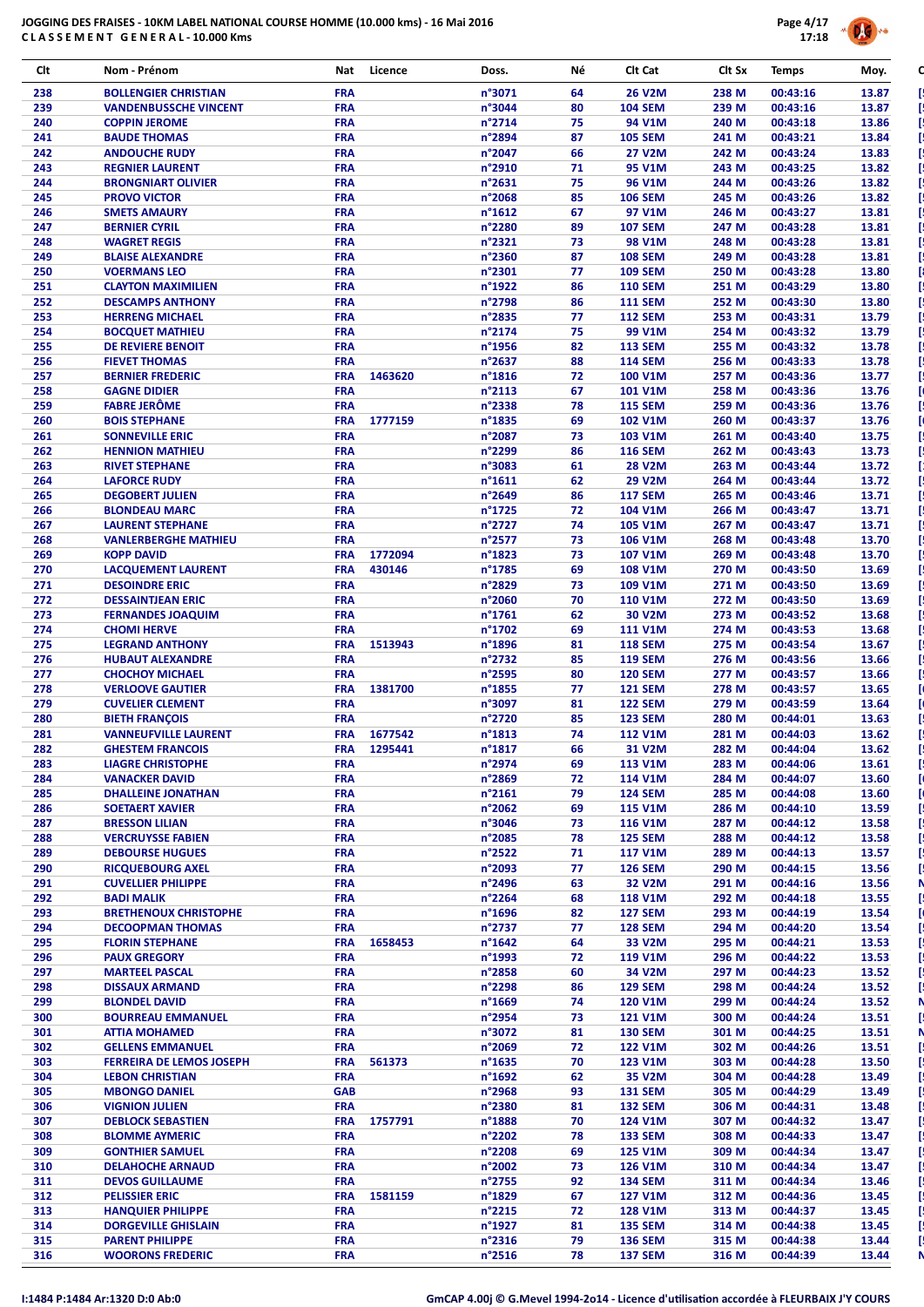

| Clt        | Nom - Prénom                                             | Nat                      | Licence | Doss.                     | Νé       | Clt Cat                          | Clt Sx         | <b>Temps</b>         | Moy.           |
|------------|----------------------------------------------------------|--------------------------|---------|---------------------------|----------|----------------------------------|----------------|----------------------|----------------|
| 317        | <b>EL KOUKHO FARID</b>                                   | <b>FRA</b>               |         | n°2728                    | 82       | <b>138 SEM</b>                   | 317 M          | 00:44:40             | 13.43          |
| 318        | <b>LEFEBVRE JULIEN</b>                                   | <b>FRA</b>               |         | n°2213                    | 76       | 129 V1M                          | 318 M          | 00:44:41             | 13.43          |
| 319        | <b>JUILLOT GUILLAUME</b>                                 | <b>FRA</b>               |         | n°2375                    | 76       | <b>130 V1M</b>                   | 319 M          | 00:44:43             | 13.42          |
| 320        | <b>CHABOWSKI AYMERIC</b>                                 | <b>FRA</b>               |         | n°2283                    | 82       | <b>139 SEM</b>                   | 320 M          | 00:44:43             | 13.42          |
| 321<br>322 | <b>BAILLY ALBAN</b><br><b>LAVAL GUILLAUME</b>            | <b>FRA</b><br><b>FRA</b> |         | n°2679<br>n°1666          | 74<br>73 | <b>131 V1M</b><br>132 V1M        | 321 M<br>322 M | 00:44:43<br>00:44:44 | 13.42<br>13.42 |
| 323        | <b>BOLLENGIER XAVIER</b>                                 | <b>FRA</b>               |         | n°2615                    | 76       | 133 V1M                          | 323 M          | 00:44:45             | 13.41          |
| 324        | <b>DEFOSSE BORIS</b>                                     | <b>FRA</b>               | 1127669 | n°1784                    | 72       | 134 V1M                          | 324 M          | 00:44:47             | 13.40          |
| 325        | LONGCHAMP HERVE                                          | <b>FRA</b>               | 1581512 | n°1828                    | 72       | 135 V1M                          | 325 M          | 00:44:47             | 13.40          |
| 326<br>327 | <b>MEULEMANS CHRISTOPHE</b>                              | <b>FRA</b><br><b>FRA</b> |         | n°2170<br>n°2838          | 79       | <b>140 SEM</b>                   | 326 M          | 00:44:47             | 13.40          |
| 328        | <b>POUCHELLE GEOFFREY</b><br><b>VERMEULEN CHRISTOPHE</b> | <b>FRA</b>               |         | n°2240                    | 78<br>83 | <b>141 SEM</b><br><b>142 SEM</b> | 327 M<br>328 M | 00:44:49<br>00:44:50 | 13.39<br>13.39 |
| 329        | <b>HENNEBUTTE LUDOVIC</b>                                | <b>FRA</b>               |         | n°2492                    | 76       | <b>136 V1M</b>                   | 329 M          | 00:44:51             | 13.38          |
| 330        | <b>LAKHAL MICHAEL</b>                                    | <b>FRA</b>               |         | n°2411                    | 00       | 6 CAM                            | 330 M          | 00:44:52             | 13.37          |
| 331        | <b>ERSANT THOMAS</b>                                     | <b>FRA</b>               |         | n°3026                    | 87       | <b>143 SEM</b>                   | 331 M          | 00:44:54             | 13.37          |
| 332<br>333 | <b>PREVOST XAVIER</b><br><b>TANT LUDOVIC</b>             | <b>FRA</b><br><b>FRA</b> |         | n°2721<br>n°2376          | 80<br>77 | <b>144 SEM</b><br><b>145 SEM</b> | 332 M<br>333 M | 00:44:55<br>00:44:56 | 13.36<br>13.36 |
| 334        | <b>MATHIEU HERNANDEZ</b>                                 | <b>FRA</b>               |         | n°2027                    | 86       | <b>146 SEM</b>                   | 334 M          | 00:44:56             | 13.35          |
| 335        | <b>DOREZ PATRICK</b>                                     | <b>FRA</b>               |         | n°2147                    | 66       | 36 V2M                           | 335 M          | 00:45:01             | 13.33          |
| 336        | <b>LEGROS JIMMY</b>                                      | <b>FRA</b>               |         | n°2234                    | 87       | <b>147 SEM</b>                   | 336 M          | 00:45:03             | 13.32          |
| 337        | <b>RAMERY SEBASTIEN</b>                                  | <b>FRA</b>               | 1454867 | n°1646                    | 75       | <b>137 V1M</b>                   | 337 M          | 00:45:04             | 13.31          |
| 338<br>339 | <b>VERSCHAEVE SAMUEL</b><br><b>VAN MOERKERCKE THOMAS</b> | <b>FRA</b><br><b>FRA</b> |         | n°1916<br>n°2137          | 84<br>94 | <b>148 SEM</b><br>6 ESM          | 338 M<br>339 M | 00:45:06<br>00:45:09 | 13.31<br>13.29 |
| 340        | <b>TIERNY OLIVIER</b>                                    | <b>FRA</b>               |         | n°1769                    | 74       | 138 V1M                          | 340 M          | 00:45:10             | 13.28          |
| 341        | <b>COULON BRUNO</b>                                      | <b>FRA</b>               | 455723  | n°1858                    | 60       | 37 V2M                           | 341 M          | 00:45:11             | 13.28          |
| 342        | <b>MOLZA OLIVIER</b>                                     | <b>FRA</b>               |         | n°2257                    | 67       | 139 V1M                          | 342 M          | 00:45:12             | 13.28          |
| 343        | <b>WATRY FRANCOIS</b>                                    | <b>FRA</b>               |         | n°1623                    | 72       | 140 V1M                          | 343 M          | 00:45:12             | 13.28          |
| 344<br>345 | <b>DUBREUCQ LAURENT</b><br><b>CARPENTIER DIMITRI</b>     | <b>FRA</b><br><b>FRA</b> |         | n°2949<br>n°2583          | 70<br>74 | 141 V1M<br>142 V1M               | 344 M<br>345 M | 00:45:13<br>00:45:13 | 13.27<br>13.27 |
| 346        | <b>BERQUET DOMINIQUE</b>                                 | <b>FRA</b>               |         | n°1671                    | 73       | 143 V1M                          | 346 M          | 00:45:13             | 13.27          |
| 347        | <b>BERNEAUX DENIS</b>                                    | <b>FRA</b>               |         | n°1931                    | 92       | <b>149 SEM</b>                   | 347 M          | 00:45:14             | 13.27          |
| 348        | <b>DELOBELLE FRANCK</b>                                  | <b>FRA</b>               |         | n°2381                    | 77       | <b>150 SEM</b>                   | 348 M          | 00:45:16             | 13.26          |
| 349<br>350 | <b>MAES VALENTIN</b><br><b>BAK MATTHIEU</b>              | <b>FRA</b><br><b>FRA</b> |         | n°2361<br>n°1695          | 91<br>81 | <b>151 SEM</b><br><b>152 SEM</b> | 349 M<br>350 M | 00:45:16<br>00:45:16 | 13.26<br>13.25 |
| 351        | <b>DEBOSQUE MATTHIEU</b>                                 | <b>FRA</b>               |         | n°2753                    | 74       | 144 V1M                          | 351 M          | 00:45:17             | 13.25          |
| 352        | <b>DELATTRE THIERRY</b>                                  | <b>FRA</b>               |         | n°3099                    | 62       | 38 V <sub>2</sub> M              | 352 M          | 00:45:18             | 13.25          |
| 353        | <b>GRARDEL BRUNO</b>                                     | <b>FRA</b>               |         | n°2205                    | 60       | 39 V2M                           | 353 M          | 00:45:19             | 13.24          |
| 354        | <b>DEFRANCE ARNAUD</b>                                   | <b>FRA</b>               |         | n°1973                    | 72       | 145 V1M                          | 354 M          | 00:45:19             | 13.24          |
| 355<br>356 | <b>LECOMTE ALEXIS</b><br><b>LACAZE FLORIAN</b>           | <b>FRA</b><br><b>FRA</b> |         | n°2372<br>n°1619          | 90<br>99 | <b>153 SEM</b><br>7 CAM          | 355 M<br>356 M | 00:45:19<br>00:45:21 | 13.24<br>13.23 |
| 357        | <b>LEMAN ANTHONY</b>                                     | <b>FRA</b>               |         | n°2928                    | 80       | <b>154 SEM</b>                   | 357 M          | 00:45:22             | 13.23          |
| 358        | <b>MOROSINI BERNARD</b>                                  | <b>FRA</b>               |         | n°2155                    | 56       | 5 V3M                            | 358 M          | 00:45:22             | 13.23          |
| 359        | <b>RAHMI ALI</b>                                         | <b>FRA</b>               |         | n°2870                    | 64       | 40 V2M                           | 359 M          | 00:45:22             | 13.23          |
| 360        | <b>WESTELYNCK VINCENT</b>                                | <b>FRA</b>               |         | n°2900                    | 81       | <b>155 SEM</b>                   | 360 M          | 00:45:23             | 13.22          |
| 361<br>362 | <b>DELANNOY FABRICE</b><br><b>COLPAERT SAMUEL</b>        | <b>FRA</b><br><b>FRA</b> |         | n°1962<br>n°2051          | 75<br>75 | 146 V1M<br>147 V1M               | 361 M<br>362 M | 00:45:23<br>00:45:23 | 13.22<br>13.22 |
| 363        | <b>RAHIMI MOURAD</b>                                     | <b>FRA</b>               |         | n°2925                    | 84       | <b>156 SEM</b>                   | 363 M          | 00:45:24             | 13.22          |
| 364        | <b>BIRLOUET THOMAS</b>                                   | <b>FRA</b>               |         | n°2607                    | 80       | <b>157 SEM</b>                   | 364 M          | 00:45:24             | 13.22          |
| 365        | <b>DEBAILLEUL JEAN-PHILIPPE</b>                          | <b>FRA</b>               |         | n°3021                    | 89       | <b>158 SEM</b>                   | 365 M          | 00:45:25             | 13.21          |
| 366        | <b>DROQUE SYLVAIN</b>                                    | <b>FRA</b>               | 1783097 | $n^{\circ}$ 1726          | 66       | 41 V2M                           | 366 M          | 00:45:25             | 13.21          |
| 367<br>368 | <b>MOUTON PASCAL</b><br><b>COCQ GUY</b>                  | <b>FRA</b><br><b>FRA</b> |         | n°2350<br>n°2249          | 67<br>65 | 148 V1M<br>42 V2M                | 367 M<br>368 M | 00:45:26<br>00:45:28 | 13.21<br>13.20 |
| 369        | <b>DUHEZ AURÉLIEN</b>                                    | <b>FRA</b>               |         | n°1941                    | 87       | <b>159 SEM</b>                   | 369 M          | 00:45:29             | 13.19          |
| 370        | <b>KOENIG JEREMY</b>                                     | <b>FRA</b>               |         | n°1637                    | 83       | <b>160 SEM</b>                   | 370 M          | 00:45:31             | 13.18          |
| 371        | <b>VASSEUR GEOFFROY</b>                                  | <b>FRA</b>               |         | n°2285                    | 75       | 149 V1M                          | 371 M          | 00:45:33             | 13.17          |
| 372        | <b>VILMOT JULIEN</b>                                     | <b>FRA</b>               |         | n°3043                    | 85       | <b>161 SEM</b>                   | 372 M          | 00:45:35             | 13.16          |
| 373<br>374 | <b>DEWASTE ALEXANDRE</b><br><b>BECK MICHAËL</b>          | <b>FRA</b><br><b>FRA</b> | 1461457 | n°1660<br>n°2863          | 88<br>73 | <b>162 SEM</b><br><b>150 V1M</b> | 373 M<br>374 M | 00:45:36<br>00:45:36 | 13.16<br>13.16 |
| 375        | <b>LEGRAND SÉBASTIEN</b>                                 | <b>FRA</b>               |         | n°2664                    | 77       | <b>163 SEM</b>                   | 375 M          | 00:45:37             | 13.16          |
| 376        | <b>MASI SERGE</b>                                        | <b>FRA</b>               |         | $n^{\circ}$ 2745          | 57       | 43 V2M                           | 376 M          | 00:45:37             | 13.16          |
| 377        | <b>DELECROIX BARTHÉLÉMY</b>                              | <b>FRA</b>               |         | $n^{\circ}$ 2666          | 85       | <b>164 SEM</b>                   | 377 M          | 00:45:38             | 13.15          |
| 378<br>379 | <b>BENHADDAD HAFID</b>                                   | <b>FRA</b>               |         | n°2898                    | 69       | <b>151 V1M</b>                   | 378 M          | 00:45:40             | 13.14          |
| 380        | <b>DEWAMES FRANCK</b><br><b>QLF CORDIER GERARD</b>       | <b>FRA</b><br><b>FRA</b> | 234822  | $n^{\circ}2515$<br>n°1735 | 71<br>55 | <b>152 V1M</b><br>6 V3M          | 379 M<br>380 M | 00:45:41<br>00:45:41 | 13.14<br>13.14 |
| 381        | <b>MONVILLE JEAN-BAPTISTE</b>                            | <b>FRA</b>               |         | n°2599                    | 76       | 153 V1M                          | 381 M          | 00:45:41             | 13.14          |
| 382        | <b>LEMAIRE MICKAEL</b>                                   | <b>FRA</b>               |         | n°2770                    | 72       | 154 V1M                          | 382 M          | 00:45:42             | 13.13          |
| 383        | <b>PETILLON JACQUES</b>                                  | <b>FRA</b>               |         | n°2024                    | 58       | 44 V2M                           | 383 M          | 00:45:42             | 13.13          |
| 384        | <b>THILLIEZ STEPHANE</b>                                 | <b>FRA</b>               |         | n°1667                    | 72       | <b>155 V1M</b>                   | 384 M          | 00:45:43             | 13.13          |
| 385<br>386 | <b>QLF LASSALLE DOMINIQUE</b><br><b>DUTHOIT DENIS</b>    | <b>FRA</b><br><b>FRA</b> | 161242  | n°1740<br>n°2081          | 54<br>65 | <b>7 V3M</b><br>45 V2M           | 385 M<br>386 M | 00:45:43<br>00:45:44 | 13.12<br>13.12 |
| 387        | <b>WOLFCARIUS LOIC</b>                                   | <b>FRA</b>               |         | n°3091                    | 72       | <b>156 V1M</b>                   | 387 M          | 00:45:44             | 13.12          |
| 388        | <b>EBERSBERGER PHILIPPE</b>                              | <b>FRA</b>               |         | n°2705                    | 56       | 8 V3M                            | 388 M          | 00:45:46             | 13.11          |
| 389        | <b>TONDELIER NICOLAS</b>                                 | <b>FRA</b>               |         | n°1994                    | 80       | <b>165 SEM</b>                   | 389 M          | 00:45:47             | 13.11          |
| 390<br>391 | <b>FLIPO OLIVIER</b><br>LE GLEUT YVON                    | <b>FRA</b><br><b>FRA</b> | 1666232 | n°1864<br>n°2756          | 73<br>93 | <b>157 V1M</b><br><b>166 SEM</b> | 390 M<br>391 M | 00:45:47<br>00:45:47 | 13.11<br>13.11 |
| 392        | <b>VITSE FLORENT</b>                                     | <b>FRA</b>               |         | n°2763                    | 93       | <b>167 SEM</b>                   | 392 M          | 00:45:50             | 13.09          |
| 393        | <b>ROHAUT CHRISTOPHE</b>                                 | <b>FRA</b>               | 1833165 | n°1807                    | 72       | <b>158 V1M</b>                   | 393 M          | 00:45:51             | 13.09          |
| 394        | <b>DELRUE DAVID</b>                                      | <b>FRA</b>               |         | n°2042                    | 69       | 159 V1M                          | 394 M          | 00:45:52             | 13.09          |
| 395        | DE MAILLARD THÉO                                         | <b>FRA</b>               |         | $n^{\circ}2712$           | 97       | 3 JUM                            | 395 M          | 00:45:52             | 13.08          |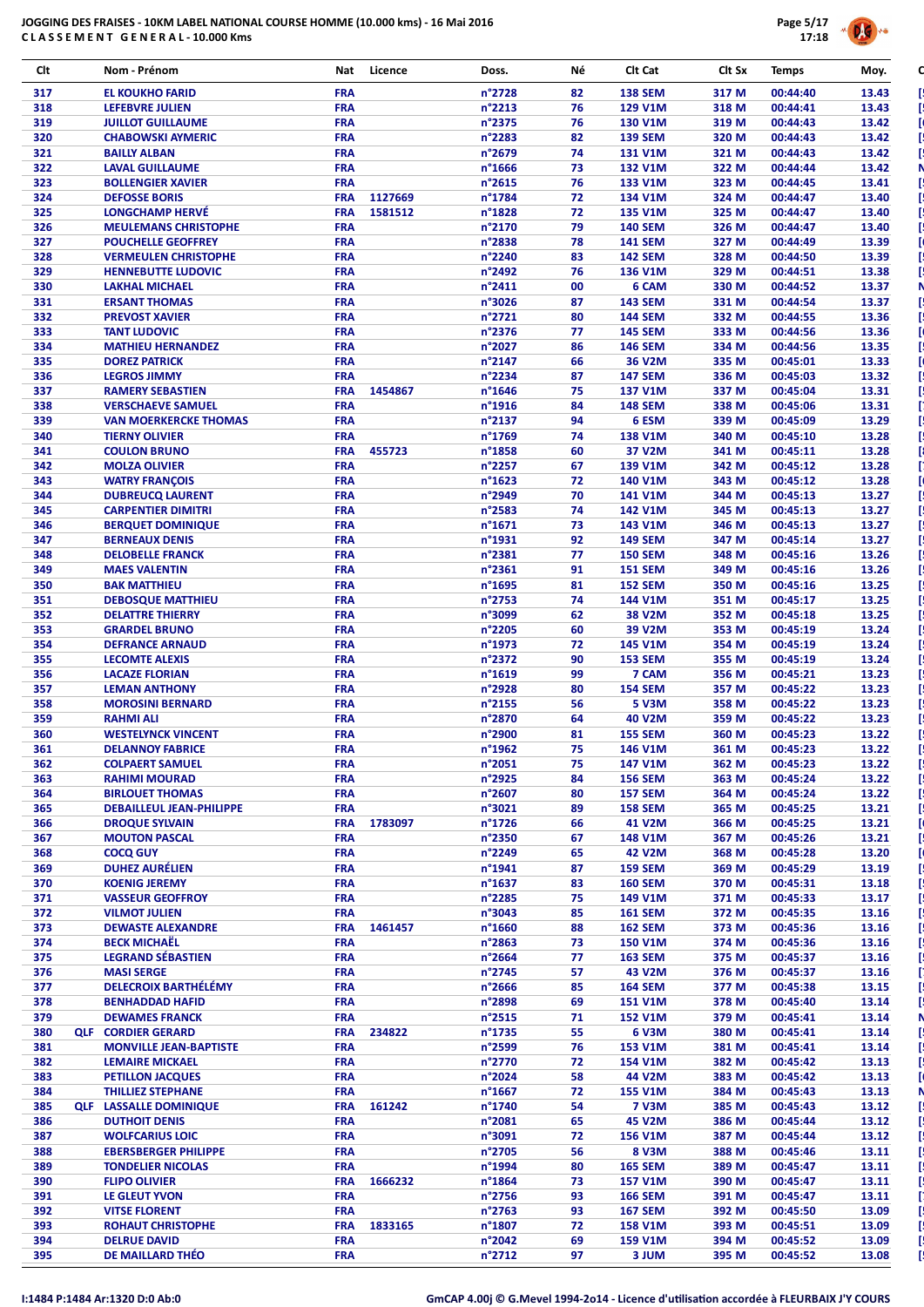

| Clt        | Nom - Prénom                                                | Nat                      | Licence | Doss.            | Νé       | Clt Cat                          | Clt Sx         | <b>Temps</b>         | Moy.           |
|------------|-------------------------------------------------------------|--------------------------|---------|------------------|----------|----------------------------------|----------------|----------------------|----------------|
| 396        | <b>TRICOTTEUX MATHIEU</b>                                   | <b>FRA</b>               |         | n°2332           | 82       | <b>168 SEM</b>                   | 396 M          | 00:45:53             | 13.08          |
| 397        | <b>THIERRY QUENTIN</b>                                      | <b>FRA</b>               |         | n°2199           | 65       | 46 V2M                           | 397 M          | 00:45:54             | 13.08          |
| 398        | <b>SIX FREDDY</b>                                           | <b>FRA</b>               |         | n°2459           | 77       | <b>169 SEM</b>                   | 398 M          | 00:45:54             | 13.08          |
| 399        | <b>DEMARET PHILIPPE</b>                                     | <b>FRA</b>               |         | n°2122           | 58       | 47 V2M                           | 399 M          | 00:45:54             | 13.07          |
| 400        | <b>VANBAELINGHEM PATRICK</b>                                | <b>FRA</b>               |         | n°2031           | 54       | 9 V3M                            | 400 M          | 00:45:55             | 13.07          |
| 401<br>402 | <b>MOREIRA ANTHONY</b><br><b>TERRIER BENOIT</b>             | <b>FRA</b><br><b>FRA</b> |         | n°1621<br>n°2309 | 92<br>75 | <b>170 SEM</b><br><b>160 V1M</b> | 401 M<br>402 M | 00:45:56             | 13.07          |
| 403        | <b>CHWASTIAK ROMUALD</b>                                    | <b>FRA</b>               | 173475  | n°1838           | 77       | <b>171 SEM</b>                   | 403 M          | 00:45:56<br>00:45:56 | 13.07<br>13.06 |
| 404        | <b>POULY RÉMI</b>                                           | <b>FRA</b>               |         | n°2239           | 92       | <b>172 SEM</b>                   | 404 M          | 00:45:58             | 13.06          |
| 405        | <b>SABSAB ZOUHAIR</b>                                       | <b>FRA</b>               |         | n°2622           | 78       | <b>173 SEM</b>                   | 405 M          | 00:46:01             | 13.04          |
| 406        | <b>JACQUEMIN CHRISTOPHE</b>                                 | <b>FRA</b>               |         | n°2156           | 68       | <b>161 V1M</b>                   | 406 M          | 00:46:01             | 13.04          |
| 407        | <b>GEERAERT MATTHIEU</b>                                    | <b>FRA</b>               |         | n°2903           | 80       | <b>174 SEM</b>                   | 407 M          | 00:46:02             | 13.04          |
| 408        | <b>BUCHET THOMAS</b>                                        | <b>FRA</b>               |         | n°2815           | 82       | <b>175 SEM</b>                   | 408 M          | 00:46:02             | 13.04          |
| 409        | <b>DEGAUQUIER GEORGES</b>                                   | <b>FRA</b>               |         | n°2184           | 86       | <b>176 SEM</b>                   | 409 M          | 00:46:03             | 13.03          |
| 410        | <b>DECOCQ LUDOVIC</b>                                       | <b>FRA</b>               |         | n°2524           | 88       | <b>177 SEM</b>                   | 410 M          | 00:46:03             | 13.03          |
| 411<br>412 | <b>LECLERCQ FABRICE</b><br><b>VANDENMESSYNCK CHRISTOPHE</b> | <b>FRA</b><br><b>FRA</b> |         | n°2540<br>n°2784 | 72<br>75 | <b>162 V1M</b><br>163 V1M        | 411 M          | 00:46:03             | 13.03          |
| 413        | <b>MORAUX ANTOINE</b>                                       | <b>FRA</b>               |         | n°1674           | 77       | <b>178 SEM</b>                   | 412 M<br>413 M | 00:46:07<br>00:46:07 | 13.02<br>13.01 |
| 414        | <b>NOISETTE LOUIS</b>                                       | <b>FRA</b>               |         | n°2344           | 83       | <b>179 SEM</b>                   | 414 M          | 00:46:08             | 13.01          |
| 415        | <b>POISSONNIER DAVID</b>                                    | <b>FRA</b>               |         | n°2311           | 72       | 164 V1M                          | 415 M          | 00:46:08             | 13.01          |
| 416        | <b>LIETARD SEBASTIEN</b>                                    | <b>FRA</b>               |         | n°2143           | 77       | <b>180 SEM</b>                   | 416 M          | 00:46:09             | 13.01          |
| 417        | <b>DELEMER ARNAUD</b>                                       | <b>FRA</b>               |         | n°2255           | 66       | 48 V2M                           | 417 M          | 00:46:10             | 13.00          |
| 418        | <b>TILLIER ANTHONY</b>                                      | <b>FRA</b>               |         | n°2505           | 77       | <b>181 SEM</b>                   | 418 M          | 00:46:11             | 12.99          |
| 419        | <b>HOUCKE PHILIPPE</b>                                      | <b>FRA</b>               |         | n°2053           | 58       | 49 V2M                           | 419 M          | 00:46:12             | 12.99          |
| 420        | <b>MATTON CHRISTOPHE</b>                                    | <b>FRA</b>               |         | n°2165           | 72       | 165 V1M                          | 420 M          | 00:46:12             | 12.99          |
| 421        | <b>GELLENS SAMUEL</b>                                       | <b>FRA</b>               |         | n°2541           | 87       | <b>182 SEM</b>                   | 421 M          | 00:46:14             | 12.98          |
| 422<br>423 | <b>DUHAUTOIS LOUIS</b><br><b>GAUTHIER ARNAUD</b>            | <b>FRA</b><br><b>FRA</b> |         | n°2419<br>n°2776 | 00<br>74 | 8 CAM<br>166 V1M                 | 422 M<br>423 M | 00:46:15<br>00:46:17 | 12.97<br>12.97 |
| 424        | <b>DENEUDT MICKAEL</b>                                      | <b>FRA</b>               |         | n°3025           | 73       | 167 V1M                          | 424 M          | 00:46:18             | 12.96          |
| 425        | <b>IDZIAK FLORIAN</b>                                       | <b>FRA</b>               | 497325  | n°1865           | 91       | <b>183 SEM</b>                   | 425 M          | 00:46:18             | 12.96          |
| 426        | <b>PIETIN JEAN-LOUP</b>                                     | <b>FRA</b>               |         | n°2373           | 80       | <b>184 SEM</b>                   | 426 M          | 00:46:20             | 12.95          |
| 427        | <b>DESTA VINCENT</b>                                        | <b>FRA</b>               |         | n°2034           | 73       | <b>168 V1M</b>                   | 427 M          | 00:46:20             | 12.95          |
| 428        | <b>BEKEYSER THIBAULT</b>                                    | <b>FRA</b>               |         | n°3089           | 93       | <b>185 SEM</b>                   | 428 M          | 00:46:21             | 12.95          |
| 429        | <b>LOSFELD AYMERIC</b>                                      | <b>FRA</b>               | 1483082 | n°1870           | 73       | 169 V1M                          | 429 M          | 00:46:21             | 12.95          |
| 430        | <b>CHARLET SÉBASTIEN</b>                                    | <b>FRA</b>               |         | n°2185           | 70       | <b>170 V1M</b>                   | 430 M          | 00:46:21             | 12.95          |
| 431<br>432 | <b>LEONARD MATHIEU</b>                                      | <b>FRA</b><br><b>FRA</b> |         | n°2166<br>n°2525 | 80<br>80 | <b>186 SEM</b>                   | 431 M          | 00:46:22             | 12.94          |
| 433        | <b>TOPCZENSKI MAXIME</b><br><b>HURET CHRISTIAN</b>          | <b>FRA</b>               |         | n°2181           | 58       | <b>187 SEM</b><br>50 V2M         | 432 M<br>433 M | 00:46:22<br>00:46:23 | 12.94<br>12.94 |
| 434        | <b>LEMAIRE ROMAIN</b>                                       | <b>FRA</b>               |         | n°2394           | 79       | <b>188 SEM</b>                   | 434 M          | 00:46:23             | 12.94          |
| 435        | <b>PRUVOT ERIC</b>                                          | <b>FRA</b>               |         | n°2132           | 71       | 171 V1M                          | 435 M          | 00:46:23             | 12.94          |
| 436        | BENSOUDA KORAICHI NAOUFAL MOHAMN                            | <b>FRA</b>               |         | n°2700           | 66       | 51 V2M                           | 436 M          | 00:46:24             | 12.93          |
| 437        | <b>SELINGUE THIERRY</b>                                     | <b>FRA</b>               |         | n°2497           | 63       | 52 V2M                           | 437 M          | 00:46:24             | 12.93          |
| 438        | <b>BILLIET JEREMY</b>                                       | <b>FRA</b>               |         | n°2443           | 86       | <b>189 SEM</b>                   | 438 M          | 00:46:25             | 12.93          |
| 439        | <b>BODIN FREDERIC</b>                                       | <b>FRA</b>               |         | n°2094           | 76       | 172 V1M                          | 439 M          | 00:46:25             | 12.93          |
| 440        | <b>BELLENGIER OLIVIER</b>                                   | <b>FRA</b>               |         | n°2035           | 77       | <b>190 SEM</b>                   | 440 M          | 00:46:26             | 12.92          |
| 441        | <b>DELABAERE MARC</b>                                       | <b>FRA</b>               | 1705383 | n°1639           | 56       | <b>10 V3M</b>                    | 441 M          | 00:46:26             | 12.92          |
| 442<br>443 | <b>LESNE PATRICK</b><br><b>LEROY DAVID</b>                  | <b>FRA</b><br><b>BEL</b> |         | n°2582<br>n°2314 | 61<br>77 | 53 V2M<br><b>191 SEM</b>         | 442 M<br>443 M | 00:46:26<br>00:46:27 | 12.92<br>12.92 |
| 444        | <b>DEGRAVE JEAN-FRANÇOIS</b>                                | <b>FRA</b>               |         | $n^{\circ}$ 2636 | 66       | 54 V2M                           | 444 M          | 00:46:27             | 12.92          |
| 445        | <b>DESBONNET ANTONIN</b>                                    | <b>FRA</b>               |         | $n^{\circ}$ 2256 | 80       | <b>192 SEM</b>                   | 445 M          | 00:46:28             | 12.91          |
| 446        | <b>MESSEAN JULIEN</b>                                       | <b>FRA</b>               |         | n°2441           | 93       | <b>193 SEM</b>                   | 446 M          | 00:46:30             | 12.91          |
| 447        | <b>ACHTE VALENTIN</b>                                       | <b>FRA</b>               |         | n°2133           | 99       | 9 CAM                            | 447 M          | 00:46:30             | 12.91          |
| 448        | <b>SAVARY VIANNEY</b>                                       | <b>FRA</b>               | 698518  | n°1889           | 79       | <b>194 SEM</b>                   | 448 M          | 00:46:30             | 12.90          |
| 449        | <b>TANCRÉ LUDOVIC</b>                                       | <b>FRA</b>               |         | n°2250           | 73       | 173 V1M                          | 449 M          | 00:46:30             | 12.90          |
| 450        | <b>DESMET LIONEL</b>                                        | <b>FRA</b>               |         | n°1753           | 77       | <b>195 SEM</b>                   | 450 M          | 00:46:31             | 12.90          |
| 451<br>452 | <b>LEGIER DIDIER</b><br><b>HARY CHRISTOPHE</b>              | <b>FRA</b><br><b>FRA</b> | 440101  | n°1724<br>n°2774 | 57<br>71 | 55 V2M<br>174 V1M                | 451 M<br>452 M | 00:46:31<br>00:46:32 | 12.90<br>12.90 |
| 453        | <b>BELPOIS LUCAS</b>                                        | <b>FRA</b>               |         | n°2346           | 99       | 10 CAM                           | 453 M          | 00:46:32             | 12.90          |
| 454        | <b>DEVULDER JEAN-LUC</b>                                    | <b>FRA</b>               | 1464492 | n°1786           | 61       | 56 V2M                           | 454 M          | 00:46:32             | 12.90          |
| 455        | <b>LANDMANN ETIENNE</b>                                     | <b>FRA</b>               |         | n°2030           | 61       | 57 V2M                           | 455 M          | 00:46:32             | 12.90          |
| 456        | <b>MOREAU BENOIT</b>                                        | <b>FRA</b>               |         | $n^{\circ}$ 2342 | 76       | 175 V1M                          | 456 M          | 00:46:32             | 12.90          |
| 457        | <b>MASSE VIANNEY</b>                                        | <b>FRA</b>               |         | n°2390           | 97       | 4 JUM                            | 457 M          | 00:46:33             | 12.89          |
| 458        | <b>GRARDEL FLORIAN</b>                                      | <b>FRA</b>               |         | n°2206           | 94       | 7 ESM                            | 458 M          | 00:46:34             | 12.89          |
| 459        | <b>VANDEVYVERE TIM</b>                                      | BEL                      |         | n°2805           | 84       | <b>196 SEM</b>                   | 459 M          | 00:46:35             | 12.88          |
| 460        | <b>VANTILCKE SIMON</b>                                      | <b>FRA</b>               |         | n°3019           | 90       | <b>197 SEM</b>                   | 460 M          | 00:46:36             | 12.88          |
| 461        | <b>DAVID BRUNO</b>                                          | <b>FRA</b>               |         | n°2991           | 60       | <b>58 V2M</b>                    | 461 M          | 00:46:40             | 12.86          |
| 462<br>463 | <b>JOSSELIN GUILLAUME</b><br><b>DUJARDIN BERTRAND</b>       | <b>FRA</b><br><b>FRA</b> |         | n°2409<br>n°2011 | 81<br>65 | <b>198 SEM</b><br>59 V2M         | 462 M<br>463 M | 00:46:40<br>00:46:41 | 12.86<br>12.86 |
| 464        | <b>CONVERT LAURENT</b>                                      | <b>FRA</b>               |         | n°2131           | 74       | 176 V1M                          | 464 M          | 00:46:41             | 12.86          |
| 465        | <b>FOUBERT ANTONIN</b>                                      | <b>FRA</b>               |         | n°2608           | 91       | <b>199 SEM</b>                   | 465 M          | 00:46:41             | 12.85          |
| 466        | <b>BOUTRY ERIC</b>                                          | <b>FRA</b>               |         | n°2654           | 62       | 60 V2M                           | 466 M          | 00:46:41             | 12.85          |
| 467        | <b>VILMOT JÉRÔME</b>                                        | <b>FRA</b>               |         | n°3059           | 85       | <b>200 SEM</b>                   | 467 M          | 00:46:43             | 12.85          |
| 468        | <b>DASSONNEVILLE MATTHIEU</b>                               | <b>FRA</b>               | 1526376 | n°1790           | 80       | <b>201 SEM</b>                   | 468 M          | 00:46:43             | 12.85          |
| 469        | <b>COUSIN NICOLAS</b>                                       | <b>FRA</b>               |         | n°1910           | 81       | <b>202 SEM</b>                   | 469 M          | 00:46:44             | 12.84          |
| 470        | <b>OKBI SAMI</b>                                            | <b>FRA</b>               | 1186468 | n°1852           | 76       | 177 V1M                          | 470 M          | 00:46:44             | 12.84          |
| 471        | <b>BAK ANTOINE</b>                                          | <b>FRA</b>               |         | n°2564           | 93       | <b>203 SEM</b>                   | 471 M          | 00:46:45             | 12.84          |
| 472        | <b>REGNIER OLIVIER</b>                                      | <b>FRA</b>               |         | $n^{\circ}$ 1636 | 71       | 178 V1M                          | 472 M          | 00:46:46             | 12.83          |
| 473        | <b>KUREK LAURENT</b>                                        | <b>FRA</b>               |         | n°2503           | 81       | <b>204 SEM</b>                   | 473 M          | 00:46:46             | 12.83          |
| 474        | <b>BOUCLY AURELIEN</b>                                      | <b>FRA</b>               |         | n°1990           | 81       | <b>205 SEM</b>                   | 474 M          | 00:46:47             | 12.83          |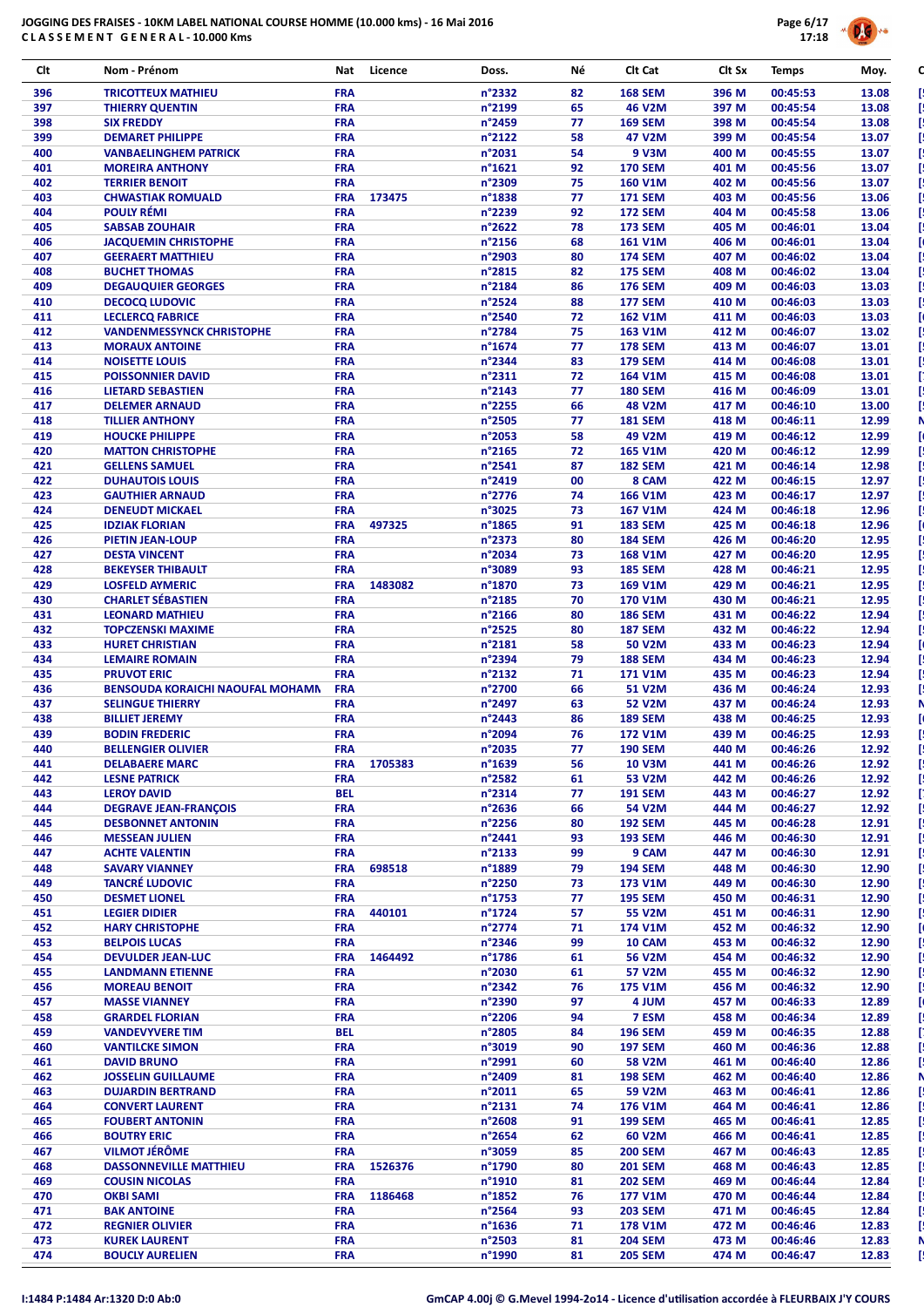

| Clt        | Nom - Prénom                                          | Nat                      | Licence | Doss.                                | Νé       | Clt Cat                          | Clt Sx         | <b>Temps</b>         | Moy.           |
|------------|-------------------------------------------------------|--------------------------|---------|--------------------------------------|----------|----------------------------------|----------------|----------------------|----------------|
| 475        | <b>LEMAHIEU MAXIME</b>                                | <b>FRA</b>               |         | n°2587                               | 84       | <b>206 SEM</b>                   | 475 M          | 00:46:47             | 12.83          |
| 476        | <b>KAMAL BOUCENINE</b>                                | <b>FRA</b>               |         | n°1967                               | 72       | 179 V1M                          | 476 M          | 00:46:47             | 12.83          |
| 477        | <b>VANDERMARLIÈRE GUILLAUME</b>                       | <b>FRA</b>               |         | n°2197                               | 84       | <b>207 SEM</b>                   | 477 M          | 00:46:49             | 12.82          |
| 478<br>479 | <b>DESCHILDT BERTRAND</b><br><b>VANLAERE WILLIAM</b>  | <b>FRA</b><br><b>FRA</b> |         | n°1638<br>n°2153                     | 72<br>75 | <b>180 V1M</b><br><b>181 V1M</b> | 478 M<br>479 M | 00:46:51<br>00:46:52 | 12.81<br>12.81 |
| 480        | <b>BRABANT PIERRE</b>                                 | <b>FRA</b>               |         | $n^{\circ}$ 1606                     | 80       | <b>208 SEM</b>                   | 480 M          | 00:46:52             | 12.81          |
| 481        | <b>GENON AURELIEN</b>                                 | <b>FRA</b>               |         | n°2446                               | 92       | <b>209 SEM</b>                   | 481 M          | 00:46:52             | 12.80          |
| 482        | <b>QUENTIN GILLES</b>                                 | <b>FRA</b>               |         | n°2271                               | 78       | <b>210 SEM</b>                   | 482 M          | 00:46:52             | 12.80          |
| 483        | <b>LEMOINE BRUNO</b>                                  | <b>FRA</b>               |         | n°3086                               | 61       | 61 V2M                           | 483 M          | 00:46:52             | 12.80          |
| 484<br>485 | <b>DELPORTE STEPHANE</b><br><b>HOORNAERT YOHAN</b>    | <b>FRA</b><br><b>FRA</b> |         | n°2722<br>n°2238                     | 73<br>94 | <b>182 V1M</b><br>8 ESM          | 484 M<br>485 M | 00:46:54<br>00:46:57 | 12.79<br>12.78 |
| 486        | <b>GROLIER OLIVIER</b>                                | <b>FRA</b>               |         | n°2444                               | 76       | 183 V1M                          | 486 M          | 00:46:58             | 12.78          |
| 487        | <b>HUE JEAN-LUC</b>                                   | <b>FRA</b>               |         | n°1755                               | 60       | 62 V2M                           | 487 M          | 00:46:59             | 12.77          |
| 488        | <b>TOUSSAINT DAMIEN</b>                               | <b>FRA</b>               |         | n°2120                               | 92       | <b>211 SEM</b>                   | 488 M          | 00:47:00             | 12.77          |
| 489        | <b>VILMOT GEOFFROY</b>                                | <b>FRA</b>               |         | n°1700                               | 83       | 1 V5M                            | 489 M          | 00:47:00             | 12.77          |
| 490<br>491 | <b>DUPIRE STÉPHANE</b><br><b>SCHREEFHEERE LUDOVIC</b> | <b>FRA</b><br><b>FRA</b> |         | n°3063<br>$n^{\circ}$ 2562           | 76       | 184 V1M<br><b>212 SEM</b>        | 490 M<br>491 M | 00:47:01<br>00:47:02 | 12.77<br>12.76 |
| 492        | <b>CARTON STEPHANE</b>                                | <b>FRA</b>               |         | n°2759                               | 71       | <b>185 V1M</b>                   | 492 M          | 00:47:03             | 12.75          |
| 493        | <b>PROVOST CHRISTIAN</b>                              | <b>FRA</b>               |         | n°2467                               | 50       | <b>11 V3M</b>                    | 493 M          | 00:47:03             | 12.75          |
| 494        | <b>GIBORY YANN</b>                                    | <b>FRA</b>               |         | n°3001                               | 81       | <b>213 SEM</b>                   | 494 M          | 00:47:04             | 12.75          |
| 495        | <b>DESTABELLE MICHEL</b>                              | <b>FRA</b>               |         | n°2916                               | 63       | 63 V2M                           | 495 M          | 00:47:04             | 12.75          |
| 496<br>497 | <b>PLANCQ DAVID</b><br><b>CASTELEYN DAVID</b>         | <b>FRA</b><br><b>FRA</b> |         | n°2302<br>n°2569                     | 78<br>72 | <b>214 SEM</b><br>186 V1M        | 496 M<br>497 M | 00:47:06<br>00:47:07 | 12.74<br>12.74 |
| 498        | <b>ZERAOULIA MOHAMED</b>                              | <b>FRA</b>               | 1298411 | n°1824                               | 69       | <b>187 V1M</b>                   | 498 M          | 00:47:11             | 12.72          |
| 499        | <b>HEIREMAN BERNARD</b>                               | <b>FRA</b>               |         | $n^{\circ}$ 1632                     | 56       | <b>12 V3M</b>                    | 499 M          | 00:47:12             | 12.72          |
| 500        | <b>GLORIEUX OLIVIER</b>                               | <b>FRA</b>               |         | n°2176                               | 79       | <b>215 SEM</b>                   | 500 M          | 00:47:12             | 12.71          |
| 501        | <b>FLITZ ERIC</b>                                     | <b>FRA</b>               |         | n°2080                               | 68       | <b>188 V1M</b>                   | 501 M          | 00:47:12             | 12.71          |
| 502        | <b>MICHAUX XAVIER</b>                                 | <b>FRA</b>               |         | n°2719                               | 82       | <b>216 SEM</b>                   | 502 M          | 00:47:14             | 12.70          |
| 503<br>504 | <b>CRUCHET OLIVIER</b><br><b>SERRA SÉBASTIEN</b>      | <b>FRA</b><br><b>FRA</b> |         | n°2003<br>n°2096                     | 71<br>75 | 189 V1M<br>190 V1M               | 503 M<br>504 M | 00:47:15<br>00:47:15 | 12.70<br>12.70 |
| 505        | <b>DESREUMAUX ERIC</b>                                | <b>FRA</b>               |         | n°2374                               | 74       | 191 V1M                          | 505 M          | 00:47:16             | 12.70          |
| 506        | <b>CHOPIN MICHEL</b>                                  | <b>FRA</b>               |         | n°1971                               | 77       | <b>217 SEM</b>                   | 506 M          | 00:47:16             | 12.69          |
| 507        | <b>MILLE BASTIEN</b>                                  | <b>FRA</b>               |         | n°2104                               | 89       | <b>218 SEM</b>                   | 507 M          | 00:47:18             | 12.69          |
| 508        | <b>VERBRUGGHE SEBASTIEN</b>                           | <b>FRA</b>               |         | n°1928                               | 79       | <b>219 SEM</b>                   | 508 M          | 00:47:20             | 12.68          |
| 509<br>510 | <b>HAMAM SOFIAN</b><br><b>CARON YVON</b>              | <b>FRA</b><br><b>FRA</b> |         | n°2998<br>n°2687                     | 93<br>85 | <b>220 SEM</b><br><b>221 SEM</b> | 509 M<br>510 M | 00:47:21<br>00:47:21 | 12.67<br>12.67 |
| 511        | <b>LEFAIT HERVE</b>                                   | <b>FRA</b>               | 1744821 | $n^{\circ}$ 1783                     | 69       | 192 V1M                          | 511 M          | 00:47:23             | 12.66          |
| 512        | <b>VANTROYS THOMAS</b>                                | <b>FRA</b>               | 1486554 | n°1827                               | 77       | <b>222 SEM</b>                   | 512 M          | 00:47:24             | 12.66          |
| 513        | <b>JEHAES MATHIEU</b>                                 | <b>FRA</b>               |         | n°1949                               | 82       | <b>223 SEM</b>                   | 513 M          | 00:47:25             | 12.66          |
| 514        | <b>LEULLIEUX MOISE</b>                                | <b>FRA</b>               |         | n°2499                               | 68       | 193 V1M                          | 514 M          | 00:47:26             | 12.65          |
| 515<br>516 | <b>DUHAUT FREDERIC</b><br><b>LEMOINE ANTOINE</b>      | <b>FRA</b><br><b>FRA</b> |         | $n^{\circ}$ 1628<br>n°2278           | 62<br>95 | 64 V2M<br>9 ESM                  | 515 M<br>516 M | 00:47:26<br>00:47:26 | 12.65<br>12.65 |
| 517        | <b>CLAMOUSE GUILLAUME</b>                             | <b>FRA</b>               |         | n°2478                               | 99       | 11 CAM                           | 517 M          | 00:47:28             | 12.64          |
| 518        | <b>DESEURE BENOIT</b>                                 | <b>FRA</b>               |         | $n^{\circ}2513$                      | 71       | 194 V1M                          | 518 M          | 00:47:28             | 12.64          |
| 519        | <b>MENAR STEPHANE</b>                                 | <b>FRA</b>               |         | n°2326                               | 86       | <b>224 SEM</b>                   | 519 M          | 00:47:29             | 12.64          |
| 520        | <b>SENECHAL FRÉDÉRIC</b>                              | <b>FRA</b>               |         | $n^{\circ}$ 2318                     | 71       | 195 V1M                          | 520 M          | 00:47:30             | 12.63          |
| 521<br>522 | <b>PAYELLE NICOLAS</b><br><b>DEREUDER DAVID</b>       | <b>FRA</b><br><b>FRA</b> |         | $n^{\circ}$ 1751<br>n°2074           | 81<br>80 | <b>225 SEM</b><br><b>226 SEM</b> | 521 M<br>522 M | 00:47:31<br>00:47:32 | 12.63<br>12.63 |
| 523        | <b>DEVAUX PHILIPPE</b>                                | <b>FRA</b>               |         | n°2832                               | 82       | <b>227 SEM</b>                   | 523 M          | 00:47:32             | 12.63          |
| 524        | <b>VANDEVYVERE LUC</b>                                | <b>FRA</b>               | 1460882 | $n^{\circ}$ 1897                     | 82       | <b>228 SEM</b>                   | 524 M          | 00:47:32             | 12.62          |
| 525        | <b>DEWANES WILLY</b>                                  | <b>FRA</b>               |         | n°2486                               | 74       | 196 V1M                          | 525 M          | 00:47:34             | 12.62          |
| 526        | <b>LEPERS MAXIME</b>                                  | <b>FRA</b>               |         | $n^{\circ}$ 2214                     | 82       | <b>229 SEM</b>                   | 526 M          | 00:47:34             | 12.61          |
| 527        | <b>SERVOISE RICHARD</b>                               | <b>FRA</b>               |         | n°2997                               | 75       | 197 V1M                          | 527 M          | 00:47:34             | 12.61          |
| 528<br>529 | <b>DUBOIS CHRISTIAN</b><br><b>DESCAMPS JEAN-YVES</b>  | <b>FRA</b><br><b>FRA</b> |         | n°1930<br>$n^{\circ}$ 2738           | 67<br>74 | 198 V1M<br>199 V1M               | 528 M<br>529 M | 00:47:35<br>00:47:36 | 12.61<br>12.61 |
| 530        | <b>LEURELE VINCENT</b>                                | <b>FRA</b>               |         | $n^{\circ}2651$                      | 81       | <b>230 SEM</b>                   | 530 M          | 00:47:36             | 12.61          |
| 531        | <b>HOUSSIN MATHIAS</b>                                | <b>FRA</b>               |         | $n^{\circ}$ 1736                     | 58       | 65 V2M                           | 531 M          | 00:47:37             | 12.60          |
| 532        | <b>FOVET OLIVIER</b>                                  | <b>FRA</b>               |         | n°1832                               | 80       | <b>231 SEM</b>                   | 532 M          | 00:47:39             | 12.60          |
| 533        | <b>BERTIER BENOIT</b>                                 | <b>FRA</b>               |         | $n^{\circ}$ 1937                     | 66       | 66 V2M                           | 533 M          | 00:47:39             | 12.59          |
| 534<br>535 | <b>DEVENOT SAMUEL</b>                                 | <b>FRA</b>               |         | $n^{\circ}2117$<br>n°2877            | 81       | <b>232 SEM</b><br><b>233 SEM</b> | 534 M          | 00:47:41<br>00:47:41 | 12.59<br>12.59 |
| 536        | <b>MONNERIE ROMAIN</b><br><b>BALOT GUILLAUME</b>      | <b>FRA</b><br><b>FRA</b> |         | n°2801                               | 82<br>85 | <b>234 SEM</b>                   | 535 M<br>536 M | 00:47:41             | 12.59          |
| 537        | <b>REVELLION GAÉTAN</b>                               | <b>FRA</b>               |         | n°2795                               | 80       | <b>235 SEM</b>                   | 537 M          | 00:47:42             | 12.58          |
| 538        | <b>VILCOQ CHRISTIAN</b>                               | <b>FRA</b>               |         | $n^{\circ}$ 1633                     | 72       | 200 V1M                          | 538 M          | 00:47:43             | 12.58          |
| 539        | <b>FRUCHART JEAN MICHEL</b>                           | <b>FRA</b>               |         | n°3094                               | 65       | 67 V2M                           | 539 M          | 00:47:45             | 12.57          |
| 540        | <b>VANDOMME CHRISTOPHE</b>                            | <b>FRA</b>               |         | $n^{\circ}$ 1952                     | 79       | <b>236 SEM</b>                   | 540 M          | 00:47:46             | 12.56          |
| 541<br>542 | <b>LEPERE STEEVE</b><br><b>SLEMBROUCK LAWRY</b>       | <b>FRA</b><br><b>FRA</b> |         | $n^{\circ}$ 2266<br>$n^{\circ}$ 2421 | 84<br>88 | <b>237 SEM</b><br><b>238 SEM</b> | 541 M<br>542 M | 00:47:47<br>00:47:48 | 12.56<br>12.56 |
| 543        | <b>TERRIER PAUL</b>                                   | <b>FRA</b>               |         | n°2886                               | 99       | 12 CAM                           | 543 M          | 00:47:48             | 12.55          |
| 544        | <b>GOUVERNEUR GERY</b>                                | <b>FRA</b>               | 1246311 | n°1810                               | 76       | 201 V1M                          | 544 M          | 00:47:49             | 12.55          |
| 545        | <b>CAMPAGNE QUENTIN</b>                               | <b>FRA</b>               |         | n°3009                               | 89       | <b>239 SEM</b>                   | 545 M          | 00:47:50             | 12.54          |
| 546        | <b>LEPORQ BENOIT</b>                                  | <b>FRA</b>               |         | n°1979                               | 74       | 202 V1M                          | 546 M          | 00:47:52             | 12.54          |
| 547<br>548 | <b>CATTEAU LUDOVIC</b><br><b>MIGNON CARL</b>          | <b>FRA</b><br><b>FRA</b> | 1826075 | $n^{\circ}2112$<br>$n^{\circ}$ 1798  | 77<br>88 | <b>240 SEM</b><br><b>241 SEM</b> | 547 M<br>548 M | 00:47:52<br>00:47:53 | 12.54<br>12.53 |
| 549        | <b>PRIEM CHRISTIAN</b>                                | <b>FRA</b>               |         | n°2834                               | 50       | <b>13 V3M</b>                    | 549 M          | 00:47:54             | 12.53          |
| 550        | <b>DENIS GWENAEL</b>                                  | <b>FRA</b>               |         | n°2590                               | 89       | <b>242 SEM</b>                   | 550 M          | 00:47:54             | 12.53          |
| 551        | <b>MILLE THOMAS</b>                                   | <b>FRA</b>               |         | $n^{\circ}$ 2852                     | 90       | <b>243 SEM</b>                   | 551 M          | 00:47:54             | 12.53          |
| 552        | <b>VANLANGENDONCK MATHIEU</b>                         | <b>FRA</b>               |         | n°2482                               |          | <b>244 SEM</b>                   | 552 M          | 00:47:55             | 12.52          |
| 553        | <b>BERGHE NICOLAS</b>                                 | <b>FRA</b>               |         | n°2769                               | 73       | 203 V1M                          | 553 M          | 00:47:56             | 12.52          |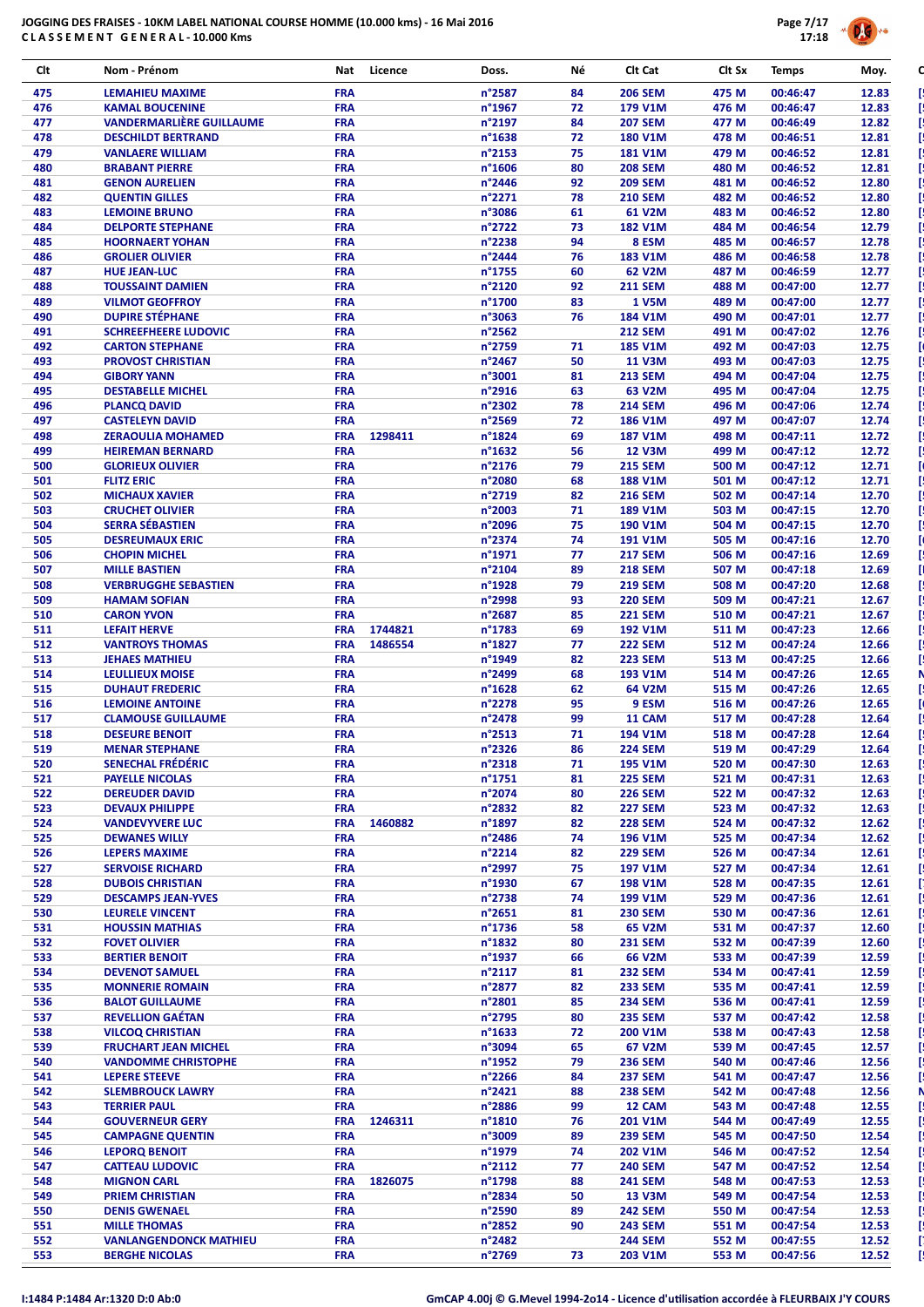

| Clt        | Nom - Prénom                                          | Nat                      | Licence            | Doss.                      | Νé       | Clt Cat                          | Clt Sx         | <b>Temps</b>         | Moy.           |
|------------|-------------------------------------------------------|--------------------------|--------------------|----------------------------|----------|----------------------------------|----------------|----------------------|----------------|
| 554        | <b>ALMEIDA ERIC</b>                                   | <b>FRA</b>               |                    | n°2337                     | 83       | <b>245 SEM</b>                   | 554 M          | 00:47:57             | 12.51          |
| 555        | <b>DESTOMBES DAMIEN</b>                               | <b>FRA</b>               | 1117400            | n°1788                     | 73       | 204 V1M                          | 555 M          | 00:47:57             | 12.51          |
| 556        | <b>PINTIAUX ERIC</b>                                  | <b>FRA</b>               |                    | n°2717                     | 76       | 205 V1M                          | 556 M          | 00:47:58             | 12.51          |
| 557        | <b>FRULEUX MAXIME</b>                                 | <b>FRA</b>               |                    | n°1953                     | 91       | <b>246 SEM</b>                   | 557 M          | 00:48:00             | 12.50          |
| 558        | <b>MARECHAL CHRISTIAN</b>                             | <b>FRA</b>               |                    | n°2073                     | 58       | 68 V2M                           | 558 M          | 00:48:02             | 12.49          |
| 559<br>560 | <b>HERVÉ FRANCK</b><br><b>VIRGONE LEONARDO</b>        | <b>FRA</b><br><b>BEL</b> |                    | n°2391<br>n°2694           | 73<br>74 | 206 V1M<br>207 V1M               | 559 M<br>560 M | 00:48:02<br>00:48:03 | 12.49<br>12.49 |
| 561        | <b>LECRIGNY JEAN-FRANÇOIS</b>                         | <b>FRA</b>               |                    | n°2808                     | 70       | 208 V1M                          | 561 M          | 00:48:03             | 12.49          |
| 562        | <b>GAYMAY JACQUES</b>                                 | <b>FRA</b>               | 171093             | n°1659                     | 55       | <b>14 V3M</b>                    | 562 M          | 00:48:04             | 12.48          |
| 563        | <b>DEMEULEMEESTER CLEMENT</b>                         | <b>FRA</b>               |                    | n°2050                     | 86       | <b>247 SEM</b>                   | 563 M          | 00:48:05             | 12.48          |
| 564        | <b>LEVEQUE FRANCOIS</b>                               | <b>FRA</b>               | 602317             | n°1906                     | 64       | 69 V2M                           | 564 M          | 00:48:06             | 12.48          |
| 565        | <b>RAYNAL THIBAUT</b>                                 | <b>FRA</b>               |                    | n°2711                     | 82       | <b>248 SEM</b>                   | 565 M          | 00:48:08             | 12.47          |
| 566        | <b>PORCHET BRUNO</b>                                  | <b>FRA</b>               |                    | n°2890                     | 53       | <b>15 V3M</b>                    | 566 M          | 00:48:08             | 12.47          |
| 567        | <b>VAN MOERKERCKE BRUNO</b>                           | <b>FRA</b>               | 506116             | n°1901                     | 65       | <b>70 V2M</b>                    | 567 M          | 00:48:08             | 12.47          |
| 568<br>569 | <b>DELEPIERRE MATHIEU</b><br><b>DESCAMPS JOEL</b>     | <b>FRA</b><br><b>FRA</b> |                    | n°2958<br>n°2442           | 91<br>74 | <b>249 SEM</b><br>209 V1M        | 568 M<br>569 M | 00:48:09<br>00:48:10 | 12.46<br>12.46 |
| 570        | <b>PHILIPPE DIDIER</b>                                | <b>FRA</b>               |                    | n°2456                     | 61       | <b>71 V2M</b>                    | 570 M          | 00:48:10             | 12.46          |
| 571        | <b>DUHAMEL BENOIT</b>                                 | <b>FRA</b>               |                    | n°3010                     | 75       | <b>210 V1M</b>                   | 571 M          | 00:48:10             | 12.46          |
| 572        | <b>CORMONT FRÉDÉRIC</b>                               | <b>FRA</b>               |                    | n°2157                     | 76       | <b>211 V1M</b>                   | 572 M          | 00:48:11             | 12.45          |
| 573        | <b>PHILIPPO BENOIT</b>                                | <b>FRA</b>               |                    | n°2021                     | 67       | 212 V1M                          | 573 M          | 00:48:12             | 12.45          |
| 574        | <b>FAVREUILLE BENJAMIN</b>                            | <b>FRA</b>               |                    | n°2529                     | 99       | 13 CAM                           | 574 M          | 00:48:12             | 12.45          |
| 575        | <b>POULY THOMAS</b>                                   | <b>FRA</b>               |                    | n°2227                     | 89       | <b>250 SEM</b>                   | 575 M          | 00:48:13             | 12.45          |
| 576<br>577 | <b>FOURMAUX THOMAS</b><br><b>WAMBRE RAPHAEL</b>       | <b>FRA</b><br><b>FRA</b> |                    | n°3003<br>n°2188           | 81<br>83 | <b>251 SEM</b><br><b>252 SEM</b> | 576 M<br>577 M | 00:48:13<br>00:48:14 | 12.44<br>12.44 |
| 578        | <b>LECLERCQ SYLVAIN</b>                               | <b>FRA</b>               |                    | n°2071                     | 69       | 213 V1M                          | 578 M          | 00:48:14             | 12.44          |
| 579        | <b>HENNION DAVID</b>                                  | <b>FRA</b>               |                    | n°2850                     | 69       | 214 V1M                          | 579 M          | 00:48:14             | 12.44          |
| 580        | <b>MAGNÉ DOMINIQUE</b>                                | <b>FRA</b>               |                    | n°3031                     | 70       | 215 V1M                          | 580 M          | 00:48:14             | 12.44          |
| 581        | <b>LEFEBVRE LOICK</b>                                 | <b>FRA</b>               |                    | n°3052                     | 99       | 14 CAM                           | 581 M          | 00:48:15             | 12.44          |
| 582        | <b>SARRAZIN ALEXANDRE</b>                             | <b>FRA</b>               |                    | n°2146                     | 91       | <b>253 SEM</b>                   | 582 M          | 00:48:16             | 12.43          |
| 583        | <b>GOBERT MICHEL</b>                                  | <b>FRA</b>               |                    | n°2639                     | 67       | 216 V1M                          | 583 M          | 00:48:17             | 12.43          |
| 584        | <b>GHEZALI STEPHANE</b>                               | <b>FRA</b>               |                    | n°2693                     | 65       | <b>72 V2M</b>                    | 584 M          | 00:48:17             | 12.43          |
| 585<br>586 | <b>PLANCON ALAIN</b><br><b>SGARD PHILIPPE</b>         | <b>FRA</b><br><b>FRA</b> | 1479428<br>1359186 | n°1801<br>n°1812           | 66<br>76 | <b>73 V2M</b><br>217 V1M         | 585 M          | 00:48:17<br>00:48:19 | 12.43          |
| 587        | <b>MATYSEN YANNICK</b>                                | <b>FRA</b>               |                    | n°2765                     | 73       | 218 V1M                          | 586 M<br>587 M | 00:48:24             | 12.42<br>12.40 |
| 588        | <b>BLIN LUDOVIC</b>                                   | <b>FRA</b>               |                    | n°2876                     | 74       | 219 V1M                          | 588 M          | 00:48:25             | 12.39          |
| 589        | <b>DEJONKHEERE CHRISTOPHE</b>                         | <b>FRA</b>               | 180386             | n°1641                     | 63       | <b>74 V2M</b>                    | 589 M          | 00:48:26             | 12.39          |
| 590        | <b>LEBEL BRUNO</b>                                    | <b>FRA</b>               |                    | n°1607                     | 70       | 220 V1M                          | 590 M          | 00:48:27             | 12.38          |
| 591        | <b>PLATEL LOUIS</b>                                   | <b>FRA</b>               |                    | n°3060                     | 94       | <b>10 ESM</b>                    | 591 M          | 00:48:28             | 12.38          |
| 592        | <b>CHOMBART FRANCK</b>                                | <b>FRA</b>               |                    | n°2969                     | 73       | 221 V1M                          | 592 M          | 00:48:33             | 12.36          |
| 593        | <b>BAQUE ANDRE</b>                                    | <b>FRA</b>               |                    | n°2567                     | 61       | <b>75 V2M</b>                    | 593 M          | 00:48:33             | 12.36          |
| 594<br>595 | <b>BAK JEAN FRANCOIS</b><br><b>LESPILETTE YANNICK</b> | <b>FRA</b><br><b>FRA</b> |                    | n°2565<br>n°2307           | 58<br>69 | <b>76 V2M</b><br>222 V1M         | 594 M<br>595 M | 00:48:34<br>00:48:35 | 12.36<br>12.35 |
| 596        | <b>VALINHAS JULIEN</b>                                | <b>FRA</b>               |                    | n°2837                     | 89       | <b>254 SEM</b>                   | 596 M          | 00:48:35             | 12.35          |
| 597        | <b>LABOUX FREDERIC</b>                                | <b>FRA</b>               |                    | n°2102                     | 77       | <b>255 SEM</b>                   | 597 M          | 00:48:35             | 12.35          |
| 598        | <b>LETENEUR OLIVIER</b>                               | <b>FRA</b>               |                    | n°2715                     | 69       | 223 V1M                          | 598 M          | 00:48:36             | 12.35          |
| 599        | <b>LEONE JEAN CHRISTOPHE</b>                          | <b>FRA</b>               |                    | n°3032                     | 64       | <b>77 V2M</b>                    | 599 M          | 00:48:36             | 12.35          |
| 600        | <b>MOREL VINCENT</b>                                  | <b>FRA</b>               |                    | $n^{\circ}$ 2757           | 71       | 224 V1M                          | 600 M          | 00:48:36             | 12.35          |
| 601        | <b>PARQUET BENJAMIN</b>                               | <b>FRA</b>               |                    | $n^{\circ}$ 2366           | 96       | <b>11 ESM</b>                    | 601 M          | 00:48:37             | 12.34          |
| 602        | <b>LESAFFRE MARTIN</b>                                | <b>FRA</b>               |                    | n°2825                     | 92       | <b>256 SEM</b>                   | 602 M          | 00:48:37             | 12.34          |
| 603<br>604 | <b>LEPERS GAETAN</b><br><b>PELUD YAN CYRIL</b>        | <b>FRA</b><br><b>FRA</b> | 1713026            | n°2896<br>n°1800           | 73<br>72 | 225 V1M<br>226 V1M               | 603 M<br>604 M | 00:48:38<br>00:48:39 | 12.34<br>12.34 |
| 605        | <b>VANDERHEYDEN DAVY</b>                              | <b>FRA</b>               |                    | n°2962                     | 76       | 227 V1M                          | 605 M          | 00:48:40             | 12.33          |
| 606        | <b>FIOLET JEAN PASCAL</b>                             | <b>FRA</b>               |                    | n°1987                     | 74       | 228 V1M                          | 606 M          | 00:48:40             | 12.33          |
| 607        | <b>BRUNEAU DANY</b>                                   | <b>FRA</b>               |                    | n°2397                     | 69       | 229 V1M                          | 607 M          | 00:48:41             | 12.33          |
| 608        | <b>PLANCHON AMANDINE</b>                              | <b>FRA</b>               |                    | n°2990                     | 86       | <b>257 SEM</b>                   | 608 M          | 00:48:41             | 12.33          |
| 609        | <b>DANCKAERT AXEL</b>                                 | <b>FRA</b>               |                    | n°2868                     | 76       | 230 V1M                          | 609 M          | 00:48:42             | 12.32          |
| 610        | <b>DUFOUR FLORENT</b>                                 | <b>FRA</b>               |                    | n°2357                     | 86       | <b>258 SEM</b>                   | 610 M          | 00:48:42             | 12.32          |
| 611        | <b>PETIT THOMAS</b>                                   | <b>FRA</b>               |                    | $n^{\circ}$ 2718           | 84       | <b>259 SEM</b>                   | 611 M          | 00:48:42             | 12.32          |
| 612<br>613 | <b>VANYPER STEPHANE</b><br><b>FOUQUET BENOIT</b>      | <b>FRA</b><br><b>FRA</b> |                    | n°3084<br>n°2341           | 77<br>72 | <b>260 SEM</b><br>231 V1M        | 612 M<br>613 M | 00:48:42<br>00:48:43 | 12.32<br>12.32 |
| 614        | <b>TATARU STEFAN</b>                                  | <b>ROU</b>               |                    | $n^{\circ}$ 2336           | 90       | <b>261 SEM</b>                   | 614 M          | 00:48:43             | 12.32          |
| 615        | <b>FLAVIGNY LEO</b>                                   | <b>FRA</b>               |                    | $n^{\circ}$ 2545           | 99       | 15 CAM                           | 615 M          | 00:48:44             | 12.32          |
| 616        | <b>MOREL ALEXANDRE</b>                                | <b>FRA</b>               |                    | n°2821                     | 83       | <b>262 SEM</b>                   | 616 M          | 00:48:44             | 12.31          |
| 617        | <b>BINOT VINCENT</b>                                  | <b>FRA</b>               |                    | $n^{\circ}$ 2222           | 80       | <b>263 SEM</b>                   | 617 M          | 00:48:45             | 12.31          |
| 618        | <b>RAPIOR STÉPHANE</b>                                | <b>FRA</b>               |                    | $n^{\circ}$ 2377           | 71       | 232 V1M                          | 618 M          | 00:48:45             | 12.31          |
| 619        | <b>DRUART SÉBASTIEN</b>                               | <b>FRA</b>               |                    | $n^{\circ}1618$            | 77       | <b>264 SEM</b>                   | 619 M          | 00:48:46             | 12.31          |
| 620        | <b>JESECK CHRISTOPHE</b>                              | <b>FRA</b>               | 1745002            | $n^{\circ}$ 1758           | 68       | 233 V1M                          | 620 M          | 00:48:46             | 12.31          |
| 621<br>622 | <b>LEFEBVRE PIERRE</b><br><b>DELDALLE VALENTIN</b>    | <b>FRA</b><br><b>FRA</b> |                    | n°2785<br>n°3051           | 82<br>90 | <b>265 SEM</b><br><b>266 SEM</b> | 621 M<br>622 M | 00:48:47<br>00:48:47 | 12.30<br>12.30 |
| 623        | <b>CASTIL JULIEN</b>                                  | <b>FRA</b>               |                    | n°2244                     | 88       | <b>267 SEM</b>                   | 623 M          | 00:48:47             | 12.30          |
| 624        | <b>HENNION SAMUEL</b>                                 | <b>FRA</b>               |                    | n°2851                     | 96       | 12 ESM                           | 624 M          | 00:48:49             | 12.29          |
| 625        | <b>CARINCOTTE DANY</b>                                | <b>FRA</b>               |                    | n°2620                     | 60       | <b>78 V2M</b>                    | 625 M          | 00:48:50             | 12.29          |
| 626        | <b>DELÉTREZ FABIEN</b>                                | <b>FRA</b>               |                    | n°3058                     | 73       | 234 V1M                          | 626 M          | 00:48:51             | 12.29          |
| 627        | <b>GERMAIN FRANCK</b>                                 | <b>FRA</b>               |                    | $n^{\circ}$ 2772           | 76       | 235 V1M                          | 627 M          | 00:48:51             | 12.29          |
| 628        | <b>VINCENT DAVID</b>                                  | <b>FRA</b>               |                    | n°2520                     | 75       | 236 V1M                          | 628 M          | 00:48:51             | 12.29          |
| 629        | <b>GONTON RAPHAËL</b>                                 | <b>FRA</b>               |                    | $n^{\circ}$ 2943           | 80       | <b>268 SEM</b>                   | 629 M          | 00:48:51             | 12.28          |
| 630<br>631 | <b>FREYTEL JEROME</b><br><b>LALOYER BERTRAND</b>      | <b>FRA</b><br><b>FRA</b> |                    | n°1831<br>$n^{\circ}$ 2663 | 72<br>74 | 237 V1M<br>238 V1M               | 630 M<br>631 M | 00:48:51<br>00:48:52 | 12.28<br>12.28 |
| 632        | <b>GUILBERT CHRISTOPHE</b>                            | <b>FRA</b>               |                    | $n^{\circ}$ 1923           | 81       | <b>269 SEM</b>                   | 632 M          | 00:48:53             | 12.28          |
|            |                                                       |                          |                    |                            |          |                                  |                |                      |                |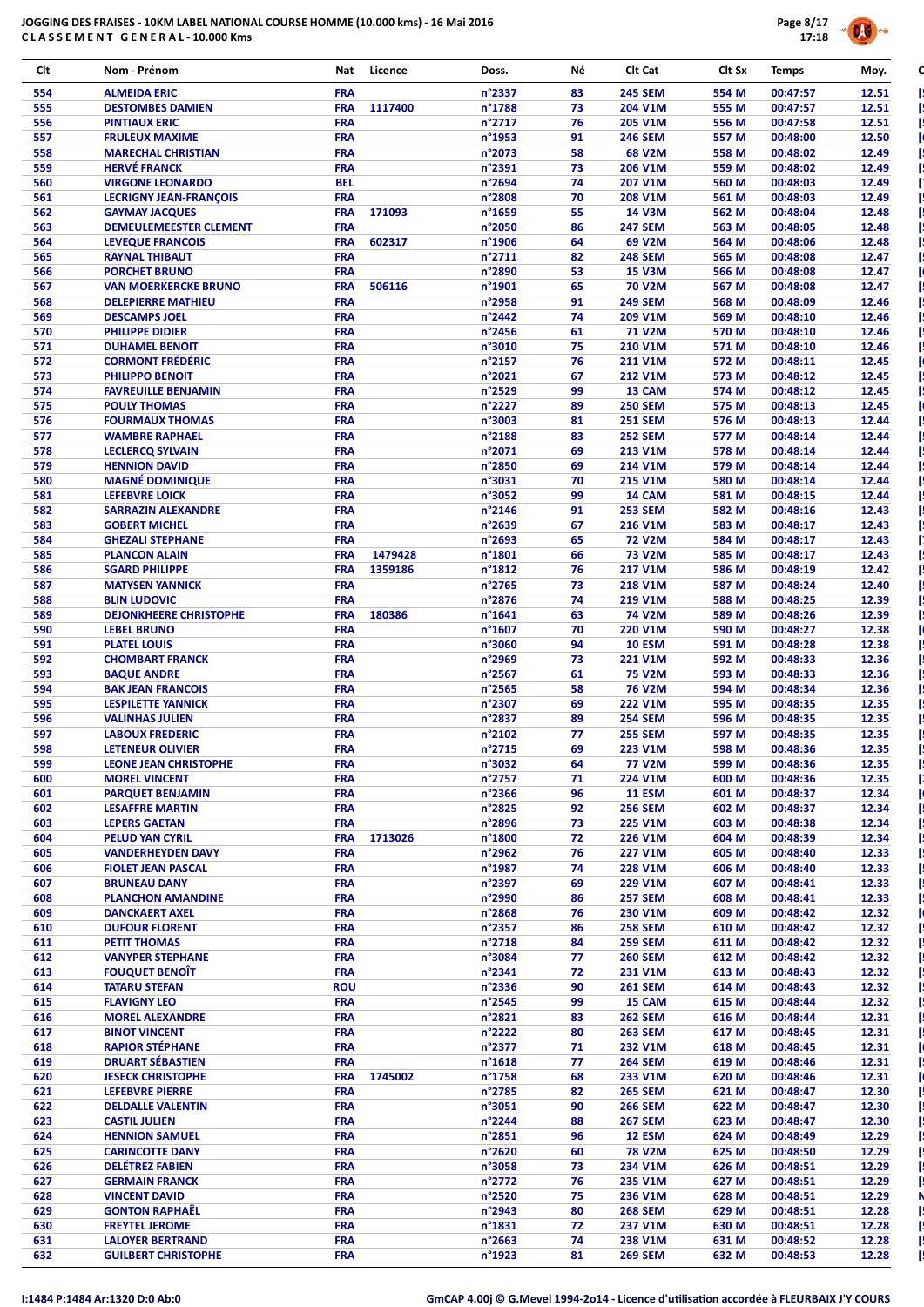

| Clt        | Nom - Prénom                                           | Nat                      | Licence | Doss.                      | Né.      | Clt Cat                          | Clt Sx         | <b>Temps</b>         | Moy.           |
|------------|--------------------------------------------------------|--------------------------|---------|----------------------------|----------|----------------------------------|----------------|----------------------|----------------|
| 633        | <b>WILLEMOTTE DAVID</b>                                | <b>FRA</b>               | 1063154 | n°1866                     | 71       | 239 V1M                          | 633 M          | 00:48:53             | 12.27          |
| 634        | <b>NEMRI DAVID</b>                                     | <b>FRA</b>               |         | n°1722                     | 78       | <b>270 SEM</b>                   | 634 M          | 00:48:54             | 12.27          |
| 635        | <b>PLISSON JEREMY</b>                                  | <b>FRA</b>               |         | n°2964                     | 89       | <b>271 SEM</b>                   | 635 M          | 00:48:54             | 12.27          |
| 636        | <b>PETIT ERIC</b>                                      | <b>FRA</b>               |         | n°2008                     | 69       | 240 V1M                          | 636 M          | 00:48:55             | 12.27          |
| 637        | <b>ENTE ARMAND</b>                                     | <b>FRA</b>               |         | n°2403                     | 91       | <b>272 SEM</b>                   | 637 M          | 00:48:55             | 12.27          |
| 638<br>639 | <b>GAUDIN REMI</b>                                     | <b>FRA</b><br><b>FRA</b> |         | n°2579<br>n°2078           | 84<br>77 | <b>273 SEM</b><br><b>274 SEM</b> | 638 M<br>639 M | 00:48:55<br>00:48:57 | 12.27<br>12.26 |
| 640        | <b>DUHAMEL JEREMIE</b><br><b>CARON DOMINIQUE</b>       | <b>FRA</b>               |         | n°2300                     | 62       | 79 V <sub>2</sub> M              | 640 M          | 00:48:57             | 12.26          |
| 641        | <b>DABLEMONT STEPHANE</b>                              | <b>FRA</b>               |         | n°2689                     | 73       | 241 V1M                          | 641 M          | 00:48:59             | 12.25          |
| 642        | LYS CHRISTOPHE                                         | <b>FRA</b>               |         | $n^{\circ}1681$            | 64       | 80 V2M                           | 642 M          | 00:48:59             | 12.25          |
| 643        | <b>ZOBEL OLIVIER</b>                                   | <b>FRA</b>               |         | n°2192                     | 73       | 242 V1M                          | 643 M          | 00:48:59             | 12.25          |
| 644        | <b>CANIVEZ GREGORY</b>                                 | <b>FRA</b>               |         | n°2393                     | 72       | 243 V1M                          | 644 M          | 00:48:59             | 12.25          |
| 645        | <b>DETREE JEAN-GUILLAUME</b>                           | <b>FRA</b>               |         | n°2617                     | 90       | <b>275 SEM</b>                   | 645 M          | 00:48:59             | 12.25          |
| 646<br>647 | <b>MALEUVRE SEBASTIEN</b><br><b>MASTALERZ BERTRAND</b> | <b>FRA</b><br><b>FRA</b> |         | n°2741<br>n°2830           | 72<br>73 | 244 V1M<br>245 V1M               | 646 M<br>647 M | 00:49:01<br>00:49:01 | 12.24<br>12.24 |
| 648        | <b>CREPEL CHRISTOPHE</b>                               | <b>FRA</b>               |         | n°1625                     | 71       | 246 V1M                          | 648 M          | 00:49:02             | 12.24          |
| 649        | <b>LEKHAL AHMED</b>                                    | <b>FRA</b>               |         | n°2276                     | 59       | 81 V2M                           | 649 M          | 00:49:02             | 12.24          |
| 650        | <b>LORETTE NICOLAS</b>                                 | <b>FRA</b>               |         | $n^{\circ}2521$            | 71       | 247 V1M                          | 650 M          | 00:49:03             | 12.23          |
| 651        | <b>LECLERCQ NATHAN</b>                                 | <b>FRA</b>               | 1046404 | n°1904                     | 98       | 5 JUM                            | 651 M          | 00:49:04             | 12.23          |
| 652        | <b>DAILLY NICOLAS</b>                                  | <b>FRA</b>               |         | n°2709                     | 86       | <b>276 SEM</b>                   | 652 M          | 00:49:04             | 12.23          |
| 653<br>654 | <b>LAURENS CHRISTIAN</b><br><b>HERNIE JEAN-LUC</b>     | <b>FRA</b><br><b>FRA</b> | 179209  | n°2493<br>n°1652           | 55<br>62 | <b>16 V3M</b><br>82 V2M          | 653 M<br>654 M | 00:49:05<br>00:49:05 | 12.23<br>12.23 |
| 655        | <b>VIGNAIS DAMIEN</b>                                  | <b>FRA</b>               | 1422614 | n°1731                     | 73       | 248 V1M                          | 655 M          | 00:49:05             | 12.23          |
| 656        | <b>DELESALLE LUDOVIC</b>                               | <b>FRA</b>               |         | n°2040                     | 71       | 249 V1M                          | 656 M          | 00:49:06             | 12.22          |
| 657        | <b>ARNOULT VINCENT</b>                                 | <b>FRA</b>               |         | n°2779                     | 69       | 250 V1M                          | 657 M          | 00:49:09             | 12.21          |
| 658        | <b>DEBUF DAVID</b>                                     | <b>FRA</b>               |         | n°1999                     | 70       | 251 V1M                          | 658 M          | 00:49:09             | 12.21          |
| 659        | <b>DUFOUR STEPHANE</b>                                 | <b>FRA</b>               | 1618888 | n°1672                     | 77       | <b>277 SEM</b>                   | 659 M          | 00:49:10             | 12.21          |
| 660<br>661 | <b>FESSLER SIMON</b><br><b>GENGEMBRE JEAN CLAUDE</b>   | <b>FRA</b><br><b>FRA</b> |         | n°2473<br>n°2667           | 97<br>75 | 6 JUM<br>252 V1M                 | 660 M<br>661 M | 00:49:10<br>00:49:10 | 12.21<br>12.20 |
| 662        | <b>VERHAEGHE ROMAIN</b>                                | <b>FRA</b>               |         | n°2803                     | 91       | <b>278 SEM</b>                   | 662 M          | 00:49:10             | 12.20          |
| 663        | <b>BORTOLOTTI BRICE</b>                                | <b>FRA</b>               |         | n°2923                     | 88       | <b>279 SEM</b>                   | 663 M          | 00:49:11             | 12.20          |
| 664        | <b>CAVAREC ROMAIN</b>                                  | <b>FRA</b>               |         | n°2690                     | 90       | <b>280 SEM</b>                   | 664 M          | 00:49:11             | 12.20          |
| 665        | <b>BARAN JAN</b>                                       | <b>FRA</b>               |         | n°3095                     | 81       | <b>281 SEM</b>                   | 665 M          | 00:49:12             | 12.20          |
| 666        | <b>DE BRUYNE FRANCK</b>                                | <b>FRA</b>               |         | n°1955                     | 70       | 253 V1M                          | 666 M          | 00:49:12             | 12.20          |
| 667        | <b>FOULON JÉRÉMY</b><br><b>BUSSELIER CLEMENT</b>       | <b>FRA</b><br><b>FRA</b> |         | n°2012<br>n°2634           | 80<br>85 | <b>282 SEM</b><br><b>283 SEM</b> | 667 M<br>668 M | 00:49:13<br>00:49:13 | 12.19          |
| 668<br>669 | <b>TABURIAUX ANTOINE</b>                               | <b>FRA</b>               |         | n°2449                     | 96       | 13 ESM                           | 669 M          | 00:49:14             | 12.19<br>12.19 |
| 670        | <b>BOONE ERIC</b>                                      | <b>FRA</b>               |         | n°2109                     | 65       | 83 V2M                           | 670 M          | 00:49:14             | 12.19          |
| 671        | <b>KORPAL SÉBASTIEN</b>                                | <b>FRA</b>               |         | n°2820                     | 74       | 254 V1M                          | 671 M          | 00:49:15             | 12.18          |
| 672        | <b>GRIGNON MICHAEL</b>                                 | <b>FRA</b>               |         | n°2293                     | 78       | <b>284 SEM</b>                   | 672 M          | 00:49:15             | 12.18          |
| 673        | <b>STREMPLEWSKI NICOLAS</b>                            | <b>FRA</b>               |         | n°2633                     | 92       | <b>285 SEM</b>                   | 673 M          | 00:49:16             | 12.18          |
| 674        | <b>IOVLEFF SERGE</b>                                   | <b>FRA</b>               |         | n°2914                     | 63       | 84 V2M                           | 674 M          | 00:49:16             | 12.18          |
| 675<br>676 | <b>VENNIN STEPHANE</b><br><b>DUBOIS MAXENCE</b>        | <b>FRA</b><br><b>FRA</b> |         | $n^{\circ}$ 2561<br>n°2410 | 76<br>00 | 255 V1M<br>16 CAM                | 675 M<br>676 M | 00:49:16<br>00:49:17 | 12.18<br>12.18 |
| 677        | <b>THOREL GUILLAUME</b>                                | <b>FRA</b>               |         | n°2383                     | 88       | <b>286 SEM</b>                   | 677 M          | 00:49:18             | 12.17          |
| 678        | <b>MEKERKE FRANCOIS</b>                                | <b>FRA</b>               |         | n°2646                     | 83       | <b>287 SEM</b>                   | 678 M          | 00:49:18             | 12.17          |
| 679        | <b>DEVERNAY OLIVIER</b>                                | <b>FRA</b>               |         | n°2385                     | 67       | 256 V1M                          | 679 M          | 00:49:20             | 12.16          |
| 680        | <b>LASUE WILFRIED</b>                                  | <b>FRA</b>               |         | n°1914                     | 79       | <b>288 SEM</b>                   | 680 M          | 00:49:20             | 12.16          |
| 681        | <b>MBAMBA JUSTE</b>                                    | <b>FRA</b>               |         | n°2614                     | 83       | <b>289 SEM</b>                   | 681 M          | 00:49:22             | 12.16          |
| 682<br>683 | <b>RICHARD STÉPHANE</b><br><b>LEROY DANIEL</b>         | <b>FRA</b><br><b>FRA</b> | 1116126 | n°1854<br>n°2389           | 63<br>75 | 85 V2M<br><b>257 V1M</b>         | 682 M<br>683 M | 00:49:22<br>00:49:23 | 12.16<br>12.15 |
| 684        | <b>DESCAMPS THOMAS</b>                                 | <b>FRA</b>               |         | n°2706                     | 74       | 258 V1M                          | 684 M          | 00:49:23             | 12.15          |
| 685        | <b>DHULU NICOLAS</b>                                   | <b>FRA</b>               |         | n°2796                     | 92       | <b>290 SEM</b>                   | 685 M          | 00:49:24             | 12.15          |
| 686        | <b>MARTIN ERIC</b>                                     | <b>FRA</b>               |         | n°2893                     | 69       | 259 V1M                          | 686 M          | 00:49:24             | 12.15          |
| 687        | <b>HECQUET THOMAS</b>                                  | <b>FRA</b>               | 1810164 | n°1743                     | 76       | 260 V1M                          | 687 M          | 00:49:26             | 12.14          |
| 688        | <b>VANDEN BOSSCHE NICOLAS</b>                          | <b>FRA</b>               |         | n°2859                     | 74       | 261 V1M                          | 688 M          | 00:49:26             | 12.14          |
| 689<br>690 | <b>COUTEAU ANTONY</b><br><b>ROGER VALENTIN</b>         | <b>FRA</b><br><b>FRA</b> |         | n°2173<br>n°2576           | 79<br>95 | <b>291 SEM</b><br><b>14 ESM</b>  | 689 M<br>690 M | 00:49:27<br>00:49:27 | 12.14<br>12.13 |
| 691        | <b>GRADOS LAURENT</b>                                  | <b>FRA</b>               |         | n°2251                     | 78       | <b>292 SEM</b>                   | 691 M          | 00:49:28             | 12.13          |
| 692        | <b>ARTOIS ARNAUD</b>                                   | <b>FRA</b>               |         | n°2823                     | 74       | 262 V1M                          | 692 M          | 00:49:29             | 12.13          |
| 693        | <b>DARRAS EMMANUEL</b>                                 | <b>FRA</b>               | 1617435 | n°1869                     | 76       | 263 V1M                          | 693 M          | 00:49:30             | 12.12          |
| 694        | <b>VIEREN JÉROME</b>                                   | <b>FRA</b>               | 1556637 | n°1837                     | 79       | <b>293 SEM</b>                   | 694 M          | 00:49:30             | 12.12          |
| 695        | <b>SAUVAGE NICOLAS</b>                                 | <b>FRA</b>               |         | n°1933                     | 81       | <b>294 SEM</b>                   | 695 M          | 00:49:31             | 12.12          |
| 696<br>697 | <b>COUSTELLIER ERIC</b><br><b>VANHAMME JEAN LUC</b>    | <b>FRA</b><br><b>FRA</b> |         | n°2023<br>$n^{\circ}$ 1683 | 69<br>51 | 264 V1M<br><b>17 V3M</b>         | 696 M<br>697 M | 00:49:32<br>00:49:33 | 12.11<br>12.11 |
| 698        | <b>UBERQUOI LAURENT</b>                                | <b>FRA</b>               |         | n°2498                     | 69       | 265 V1M                          | 698 M          | 00:49:35             | 12.10          |
| 699        | <b>POLY DIDIER</b>                                     | <b>FRA</b>               | 499718  | n°1657                     | 64       | 86 V2M                           | 699 M          | 00:49:36             | 12.10          |
| 700        | <b>PRUVOST JACQUES</b>                                 | <b>FRA</b>               | 581031  | n°1873                     | 60       | 87 V2M                           | 700 M          | 00:49:37             | 12.10          |
| 701        | <b>ANDRÉ SIMON</b>                                     | <b>FRA</b>               |         | n°2245                     | 77       | <b>295 SEM</b>                   | 701 M          | 00:49:37             | 12.10          |
| 702        | <b>CUVELIER BERTRAND</b>                               | <b>FRA</b>               |         | n°2818                     | 73       | 266 V1M                          | 702 M          | 00:49:37             | 12.10          |
| 703        | <b>BACQUEVILLE CHRISTOPHE</b>                          | <b>FRA</b>               |         | n°2630<br>n°2471           | 77<br>68 | <b>296 SEM</b><br>267 V1M        | 703 M          | 00:49:37             | 12.09<br>12.09 |
| 704<br>705 | <b>MALLENGIER OLIVIER</b><br><b>FARRANOS JEREMY</b>    | <b>FRA</b><br><b>FRA</b> |         | n°2475                     | 93       | <b>297 SEM</b>                   | 704 M<br>705 M | 00:49:38<br>00:49:38 | 12.09          |
| 706        | <b>QUESNEY ERIC</b>                                    | <b>FRA</b>               |         | n°2495                     | 60       | 88 V2M                           | 706 M          | 00:49:38             | 12.09          |
| 707        | <b>VARLEZ JEAN LOUIS</b>                               | <b>FRA</b>               |         | n°2103                     | 61       | 89 V2M                           | 707 M          | 00:49:39             | 12.09          |
| 708        | <b>SERAFIN ERIC</b>                                    | <b>FRA</b>               |         | n°2187                     | 66       | 90 V2M                           | 708 M          | 00:49:42             | 12.07          |
| 709        | <b>LELEU PATRICK</b>                                   | <b>FRA</b>               |         | n°2961                     | 61       | 91 V2M                           | 709 M          | 00:49:44             | 12.07          |
| 710        | <b>BAHEU JEAN-FRANCIS</b>                              | <b>FRA</b>               |         | n°2016                     | 56       | <b>18 V3M</b>                    | 710 M          | 00:49:44             | 12.07          |
| 711        | <b>KERMARREC ERWAN</b>                                 | <b>FRA</b>               |         | n°2400                     | 77       | <b>298 SEM</b>                   | 711 M          | 00:49:45             | 12.06          |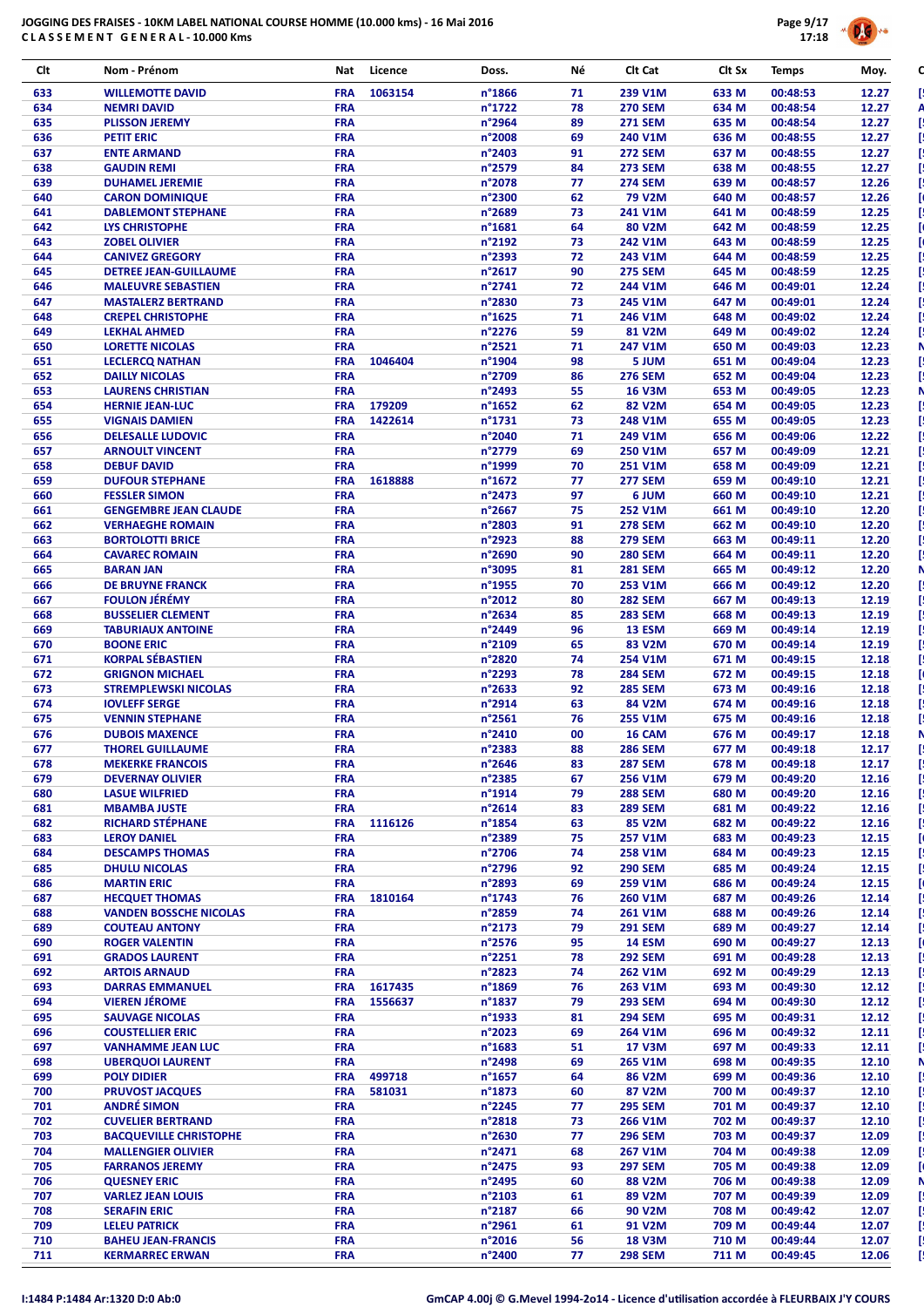

| Clt        | Nom - Prénom                                          | Nat                      | Licence | Doss.            | Νé       | Clt Cat                          | Clt Sx         | <b>Temps</b>         | Moy.           |
|------------|-------------------------------------------------------|--------------------------|---------|------------------|----------|----------------------------------|----------------|----------------------|----------------|
| 712        | <b>CARDOEN JEAN-LUC</b>                               | <b>FRA</b>               |         | n°2057           | 65       | <b>92 V2M</b>                    | 712 M          | 00:49:45             | 12.06          |
| 713        | <b>DUPIRE LAURENT</b>                                 | <b>FRA</b>               |         | n°2857           | 69       | 268 V1M                          | 713 M          | 00:49:46             | 12.06          |
| 714        | <b>DOLATA PHILIPPE</b>                                | <b>FRA</b>               |         | n°2550           | 78       | <b>299 SEM</b>                   | 714 M          | 00:49:47             | 12.06          |
| 715        | <b>DOUTRELONG FRÉDÉRIC</b>                            | <b>FRA</b>               |         | n°2123           | 76       | 269 V1M                          | 715 M          | 00:49:47             | 12.05          |
| 716        | <b>SILVESTRI WILLY</b>                                | <b>FRA</b>               |         | n°2233           | 70       | <b>270 V1M</b>                   | 716 M          | 00:49:47             | 12.05          |
| 717        | <b>ITIER ERIC</b>                                     | <b>FRA</b>               |         | n°2652           | 63       | 93 V2M                           | 717 M          | 00:49:48             | 12.05          |
| 718<br>719 | <b>BOEKTAELS EMMANUEL</b>                             | <b>FRA</b><br><b>FRA</b> |         | n°2229<br>n°2017 | 71       | 271 V1M                          | 718 M          | 00:49:48             | 12.05          |
| 720        | <b>DELEBARRE MICHEL</b><br><b>SUTERA GIOVANNI</b>     | <b>ITA</b>               |         | n°2932           | 51<br>86 | <b>19 V3M</b><br><b>300 SEM</b>  | 719 M<br>720 M | 00:49:49<br>00:49:49 | 12.05<br>12.05 |
| 721        | <b>MILLOT BENJAMIN</b>                                | <b>FRA</b>               |         | n°2289           | 79       | <b>301 SEM</b>                   | 721 M          | 00:49:52             | 12.03          |
| 722        | <b>SERREPUY MATTHIEU</b>                              | <b>FRA</b>               |         | n°2626           | 85       | <b>302 SEM</b>                   | 722 M          | 00:49:53             | 12.03          |
| 723        | <b>SALAMA STÉPHANE</b>                                | <b>FRA</b>               |         | n°1945           | 75       | 272 V1M                          | 723 M          | 00:49:53             | 12.03          |
| 724        | LECOEUVRE LOÏC                                        | <b>FRA</b>               |         | n°2939           | 75       | 273 V1M                          | 724 M          | 00:49:53             | 12.03          |
| 725        | <b>BEGHIN LOIC</b>                                    | <b>FRA</b>               |         | n°1960           | 79       | <b>303 SEM</b>                   | 725 M          | 00:49:54             | 12.03          |
| 726        | <b>VERRIEZ MANUEL</b>                                 | <b>FRA</b>               |         | n°2797           | 82       | <b>304 SEM</b>                   | 726 M          | 00:49:55             | 12.02          |
| 727<br>728 | <b>VINCKIER DAVID</b><br><b>DEMARET GAETAN</b>        | <b>FRA</b><br><b>FRA</b> |         | n°2578<br>n°2329 | 69<br>92 | 274 V1M<br><b>305 SEM</b>        | 727 M<br>728 M | 00:49:55<br>00:49:58 | 12.02<br>12.01 |
| 729        | <b>VINCENT OLIVIER</b>                                | <b>FRA</b>               |         | n°2237           | 71       | <b>275 V1M</b>                   | 729 M          | 00:49:58             | 12.01          |
| 730        | <b>DHAUDT MICHAEL</b>                                 | <b>FRA</b>               |         | n°2813           | 74       | <b>276 V1M</b>                   | 730 M          | 00:50:00             | 12.00          |
| 731        | <b>DUCROCQ ROMAIN</b>                                 | <b>FRA</b>               |         | n°2414           | 97       | 7 JUM                            | 731 M          | 00:50:00             | 12.00          |
| 732        | <b>LANCEL STEPHANE</b>                                | <b>FRA</b>               |         | n°2733           | 73       | 277 V1M                          | 732 M          | 00:50:00             | 12.00          |
| 733        | <b>MOREL CHRISTOPHER</b>                              | <b>FRA</b>               |         | n°2887           | 88       | <b>306 SEM</b>                   | 733 M          | 00:50:01             | 12.00          |
| 734        | <b>HENNEUSE AURELIEN</b>                              | <b>FRA</b>               |         | n°2048           | 90       | <b>307 SEM</b>                   | 734 M          | 00:50:01             | 12.00          |
| 735<br>736 | <b>SANTONI REMY</b><br><b>NIBART FABRICE</b>          | <b>FRA</b><br><b>FRA</b> |         | n°2340<br>n°2976 | 83<br>73 | <b>308 SEM</b><br><b>278 V1M</b> | 735 M<br>736 M | 00:50:01<br>00:50:02 | 12.00<br>11.99 |
| 737        | <b>THERY LOIC</b>                                     | <b>FRA</b>               |         | n°1982           | 84       | <b>309 SEM</b>                   | 737 M          | 00:50:03             | 11.99          |
| 738        | <b>MLADENOVIC MARKO</b>                               | <b>FRA</b>               |         | n°2136           | 87       | <b>310 SEM</b>                   | 738 M          | 00:50:05             | 11.98          |
| 739        | <b>DUTHOYS JÉRÔME</b>                                 | <b>FRA</b>               |         | n°2995           | 85       | <b>311 SEM</b>                   | 739 M          | 00:50:06             | 11.98          |
| 740        | <b>HABART PIERRE</b>                                  | <b>FRA</b>               |         | n°2319           | 78       | <b>312 SEM</b>                   | 740 M          | 00:50:08             | 11.97          |
| 741        | <b>MOERMAN ALEXANDRE</b>                              | <b>FRA</b>               |         | n°2395           | 65       | 94 V2M                           | 741 M          | 00:50:09             | 11.97          |
| 742        | <b>MIQUEL PIERRE-HENRY</b>                            | <b>FRA</b>               |         | n°2611           | 74       | 279 V1M                          | 742 M          | 00:50:10             | 11.96          |
| 743<br>744 | <b>SURROCA UGO</b><br><b>TOMCZAK FREDERIC</b>         | <b>FRA</b><br><b>FRA</b> | 1561780 | n°2066<br>n°1830 | 99<br>65 | 17 CAM<br>95 V2M                 | 743 M<br>744 M | 00:50:10<br>00:50:12 | 11.96<br>11.95 |
| 745        | <b>DALIGAULT ALAN</b>                                 | <b>FRA</b>               |         | n°2488           | 83       | <b>313 SEM</b>                   | 745 M          | 00:50:13             | 11.95          |
| 746        | <b>EMPIS BRUNO</b>                                    | <b>FRA</b>               |         | n°2489           | 61       | 96 V2M                           | 746 M          | 00:50:13             | 11.95          |
| 747        | <b>BLANC HERVÉ</b>                                    | <b>FRA</b>               |         | n°1957           | 81       | <b>314 SEM</b>                   | 747 M          | 00:50:14             | 11.95          |
| 748        | <b>BRACQ PASCAL</b>                                   | <b>FRA</b>               | 1781832 | n°1775           | 67       | <b>280 V1M</b>                   | 748 M          | 00:50:14             | 11.95          |
| 749        | <b>HOUZE FABRICE</b>                                  | <b>FRA</b>               | 1460690 | n°1615           | 74       | <b>281 V1M</b>                   | 749 M          | 00:50:14             | 11.95          |
| 750        | <b>BOSTYN FLORENTIN</b>                               | <b>FRA</b>               |         | n°2462           | 83       | <b>315 SEM</b>                   | 750 M          | 00:50:14             | 11.94          |
| 751<br>752 | <b>ARNOULD STEVE</b><br><b>DAUCHEZ DAVID</b>          | <b>FRA</b><br><b>FRA</b> |         | n°2750<br>n°2076 | 75<br>67 | 282 V1M<br>283 V1M               | 751 M<br>752 M | 00:50:15<br>00:50:15 | 11.94<br>11.94 |
| 753        | <b>TRUFFAUT MAXIME</b>                                | <b>FRA</b>               |         | n°2938           | 77       | <b>316 SEM</b>                   | 753 M          | 00:50:17             | 11.93          |
| 754        | <b>DUMEZ ARNAUD</b>                                   | <b>FRA</b>               |         | n°2671           | 78       | <b>317 SEM</b>                   | 754 M          | 00:50:17             | 11.93          |
| 755        | <b>BERQUEZ JOEL</b>                                   | <b>FRA</b>               |         | n°2038           | 62       | 97 V2M                           | 755 M          | 00:50:19             | 11.93          |
| 756        | <b>LEROY PIERRE</b>                                   | <b>FRA</b>               |         | n°2106           | 62       | 98 V2M                           | 756 M          | 00:50:21             | 11.92          |
| 757        | <b>CARPENTIER CHRISTOPHE</b>                          | <b>FRA</b>               |         | n°2281           | 71       | 284 V1M                          | 757 M          | 00:50:23             | 11.91          |
| 758        | <b>MOREAU JULIEN</b>                                  | <b>FRA</b>               |         | n°2514           | 81       | <b>318 SEM</b>                   | 758 M          | 00:50:25             | 11.90          |
| 759<br>760 | <b>PICAVET BERTRAND</b><br><b>KAMP LAURENT</b>        | <b>FRA</b><br><b>FRA</b> |         | n°3055<br>n°2748 | 75<br>71 | 285 V1M<br>286 V1M               | 759 M<br>760 M | 00:50:25<br>00:50:26 | 11.90<br>11.90 |
| 761        | <b>MON VICHETTRA</b>                                  | <b>FRA</b>               |         | n°2258           | 76       | 287 V1M                          | 761 M          | 00:50:27             | 11.90          |
| 762        | <b>VANBESSELAERE OLIVIER</b>                          | <b>FRA</b>               |         | n°2692           | 86       | <b>319 SEM</b>                   | 762 M          | 00:50:28             | 11.89          |
| 763        | <b>DESNOULEZ PIERRICK</b>                             | <b>FRA</b>               |         | n°2895           | 84       | <b>320 SEM</b>                   | 763 M          | 00:50:28             | 11.89          |
| 764        | <b>MAHIEU NICOLAS</b>                                 | <b>FRA</b>               |         | n°2333           | 85       | <b>321 SEM</b>                   | 764 M          | 00:50:28             | 11.89          |
| 765        | <b>VAILLANT DAVID</b>                                 | <b>FRA</b>               |         | n°3045           | 79       | <b>322 SEM</b>                   | 765 M          | 00:50:29             | 11.89          |
| 766        | <b>LECHANTRE GREGORY</b>                              | <b>FRA</b>               |         | n°1909           | 72       | 288 V1M                          | 766 M          | 00:50:30             | 11.88          |
| 767<br>768 | <b>LACHEVRE LAURENT</b><br><b>VANSTEENKISTE DAVID</b> | <b>FRA</b><br><b>FRA</b> |         | n°2673<br>n°2921 | 65<br>76 | 99 V2M<br>289 V1M                | 767 M<br>768 M | 00:50:32<br>00:50:32 | 11.88<br>11.87 |
| 769        | <b>BOULANGER PHILIPPE</b>                             | <b>FRA</b>               |         | n°2405           | 64       | 100 V2M                          | 769 M          | 00:50:33             | 11.87          |
| 770        | <b>ROEGIERS BRUNO</b>                                 | <b>FRA</b>               |         | n°2404           | 57       | 101 V2M                          | 770 M          | 00:50:33             | 11.87          |
| 771        | <b>SCHIRM FREDERIC</b>                                | <b>FRA</b>               |         | n°2833           | 78       | <b>323 SEM</b>                   | 771 M          | 00:50:34             | 11.87          |
| 772        | <b>DUBOIS NICOLAS</b>                                 | <b>FRA</b>               |         | n°1907           | 80       | <b>324 SEM</b>                   | 772 M          | 00:50:35             | 11.87          |
| 773        | <b>BRAM DAMIEN</b>                                    | <b>FRA</b>               |         | n°2638           | 85       | <b>325 SEM</b>                   | 773 M          | 00:50:37             | 11.86          |
| 774        | <b>SOBCZYK ARNAUD</b>                                 | <b>FRA</b>               |         | n°2936           | 71       | 290 V1M                          | 774 M          | 00:50:37             | 11.85          |
| 775<br>776 | <b>CHIHAB MORAD</b><br><b>ANTHONE BENJAMIN</b>        | <b>FRA</b><br><b>FRA</b> |         | n°2317<br>n°2787 | 92<br>99 | <b>326 SEM</b><br>18 CAM         | 775 M<br>776 M | 00:50:39<br>00:50:39 | 11.85<br>11.85 |
| 777        | <b>GINGEMBRE SÉBASTIEN</b>                            | <b>FRA</b>               |         | n°1946           | 77       | <b>327 SEM</b>                   | 777 M          | 00:50:40             | 11.84          |
| 778        | <b>DELEGLISE VALERY</b>                               | <b>FRA</b>               |         | n°2824           | 80       | <b>328 SEM</b>                   | 778 M          | 00:50:42             | 11.84          |
| 779        | <b>CASTANET YANNICK</b>                               | <b>FRA</b>               |         | n°2353           | 69       | 291 V1M                          | 779 M          | 00:50:43             | 11.83          |
| 780        | <b>VANTROYS MATHIEU</b>                               | <b>FRA</b>               | 1816468 | n°1663           | 75       | 292 V1M                          | 780 M          | 00:50:44             | 11.83          |
| 781        | <b>MINNE SÉBASTIEN</b>                                | <b>FRA</b>               |         | n°1969           | 86       | <b>329 SEM</b>                   | 781 M          | 00:50:46             | 11.82          |
| 782        | <b>BAES FRANCK</b>                                    | <b>FRA</b>               |         | n°2461           | 77       | <b>330 SEM</b>                   | 782 M          | 00:50:47             | 11.82          |
| 783<br>784 | <b>BRASSART GÉRALD</b><br><b>SZYMONIAK LEON</b>       | <b>FRA</b><br><b>FRA</b> |         | n°2806<br>n°1690 | 74<br>55 | 293 V1M<br><b>20 V3M</b>         | 783 M<br>784 M | 00:50:48<br>00:50:48 | 11.81<br>11.81 |
| 785        | <b>DHEDIN DAVID</b>                                   | <b>FRA</b>               |         | n°1687           | 66       | 102 V2M                          | 785 M          | 00:50:48             | 11.81          |
| 786        | <b>WERQUIN BENOIT</b>                                 | <b>FRA</b>               |         | n°2609           | 85       | <b>331 SEM</b>                   | 786 M          | 00:50:48             | 11.81          |
| 787        | <b>NOREK REYNALD</b>                                  | <b>FRA</b>               |         | n°2407           | 72       | 294 V1M                          | 787 M          | 00:50:49             | 11.81          |
| 788        | <b>VEREMME OLIVIER</b>                                | <b>FRA</b>               |         | n°2290           | 78       | <b>332 SEM</b>                   | 788 M          | 00:50:49             | 11.81          |
| 789        | <b>MARQUE ARNAUD</b>                                  | <b>FRA</b>               |         | n°2816           | 70       | 295 V1M                          | 789 M          | 00:50:51             | 11.80          |
| 790        | <b>BLONDIAUX JULIEN</b>                               | <b>FRA</b>               |         | n°1913           | 85       | <b>333 SEM</b>                   | 790 M          | 00:50:51             | 11.80          |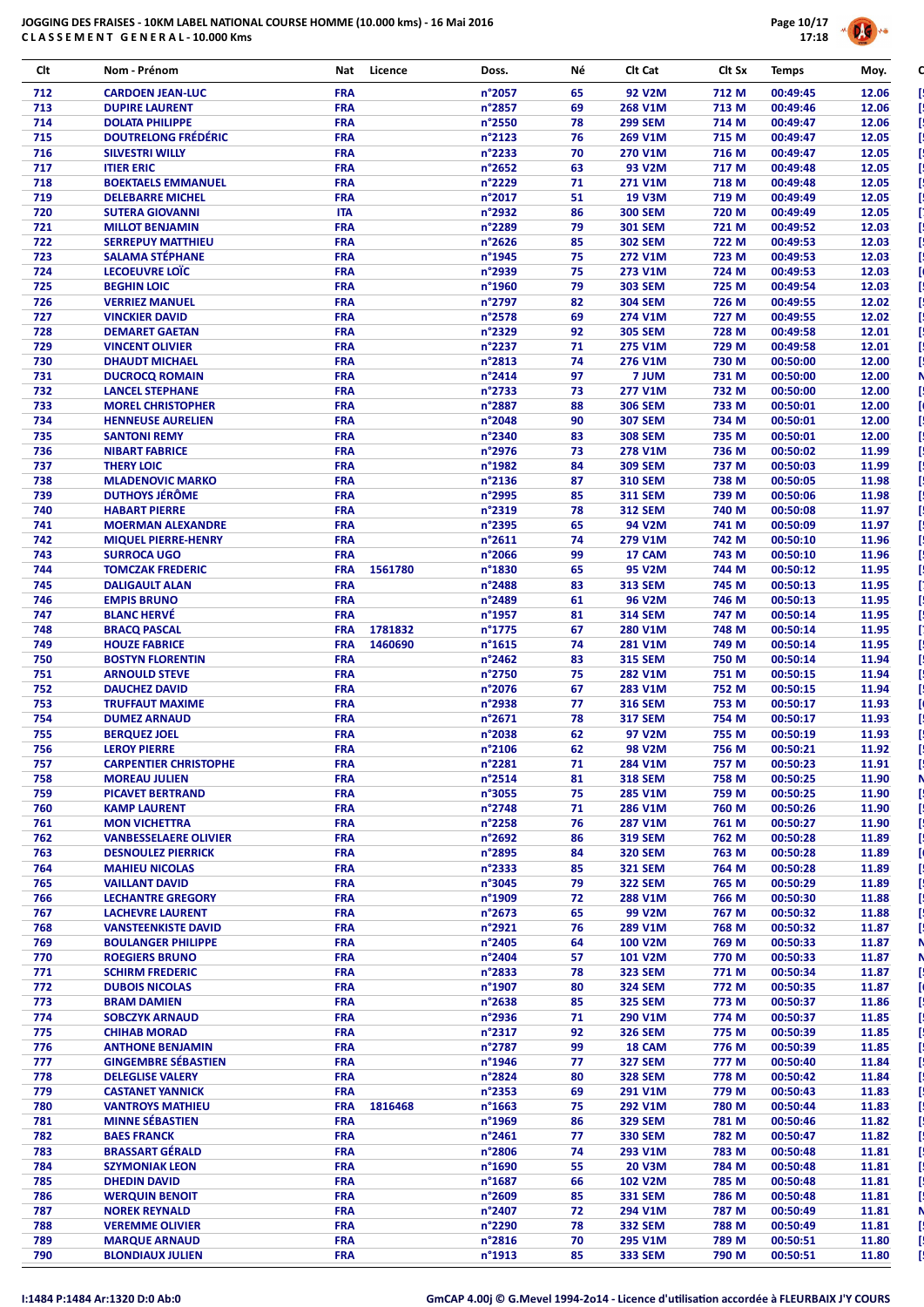

| Clt        | Nom - Prénom                                            | Licence<br>Nat                      | Doss.                      | Né       | Clt Cat                          | Clt Sx         | <b>Temps</b>         | Moy.           |
|------------|---------------------------------------------------------|-------------------------------------|----------------------------|----------|----------------------------------|----------------|----------------------|----------------|
| 791        | <b>CAUDROIT ERIC</b>                                    | <b>FRA</b><br>1805142               | n°1760                     | 69       | 296 V1M                          | 791 M          | 00:50:51             | 11.80          |
| 792        | <b>REPILLET CHRISTIAN</b>                               | <b>FRA</b>                          | n°2315                     | 80       | <b>334 SEM</b>                   | 792 M          | 00:50:51             | 11.80          |
| 793<br>794 | <b>SEGAERT ALAIN</b><br><b>DUMEZ FABIEN</b>             | <b>FRA</b><br><b>FRA</b>            | n°1610<br>n°2802           | 71<br>78 | 297 V1M<br><b>335 SEM</b>        | 793 M<br>794 M | 00:50:52<br>00:50:54 | 11.80<br>11.79 |
| 795        | <b>CAMPOS GEOFFREY</b>                                  | <b>FRA</b>                          | n°2015                     | 80       | <b>336 SEM</b>                   | 795 M          | 00:50:55             | 11.79          |
| 796        | <b>BOULANGER EDDY</b>                                   | <b>FRA</b><br>1478145               | n°1734                     | 67       | 298 V1M                          | 796 M          | 00:50:57             | 11.78          |
| 797        | <b>CUVELIER REMI</b>                                    | <b>FRA</b>                          | n°3096                     | 86       | <b>337 SEM</b>                   | 797 M          | 00:50:57             | 11.78          |
| 798        | <b>BOUSSEKEY JEAN-LUC</b>                               | <b>FRA</b>                          | n°2241                     | 52       | <b>21 V3M</b>                    | 798 M          | 00:50:59             | 11.77          |
| 799<br>800 | <b>MARTHE FRANCOIS-XAVIER</b><br><b>CAPELLE OLIVIER</b> | <b>FRA</b><br>1818818<br><b>FRA</b> | $n^{\circ}$ 1645<br>n°2028 | 74<br>74 | 299 V1M<br>300 V1M               | 799 M<br>800 M | 00:50:59<br>00:50:59 | 11.77<br>11.77 |
| 801        | <b>COILLIOT PASCAL</b>                                  | <b>FRA</b>                          | n°2134                     | 73       | 301 V1M                          | 801 M          | 00:51:00             | 11.77          |
| 802        | <b>BONNIER FABRICE</b>                                  | <b>FRA</b>                          | n°2701                     | 72       | 302 V1M                          | 802 M          | 00:51:00             | 11.77          |
| 803        | <b>LESTOQUOI CHRISTOPHE</b>                             | <b>FRA</b>                          | n°2794                     | 69       | 303 V1M                          | 803 M          | 00:51:01             | 11.76          |
| 804<br>805 | <b>LOISEL FABIEN</b><br><b>OUANGO SYLVAIN</b>           | <b>FRA</b><br><b>FRA</b>            | n°2780<br>n°2912           | 71<br>74 | 304 V1M<br>305 V1M               | 804 M<br>805 M | 00:51:02<br>00:51:03 | 11.76<br>11.75 |
| 806        | <b>ECREPONT PIERRE</b>                                  | <b>FRA</b>                          | n°2046                     | 86       | <b>338 SEM</b>                   | 806 M          | 00:51:04             | 11.75          |
| 807        | <b>REDIER ARTHUR</b>                                    | <b>FRA</b>                          | n°3077                     | 98       | 8 JUM                            | 807 M          | 00:51:04             | 11.75          |
| 808        | <b>LAHOUSSE FRÉDÉRIC</b>                                | <b>FRA</b>                          | n°2013                     | 66       | 103 V2M                          | 808 M          | 00:51:06             | 11.75          |
| 809<br>810 | <b>LEPEZ GEOFFREY</b>                                   | <b>FRA</b><br><b>FRA</b>            | n°2555<br>n°2382           | 82<br>77 | <b>339 SEM</b>                   | 809 M          | 00:51:07<br>00:51:07 | 11.74          |
| 811        | <b>VINCKE MATHIEU</b><br><b>WESTELYNCK FREDERIC</b>     | <b>FRA</b>                          | n°1738                     | 65       | <b>340 SEM</b><br>104 V2M        | 810 M<br>811 M | 00:51:08             | 11.74<br>11.73 |
| 812        | <b>COUROT YVES-LAURENT</b>                              | <b>FRA</b>                          | n°2598                     | 70       | 306 V1M                          | 812 M          | 00:51:11             | 11.72          |
| 813        | <b>LECOQ ANTOINE</b>                                    | <b>FRA</b>                          | n°1680                     | 82       | <b>341 SEM</b>                   | 813 M          | 00:51:12             | 11.72          |
| 814        | <b>HENNO GEOFFREY</b>                                   | <b>FRA</b>                          | n°2519                     | 76       | 307 V1M                          | 814 M          | 00:51:12             | 11.72          |
| 815<br>816 | <b>TRUFFAUT VALENTIN</b><br><b>DELSAUX JEROME</b>       | <b>FRA</b><br><b>FRA</b>            | n°2186<br>n°2853           | 97<br>82 | 9 JUM<br><b>342 SEM</b>          | 815 M<br>816 M | 00:51:13<br>00:51:14 | 11.72<br>11.71 |
| 817        | <b>DEWAELE SYLVAIN</b>                                  | <b>FRA</b>                          | n°1771                     | 87       | <b>343 SEM</b>                   | 817 M          | 00:51:15             | 11.71          |
| 818        | <b>MARTIN THOMAS</b>                                    | <b>FRA</b>                          | n°2670                     | 84       | <b>344 SEM</b>                   | 818 M          | 00:51:17             | 11.70          |
| 819        | <b>HENNEBICQ MAXIME</b>                                 | <b>FRA</b>                          | n°1613                     | 81       | <b>345 SEM</b>                   | 819 M          | 00:51:18             | 11.70          |
| 820<br>821 | <b>MUYLLAERT NICOLAS</b><br><b>PAUWELS CHRISTOPHE</b>   | <b>FRA</b><br><b>FRA</b>            | n°2988<br>n°2971           | 84<br>62 | <b>346 SEM</b><br><b>105 V2M</b> | 820 M<br>821 M | 00:51:18<br>00:51:22 | 11.70          |
| 822        | <b>DESBUISSON STEPHANE</b>                              | <b>FRA</b>                          | n°2777                     | 74       | 308 V1M                          | 822 M          | 00:51:23             | 11.68<br>11.68 |
| 823        | <b>OLIVIER ARNAUD</b>                                   | <b>FRA</b>                          | n°2625                     | 67       | 309 V1M                          | 823 M          | 00:51:25             | 11.67          |
| 824        | <b>TILLIE PAUL JEAN</b>                                 | <b>FRA</b>                          | n°2412                     | 82       | <b>347 SEM</b>                   | 824 M          | 00:51:25             | 11.67          |
| 825        | <b>GOSSELIN JEROME</b>                                  | <b>FRA</b>                          | n°3092                     | 69       | 310 V1M                          | 825 M          | 00:51:26             | 11.67          |
| 826<br>827 | <b>JANUSZ STEPHANE</b><br><b>LAVOLLE GUILLAUME</b>      | <b>FRA</b><br><b>FRA</b>            | n°2007<br>n°2352           | 76<br>77 | 311 V1M<br><b>348 SEM</b>        | 826 M<br>827 M | 00:51:27<br>00:51:28 | 11.66<br>11.66 |
| 828        | <b>DUBOIS DENIS</b>                                     | <b>FRA</b>                          | n°1918                     | 65       | 106 V2M                          | 828 M          | 00:51:29             | 11.66          |
| 829        | <b>WAVELET BENOIT</b>                                   | <b>FRA</b>                          | n°2006                     | 81       | <b>349 SEM</b>                   | 829 M          | 00:51:29             | 11.66          |
| 830        | <b>DELIEGE JEAN CHRISTOPHE</b>                          | <b>FRA</b>                          | n°2882                     | 66       | 107 V2M                          | 830 M          | 00:51:29             | 11.66          |
| 831<br>832 | <b>BLEHAUT MEDDI</b><br><b>DE BAUDIN ROMAN</b>          | <b>FRA</b><br><b>FRA</b>            | n°2597<br>n°3075           | 74<br>70 | 312 V1M<br>313 V1M               | 831 M<br>832 M | 00:51:29<br>00:51:30 | 11.65<br>11.65 |
| 833        | <b>LESAGE PHILIPPE</b>                                  | <b>FRA</b>                          | n°1697                     | 76       | 314 V1M                          | 833 M          | 00:51:30             | 11.65          |
| 834        | <b>LEBLANC WILLIAM</b>                                  | <b>FRA</b>                          | n°2261                     | 77       | <b>350 SEM</b>                   | 834 M          | 00:51:31             | 11.65          |
| 835        | <b>RAMBUR BERNARD</b>                                   | <b>FRA</b>                          | n°2575                     | 57       | 108 V2M                          | 835 M          | 00:51:32             | 11.65          |
| 836        | <b>FOUCAUT ANTOINE</b>                                  | T193783<br><b>FRA</b>               | n°1750                     | 78       | <b>351 SEM</b>                   | 836 M          | 00:51:32             | 11.64          |
| 837<br>838 | <b>DOUFFI KARIM</b><br><b>FLORENTIN DIDIER</b>          | 1826065<br><b>FRA</b><br><b>FRA</b> | n°1796<br>n°3049           | 84<br>65 | <b>352 SEM</b><br>109 V2M        | 837 M<br>838 M | 00:51:32<br>00:51:33 | 11.64<br>11.64 |
| 839        | <b>POIRET DYLAN</b>                                     | <b>FRA</b>                          | n°2476                     | 96       | 15 ESM                           | 839 M          | 00:51:33             | 11.64          |
| 840        | <b>BARROY CLAUDE</b>                                    | <b>FRA</b>                          | n°2363                     | 77       | <b>353 SEM</b>                   | 840 M          | 00:51:34             | 11.64          |
| 841        | <b>PASTANT PIERRE</b>                                   | 1648415<br><b>FRA</b>               | $n^{\circ}$ 1643           | 96       | <b>16 ESM</b>                    | 841 M          | 00:51:34             | 11.64          |
| 842        | <b>DESMOITIER JEAN-BRUNO</b>                            | <b>FRA</b>                          | n°2933<br>n°2200           | 63<br>55 | 110 V2M                          | 842 M          | 00:51:35             | 11.63          |
| 843<br>844 | <b>DOMINGUES MANUEL</b><br><b>ANDOUCHE JEAN NOEL</b>    | <b>FRA</b><br><b>FRA</b>            | n°1989                     | 60       | <b>22 V3M</b><br><b>111 V2M</b>  | 843 M<br>844 M | 00:51:36<br>00:51:37 | 11.63<br>11.63 |
| 845        | <b>BELOSTYK ADAM</b>                                    | <b>FRA</b>                          | n°2952                     | 84       | <b>354 SEM</b>                   | 845 M          | 00:51:37             | 11.63          |
| 846        | <b>RAMON VIVIEN</b>                                     | <b>FRA</b>                          | n°1781                     | 86       | <b>355 SEM</b>                   | 846 M          | 00:51:37             | 11.63          |
| 847        | <b>BUTIN VINCENT</b>                                    | <b>FRA</b>                          | n°2953                     | 79       | <b>356 SEM</b>                   | 847 M          | 00:51:37             | 11.63          |
| 848<br>849 | <b>BABIN PHILIPPE</b><br><b>HERENG SEBASTIEN</b>        | <b>FRA</b><br><b>FRA</b>            | n°2058<br>n°2160           | 68<br>84 | 315 V1M<br><b>357 SEM</b>        | 848 M<br>849 M | 00:51:37<br>00:51:37 | 11.63<br>11.62 |
| 850        | <b>CASSEZ JEAN-YVES</b>                                 | <b>FRA</b>                          | n°2655                     | 67       | 316 V1M                          | 850 M          | 00:51:38             | 11.62          |
| 851        | <b>VANEHUIN ALBERT</b>                                  | <b>FRA</b>                          | n°2108                     | 56       | <b>23 V3M</b>                    | 851 M          | 00:51:38             | 11.62          |
| 852        | <b>LAMBLIN GREGOIRE</b>                                 | <b>FRA</b>                          | n°2364                     | 92       | <b>358 SEM</b>                   | 852 M          | 00:51:38             | 11.62          |
| 853        | <b>DELOBELLE CHRISTOPHE</b>                             | <b>FRA</b>                          | n°2807                     | 76       | 317 V1M                          | 853 M          | 00:51:38             | 11.62          |
| 854<br>855 | <b>BIDAUD JEAN-MARC</b><br><b>DESPRETS AURELIEN</b>     | <b>FRA</b><br><b>FRA</b>            | n°1975<br>n°2977           | 65<br>83 | <b>112 V2M</b><br><b>359 SEM</b> | 854 M<br>855 M | 00:51:40<br>00:51:41 | 11.62<br>11.61 |
| 856        | <b>TAKBOU DAVID</b>                                     | <b>FRA</b>                          | n°2726                     | 76       | 318 V1M                          | 856 M          | 00:51:42             | 11.61          |
| 857        | <b>ROELS MAXIME</b>                                     | <b>FRA</b>                          | n°2965                     | 89       | <b>360 SEM</b>                   | 857 M          | 00:51:43             | 11.60          |
| 858        | <b>DESREUMAUX MICHEL</b>                                | <b>FRA</b>                          | n°2466                     | 57       | 113 V <sub>2</sub> M             | 858 M          | 00:51:44             | 11.60          |
| 859<br>860 | <b>HENRIOT MIKAEL</b><br><b>HANNOTTE CHARLES</b>        | <b>FRA</b><br><b>FRA</b>            | $n^{\circ}2612$<br>n°2592  | 74<br>70 | 319 V1M<br>320 V1M               | 859 M<br>860 M | 00:51:44<br>00:51:45 | 11.60<br>11.60 |
| 861        | <b>VERRECAS CEDRIC</b>                                  | <b>FRA</b>                          | n°2702                     | 67       | 321 V1M                          | 861 M          | 00:51:46             | 11.59          |
| 862        | <b>BAFFA ANGELO</b>                                     | <b>FRA</b>                          | n°2138                     | 58       | 114 V2M                          | 862 M          | 00:51:46             | 11.59          |
| 863        | <b>DERICK CHRISTOPHE</b>                                | 1741503<br><b>FRA</b>               | n°1707                     | 68       | 322 V1M                          | 863 M          | 00:51:46             | 11.59          |
| 864        | <b>CARON PASCAL</b>                                     | <b>FRA</b>                          | n°2600                     | 66       | <b>115 V2M</b>                   | 864 M          | 00:51:46             | 11.59          |
| 865        | <b>BAUDET PATRICK</b>                                   | <b>FRA</b>                          | n°2481                     | 72       | 323 V1M                          | 865 M          | 00:51:48             | 11.59          |
| 866<br>867 | <b>BOEYAERT RENE</b><br><b>CAHON FRANCK</b>             | <b>FRA</b><br><b>FRA</b>            | n°2491<br>n°2568           | 59<br>72 | 116 V2M<br>324 V1M               | 866 M<br>867 M | 00:51:48<br>00:51:50 | 11.58<br>11.58 |
| 868        | <b>NICOLI CHRISTIAN</b>                                 | <b>FRA</b>                          | n°2330                     | 62       | 117 V2M                          | 868 M          | 00:51:50             | 11.58          |
| 869        | <b>CORNIL CHRISTOPHE</b>                                | <b>FRA</b>                          | n°2265                     | 68       | 325 V1M                          | 869 M          | 00:51:53             | 11.56          |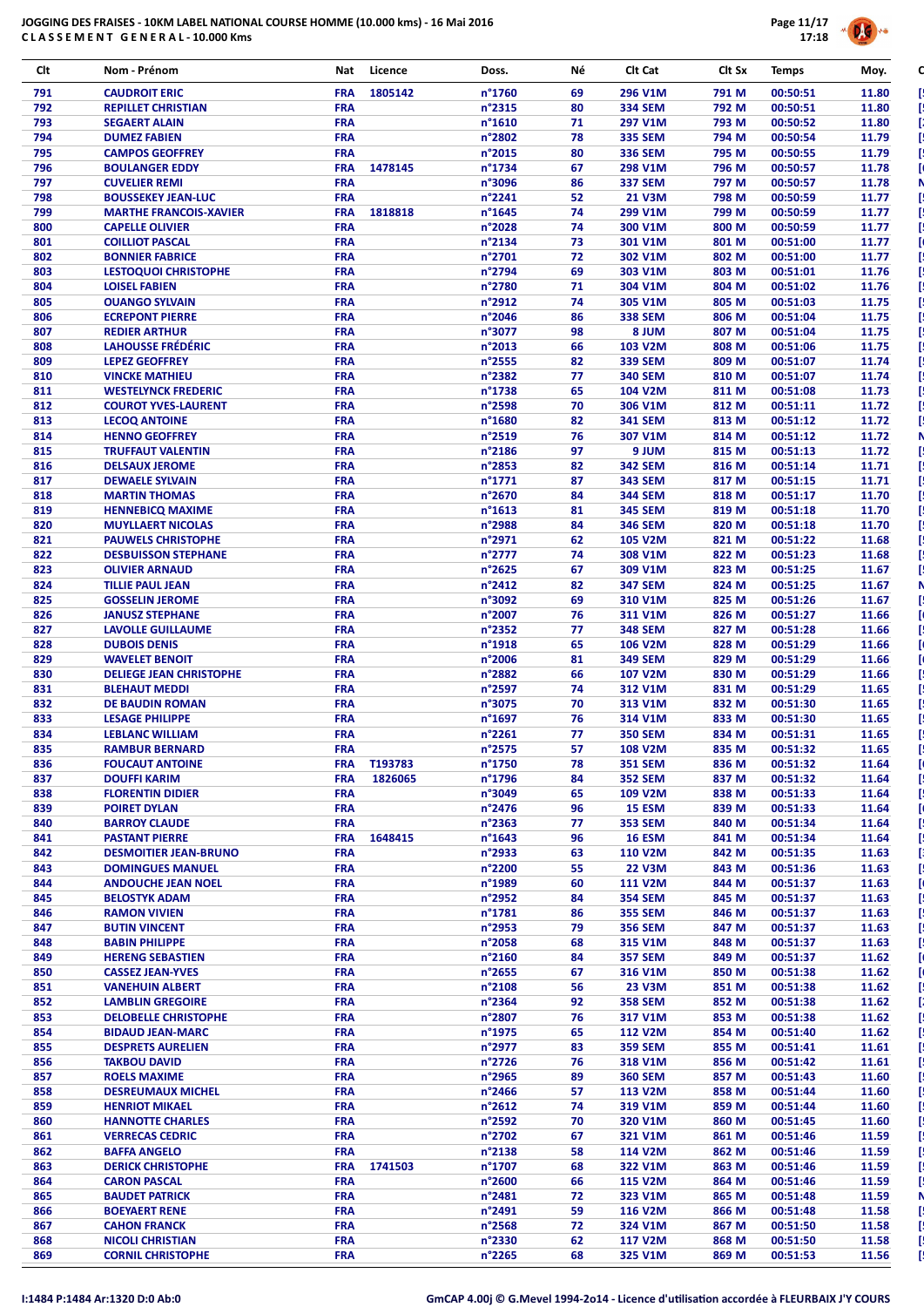

| Clt        | Nom - Prénom                                               | Nat                      | Licence | Doss.                      | Νé       | Clt Cat                          | Clt Sx         | <b>Temps</b>         | Moy.           |
|------------|------------------------------------------------------------|--------------------------|---------|----------------------------|----------|----------------------------------|----------------|----------------------|----------------|
| 870        | <b>SOHIER PASCAL</b>                                       | <b>BEL</b>               |         | n°3028                     | 72       | 326 V1M                          | 870 M          | 00:51:55             | 11.56          |
| 871        | <b>PENNEL VIANNEY</b>                                      | <b>FRA</b>               |         | n°3041                     | 75       | 327 V1M                          | 871 M          | 00:51:55             | 11.56          |
| 872        | <b>GARRIDO JOSE</b>                                        | <b>FRA</b>               |         | n°2761                     | 84       | <b>361 SEM</b>                   | 872 M          | 00:51:56             | 11.55          |
| 873<br>874 | <b>BAEYENS GREGORY</b><br><b>SADLOCHA KEVIN</b>            | <b>FRA</b><br><b>FRA</b> | 1742047 | n°1650<br>n°2270           | 77<br>80 | <b>362 SEM</b><br><b>363 SEM</b> | 873 M<br>874 M | 00:51:57<br>00:51:57 | 11.55<br>11.55 |
| 875        | <b>MAESEELE SEBASTIEN</b>                                  | <b>FRA</b>               |         | n°2217                     | 70       | 328 V1M                          | 875 M          | 00:51:57             | 11.55          |
| 876        | <b>DESCRYVE JÉRÔME</b>                                     | <b>FRA</b>               |         | n°2662                     | 72       | 329 V1M                          | 876 M          | 00:51:58             | 11.55          |
| 877        | <b>CARLI ARTHUR</b>                                        | <b>FRA</b>               |         | n°2172                     | 85       | <b>364 SEM</b>                   | 877 M          | 00:51:58             | 11.55          |
| 878        | <b>GREGOR ADRIEN</b>                                       | <b>FRA</b>               |         | n°2479                     | 80       | <b>365 SEM</b>                   | 878 M          | 00:51:58             | 11.55          |
| 879<br>880 | <b>FOUQUART YANN</b><br><b>PIERRON DIDIER</b>              | <b>FRA</b><br><b>FRA</b> |         | n°2862<br>n°2768           | 91<br>64 | <b>366 SEM</b><br><b>118 V2M</b> | 879 M<br>880 M | 00:51:59<br>00:51:59 | 11.54<br>11.54 |
| 881        | <b>DORESSE DOMINIQUE</b>                                   | <b>FRA</b>               |         | n°2537                     | 68       | 330 V1M                          | 881 M          | 00:52:00             | 11.54          |
| 882        | <b>GLASSON ANTHONY</b>                                     | <b>FRA</b>               |         | n°1998                     | 80       | <b>367 SEM</b>                   | 882 M          | 00:52:00             | 11.54          |
| 883        | <b>DEQUIREZ JEAN MICHEL</b>                                | <b>FRA</b>               |         | n°1947                     | 54       | <b>24 V3M</b>                    | 883 M          | 00:52:00             | 11.54          |
| 884        | <b>POTHELET JEAN FRANCOIS</b>                              | <b>FRA</b>               |         | n°2551                     | 50       | <b>25 V3M</b>                    | 884 M          | 00:52:03             | 11.53          |
| 885<br>886 | <b>DELEBECQUE JEAN-MICHEL</b><br><b>VAN PAEMEL JÉRÉMIE</b> | <b>FRA</b><br><b>FRA</b> |         | n°2814<br>n°2121           | 73<br>89 | 331 V1M<br><b>368 SEM</b>        | 885 M<br>886 M | 00:52:04<br>00:52:04 | 11.52<br>11.52 |
| 887        | <b>DAZIN FRANCK</b>                                        | <b>FRA</b>               |         | n°2864                     | 69       | 332 V1M                          | 887 M          | 00:52:05             | 11.52          |
| 888        | <b>MICHOT MATHIEU</b>                                      | <b>FRA</b>               |         | n°2574                     | 85       | <b>369 SEM</b>                   | 888 M          | 00:52:07             | 11.52          |
| 889        | <b>MARTINACHE CHRISTOPHE</b>                               | <b>FRA</b>               |         | n°2526                     | 83       | <b>370 SEM</b>                   | 889 M          | 00:52:08             | 11.51          |
| 890        | <b>VARGA DANIEL</b>                                        | <b>FRA</b>               |         | n°2716                     | 73       | 333 V1M                          | 890 M          | 00:52:09             | 11.51          |
| 891<br>892 | <b>RICHET CHRISTOPHE</b><br><b>VAN BELLEGHEM GERMAIN</b>   | <b>FRA</b><br><b>FRA</b> |         | n°2313<br>n°2539           | 66<br>84 | 119 V2M<br><b>371 SEM</b>        | 891 M<br>892 M | 00:52:10<br>00:52:10 | 11.50<br>11.50 |
| 893        | <b>CARTON LOUIS</b>                                        | <b>FRA</b>               |         | n°2517                     | 98       | <b>10 JUM</b>                    | 893 M          | 00:52:11             | 11.50          |
| 894        | <b>DASSONVILLE PHILIPPE</b>                                | <b>FRA</b>               |         | n°1977                     | 71       | 334 V1M                          | 894 M          | 00:52:11             | 11.50          |
| 895        | <b>MABESOONE SEBASTIEN</b>                                 | <b>FRA</b>               |         | n°2453                     | 76       | 335 V1M                          | 895 M          | 00:52:13             | 11.49          |
| 896        | <b>LEVIVIER THOMAS</b>                                     | <b>FRA</b>               |         | n°2613                     | 73       | 336 V1M                          | 896 M          | 00:52:14             | 11.49          |
| 897<br>898 | <b>OLIVIER ALEXANDRE</b><br><b>OLIVIER FRANCOIS</b>        | <b>FRA</b><br><b>FRA</b> |         | n°2470<br>n°2490           | 72<br>83 | 337 V1M<br><b>372 SEM</b>        | 897 M<br>898 M | 00:52:14<br>00:52:15 | 11.49<br>11.49 |
| 899        | <b>BOUFFIER VICTOR</b>                                     | <b>FRA</b>               |         | n°2993                     | 87       | <b>373 SEM</b>                   | 899 M          | 00:52:15             | 11.49          |
| 900        | <b>SION ANTHONY</b>                                        | <b>FRA</b>               |         | n°3085                     | 64       | 120 V2M                          | 900 M          | 00:52:15             | 11.49          |
| 901        | <b>PORCHET NICOLAS</b>                                     | <b>FRA</b>               |         | n°1940                     | 81       | <b>374 SEM</b>                   | 901 M          | 00:52:18             | 11.47          |
| 902        | <b>COUVREUR AURÉLIEN</b>                                   | <b>FRA</b>               |         | n°2676                     | 85       | <b>375 SEM</b>                   | 902 M          | 00:52:20             | 11.47          |
| 903<br>904 | <b>OLIVIER BERTRAND</b><br><b>DEGRAVE FELIX</b>            | <b>FRA</b><br><b>FRA</b> |         | n°2378<br>n°2178           | 73<br>91 | 338 V1M<br><b>376 SEM</b>        | 903 M<br>904 M | 00:52:22<br>00:52:24 | 11.46<br>11.45 |
| 905        | <b>HOUCK GAUTIER</b>                                       | <b>FRA</b>               |         | n°2740                     | 86       | <b>377 SEM</b>                   | 905 M          | 00:52:28             | 11.44          |
| 906        | <b>SALOMÉ DIDIER</b>                                       | <b>FRA</b>               |         | n°2063                     | 60       | <b>121 V2M</b>                   | 906 M          | 00:52:29             | 11.43          |
| 907        | <b>DUHAUTOIS JEAN FRANCOIS</b>                             | <b>FRA</b>               |         | n°2416                     | 69       | 339 V1M                          | 907 M          | 00:52:29             | 11.43          |
| 908        | <b>LONCKE FRÉDÉRIC</b>                                     | <b>FRA</b>               |         | n°2696                     | 75       | 340 V1M                          | 908 M          | 00:52:30             | 11.43          |
| 909<br>910 | <b>RIQUET ALAIN JEROME</b><br><b>PREVOST SEBASTIEN</b>     | <b>FRA</b><br><b>FRA</b> |         | n°2527<br>n°2277           | 73<br>78 | 341 V1M<br><b>378 SEM</b>        | 909 M<br>910 M | 00:52:32<br>00:52:32 | 11.42<br>11.42 |
| 911        | <b>FIEVEZ ROBERT</b>                                       | <b>FRA</b>               | 991777  | n°1653                     | 55       | <b>26 V3M</b>                    | 911 M          | 00:52:32             | 11.42          |
| 912        | <b>PASTANT PAUL</b>                                        | <b>FRA</b>               | 1117392 | n°1640                     | 53       | <b>27 V3M</b>                    | 912 M          | 00:52:34             | 11.42          |
| 913        | <b>CAMPAGNE REMY</b>                                       | <b>FRA</b>               |         | n°2154                     | 84       | <b>379 SEM</b>                   | 913 M          | 00:52:35             | 11.41          |
| 914        | <b>LANGAGNE ROGER</b>                                      | <b>FRA</b>               |         | n°2494                     | 58       | <b>122 V2M</b>                   | 914 M          | 00:52:36             | 11.41          |
| 915<br>916 | <b>GABET MATTHIEU</b><br><b>LEUPE BERNARD</b>              | <b>FRA</b><br><b>FRA</b> | 250605  | n°2984<br>$n^{\circ}$ 1616 | 87<br>47 | <b>380 SEM</b><br><b>28 V3M</b>  | 915 M<br>916 M | 00:52:37<br>00:52:37 | 11.41<br>11.41 |
| 917        | <b>SANNIER FREDERIC</b>                                    | <b>FRA</b>               |         | n°2531                     | 67       | 342 V1M                          | 917 M          | 00:52:37             | 11.40          |
| 918        | <b>FOURRIER YANN</b>                                       | <b>FRA</b>               |         | n°3013                     | 82       | <b>381 SEM</b>                   | 918 M          | 00:52:39             | 11.40          |
| 919        | <b>BONNEEL ANDRÉ</b>                                       | <b>FRA</b>               |         | n°2150                     | 68       | 343 V1M                          | 919 M          | 00:52:39             | 11.40          |
| 920        | <b>JUNKER RENAUD</b>                                       | <b>FRA</b><br><b>FRA</b> |         | n°2688                     | 60       | 123 V2M                          | 920 M          | 00:52:40             | 11.40          |
| 921<br>922 | <b>LAGACHE GAUTHIER</b><br><b>DUMORTIER NATHAN</b>         | <b>FRA</b>               |         | n°2223<br>n°2413           | 75<br>98 | 344 V1M<br><b>11 JUM</b>         | 921 M<br>922 M | 00:52:40<br>00:52:41 | 11.40<br>11.39 |
| 923        | <b>QEDDAR MOHAMED</b>                                      | <b>FRA</b>               |         | n°2691                     | 75       | 345 V1M                          | 923 M          | 00:52:41             | 11.39          |
| 924        | <b>RAMART MICHEL</b>                                       | <b>FRA</b>               |         | n°1698                     | 56       | <b>29 V3M</b>                    | 924 M          | 00:52:42             | 11.39          |
| 925        | <b>LOUCHEUR PHILIPPE</b>                                   | <b>FRA</b>               |         | n°2861                     | 51       | 30 V3M                           | 925 M          | 00:52:42             | 11.39          |
| 926        | <b>DELEVALLÉE JACQUES</b>                                  | <b>FRA</b>               | 1396170 | n°1737                     | 52       | 31 V3M                           | 926 M          | 00:52:43             | 11.38          |
| 927<br>928 | <b>DEVAUX BERTRAND</b><br><b>DEJONCKÈRE OLIVIER</b>        | <b>FRA</b><br><b>FRA</b> |         | n°2668<br>n°2653           | 68<br>65 | 346 V1M<br>124 V2M               | 927 M<br>928 M | 00:52:51<br>00:52:53 | 11.35<br>11.35 |
| 929        | <b>PLOUVIER MARC ANTOINE</b>                               | <b>FRA</b>               |         | $n^{\circ}$ 2235           | 77       | <b>382 SEM</b>                   | 929 M          | 00:52:54             | 11.34          |
| 930        | <b>LOCUFIER PASCAL</b>                                     | <b>FRA</b>               |         | n°1968                     | 56       | <b>32 V3M</b>                    | 930 M          | 00:52:54             | 11.34          |
| 931        | <b>PINCHART LOIC</b>                                       | <b>FRA</b>               |         | n°2535                     | 72       | 347 V1M                          | 931 M          | 00:52:55             | 11.34          |
| 932        | <b>SZELAG FREDERIC</b>                                     | <b>FRA</b>               |         | n°2867                     | 72       | 348 V1M                          | 932 M          | 00:52:55             | 11.34          |
| 933<br>934 | <b>MIEYEVILLE ARNAUD</b><br><b>JOURNAUX MARC</b>           | <b>FRA</b><br><b>FRA</b> |         | n°2978<br>n°3082           | 77<br>67 | <b>383 SEM</b><br>349 V1M        | 933 M<br>934 M | 00:52:57<br>00:52:59 | 11.33<br>11.33 |
| 935        | <b>COSTANZO ROMAIN</b>                                     | <b>FRA</b>               |         | n°2601                     | 81       | <b>384 SEM</b>                   | 935 M          | 00:53:00             | 11.32          |
| 936        | <b>LOTIGIE GÉRY</b>                                        | <b>FRA</b>               |         | n°2167                     | 63       | <b>125 V2M</b>                   | 936 M          | 00:53:01             | 11.32          |
| 937        | <b>MARTEEL JULIEN</b>                                      | <b>FRA</b>               |         | n°3057                     | 82       | <b>385 SEM</b>                   | 937 M          | 00:53:01             | 11.32          |
| 938        | <b>CAUET SÉBASTIEN</b>                                     | <b>FRA</b>               |         | n°2596                     | 88       | <b>386 SEM</b>                   | 938 M          | 00:53:03             | 11.31          |
| 939<br>940 | <b>TROUILLET BENOIT</b><br><b>VANDAELE CHRISTOPHE</b>      | <b>FRA</b><br><b>FRA</b> |         | n°2603<br>n°3012           | 75<br>76 | 350 V1M<br>351 V1M               | 939 M<br>940 M | 00:53:04<br>00:53:04 | 11.31<br>11.31 |
| 941        | <b>CALLEMYN GUILLAUME</b>                                  | <b>FRA</b>               |         | n°2236                     | 84       | <b>387 SEM</b>                   | 941 M          | 00:53:04             | 11.31          |
| 942        | <b>PLANQUE ROGER</b>                                       | <b>FRA</b>               |         | n°3079                     | 53       | 33 V3M                           | 942 M          | 00:53:04             | 11.31          |
| 943        | <b>RENSY JULIEN</b>                                        | <b>FRA</b>               |         | n°2897                     | 79       | <b>388 SEM</b>                   | 943 M          | 00:53:05             | 11.30          |
| 944        | <b>ROUSSEAU JULIEN</b>                                     | <b>FRA</b>               |         | $n^{\circ}$ 1622           | 78       | <b>389 SEM</b>                   | 944 M          | 00:53:05             | 11.30          |
| 945        | <b>FOULON SEBASTIEN</b>                                    | <b>FRA</b>               |         | n°3005                     | 77       | <b>390 SEM</b>                   | 945 M          | 00:53:05             | 11.30          |
| 946<br>947 | <b>CATTEAU PASCAL</b><br><b>OSTYN GRÉGORY</b>              | <b>FRA</b><br><b>FRA</b> | 1581151 | n°3054<br>n°1844           | 63<br>83 | 126 V2M<br><b>391 SEM</b>        | 946 M<br>947 M | 00:53:05<br>00:53:06 | 11.30<br>11.30 |
| 948        | <b>CHAUVIN SÉBASTIEN</b>                                   | <b>FRA</b>               |         | n°2674                     | 76       | 352 V1M                          | 948 M          | 00:53:06             | 11.30          |
|            |                                                            |                          |         |                            |          |                                  |                |                      |                |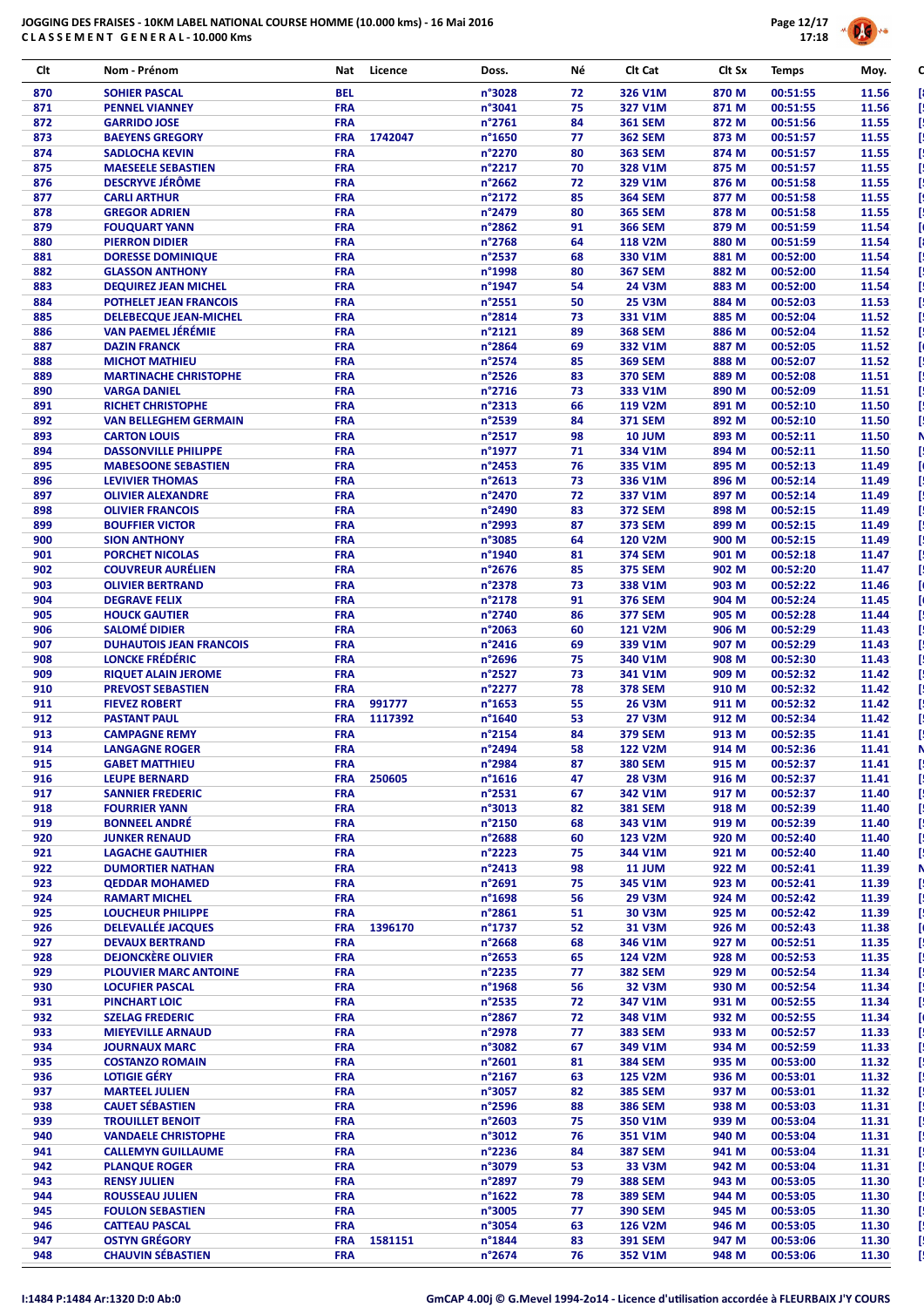

| Clt          | Nom - Prénom                                         |                          | Nat Licence | Doss.                     | Νé       | Clt Cat                   | Clt Sx           | <b>Temps</b>         | Moy.           |
|--------------|------------------------------------------------------|--------------------------|-------------|---------------------------|----------|---------------------------|------------------|----------------------|----------------|
| 949          | <b>LENGLIN NICOLAS</b>                               | <b>FRA</b>               |             | n°2487                    | 77       | <b>392 SEM</b>            | 949 M            | 00:53:07             | 11.30          |
| 950          | <b>BRIGANT JEAN FRANCOIS</b>                         | <b>FRA</b>               |             | n°3090                    | 58       | <b>127 V2M</b>            | 950 M            | 00:53:08             | 11.29          |
| 951          | <b>HENIN OLIVIER</b>                                 | <b>FRA</b>               |             | n°2723                    | 74       | 353 V1M                   | 951 M            | 00:53:10             | 11.29          |
| 952          | <b>DEMARET MARC</b>                                  | <b>FRA</b>               |             | n°2474                    | 64       | <b>128 V2M</b>            | 952 M            | 00:53:10             | 11.29          |
| 953          | <b>CIESIELSKI MARTIN</b>                             | <b>FRA</b>               |             | n°2735                    | 93       | <b>393 SEM</b>            | 953 M            | 00:53:11             | 11.28          |
| 954<br>955   | <b>WEPPLER ERIC</b><br><b>DOUCHE THOMAS</b>          | <b>FRA</b><br><b>FRA</b> |             | $n^{\circ}2111$<br>n°2647 | 59<br>91 | 129 V2M<br><b>394 SEM</b> | 954 M<br>955 M   | 00:53:12<br>00:53:12 | 11.28<br>11.28 |
| 956          | <b>PLATTEAU ALAIN</b>                                | <b>FRA</b>               |             | n°3064                    | 59       | 130 V2M                   | 956 M            | 00:53:13             | 11.28          |
| 957          | <b>BABA-AISSA MOURAD</b>                             | <b>FRA</b>               |             | n°2986                    | 81       | <b>395 SEM</b>            | 957 M            | 00:53:13             | 11.28          |
| 958          | <b>FARREYROL VINCENT</b>                             | <b>FRA</b>               |             | $n^{\circ}2616$           | 69       | 354 V1M                   | 958 M            | 00:53:14             | 11.27          |
| 959          | <b>KHADIMALLAH YAMEN</b>                             | <b>FRA</b>               |             | n°3017                    | 84       | <b>396 SEM</b>            | 959 M            | 00:53:14             | 11.27          |
| 960          | <b>BUSIN PASCAL</b>                                  | <b>FRA</b>               |             | n°2922                    | 79       | <b>397 SEM</b>            | 960 M            | 00:53:14             | 11.27          |
| 961          | <b>MELCHERS DAMIEN</b>                               | <b>FRA</b>               |             | n°2480                    | 57       | 131 V2M                   | 961 M            | 00:53:15             | 11.27          |
| 962          | <b>MOREAU VINCENT</b>                                | <b>FRA</b>               |             | n°2610                    | 76       | 355 V1M                   | 962 M            | 00:53:16             | 11.27          |
| 963          | <b>VICQUELIN ANTHONY</b>                             | <b>FRA</b>               |             | n°2899                    | 76       | 356 V1M                   | 963 M            | 00:53:16             | 11.26          |
| 964<br>965   | <b>CUVELIER MICHEL</b><br><b>PENNEL LOIC</b>         | <b>FRA</b><br><b>FRA</b> |             | n°1926<br>n°3040          | 50<br>73 | 34 V3M<br>357 V1M         | 964 M<br>965 M   | 00:53:16<br>00:53:17 | 11.26<br>11.26 |
| 966          | <b>ROMBAUT JÉRÔME</b>                                | <b>FRA</b>               |             | n°2095                    | 74       | 358 V1M                   | 966 M            | 00:53:18             | 11.26          |
| 967          | <b>ROGE FREDERIC</b>                                 | <b>FRA</b>               |             | n°2228                    | 66       | <b>132 V2M</b>            | 967 M            | 00:53:18             | 11.26          |
| 968          | <b>CHALLAND SÉBASTIEN</b>                            | <b>FRA</b>               |             | n°2272                    | 79       | <b>398 SEM</b>            | 968 M            | 00:53:19             | 11.26          |
| 969          | <b>DEPUYDT ANTOINE</b>                               | <b>FRA</b>               |             | n°2669                    | 84       | <b>399 SEM</b>            | 969 M            | 00:53:22             | 11.24          |
| 970          | <b>ANTHONE STEPHANE</b>                              | <b>FRA</b>               |             | n°2788                    | 72       | 359 V1M                   | 970 M            | 00:53:23             | 11.24          |
| 971          | <b>DELEPIERRE GERMAIN</b>                            | <b>FRA</b>               |             | n°3056                    | 69       | 360 V1M                   | 971 M            | 00:53:23             | 11.24          |
| 972          | <b>DELCAMBRE CHRISTIAN</b>                           | <b>FRA</b>               |             | n°2061                    | 66       | 133 V <sub>2</sub> M      | 972 M            | 00:53:26             | 11.23          |
| 973          | <b>ISAAC GREGOIRE</b>                                | <b>FRA</b>               |             | n°2169                    | 81       | <b>400 SEM</b>            | 973 M            | 00:53:26             | 11.23          |
| 974<br>975   | <b>FACCON PASCAL</b><br><b>JONCKHEERE FRÉDÉRIC</b>   | <b>FRA</b>               |             | n°2846<br>n°2946          | 67<br>78 | 361 V1M                   | 974 M<br>975 M   | 00:53:28             | 11.22          |
| 976          | <b>HOCHEDEZ ALBERT</b>                               | <b>FRA</b><br><b>FRA</b> |             | n°1776                    | 62       | <b>401 SEM</b><br>134 V2M | 976 M            | 00:53:28<br>00:53:35 | 11.22<br>11.20 |
| 977          | <b>DESAINT XAVIER</b>                                | <b>FRA</b>               |             | n°1630                    | 67       | 362 V1M                   | 977 M            | 00:53:35             | 11.20          |
| 978          | <b>BERTHELOOT CLAUDE</b>                             | <b>FRA</b>               |             | n°1688                    | 52       | <b>35 V3M</b>             | 978 M            | 00:53:37             | 11.19          |
| 979          | <b>CAILLIET BAPTISTE</b>                             | <b>FRA</b>               |             | n°2799                    | 97       | 12 JUM                    | 979 M            | 00:53:37             | 11.19          |
| 980          | <b>BITTOU BORIS</b>                                  | <b>FRA</b>               |             | n°1684                    | 52       | 36 V3M                    | 980 M            | 00:53:37             | 11.19          |
| 981          | <b>THOREL LUDOVIC</b>                                | <b>FRA</b>               |             | n°2926                    | 73       | 363 V1M                   | 981 M            | 00:53:39             | 11.18          |
| 982          | <b>FREVILLE PIERRE-OLIVIER</b>                       | <b>FRA</b>               |             | n°2884                    | 83       | <b>402 SEM</b>            | 982 M            | 00:53:39             | 11.18          |
| 983          | <b>DUCROQUET FABIEN</b>                              | <b>FRA</b>               |             | n°2322                    | 86       | <b>403 SEM</b>            | 983 M            | 00:53:40             | 11.18          |
| 984<br>985   | <b>BOUDIN OLIVIER</b><br><b>DOBBELS GUILLAUME</b>    | <b>FRA</b><br><b>FRA</b> |             | n°2553<br>n°2177          | 68<br>76 | 364 V1M<br>365 V1M        | 984 M<br>985 M   | 00:53:41<br>00:53:42 | 11.18<br>11.17 |
| 986          | <b>DEVOOGHT LUDOVI</b>                               | <b>FRA</b>               |             | n°3103                    | 73       | 366 V1M                   | 986 M            | 00:53:42             | 11.17          |
| 987          | <b>ROOSE FRÉDÉRIC</b>                                | <b>BEL</b>               |             | n°2198                    | 76       | 367 V1M                   | 987 M            | 00:53:43             | 11.17          |
| 988          | <b>TRIAIL ERIC</b>                                   | <b>FRA</b>               |             | n°3035                    | 64       | 135 V2M                   | 988 M            | 00:53:44             | 11.17          |
| 989          | <b>BEMBNISTA BERTRAND</b>                            | <b>FRA</b>               |             | n°1921                    | 73       | 368 V1M                   | 989 M            | 00:53:45             | 11.16          |
| 990          | <b>FRULEUX YANNICK</b>                               | <b>FRA</b>               |             | n°1919                    | 69       | 369 V1M                   | 990 M            | 00:53:47             | 11.16          |
| 991          | <b>DECROOS DAVID</b>                                 | <b>FRA</b>               |             | n°2907                    | 72       | 370 V1M                   | 991 M            | 00:53:48             | 11.15          |
| 992          | <b>OLIVIER MICHEL</b>                                | <b>FRA</b>               |             | n°2367                    | 71       | 371 V1M                   | 992 M            | 00:53:48             | 11.15          |
| 993          | <b>MALÉZIEUX DIMITRI</b>                             | <b>FRA</b>               |             | n°2097                    | 86       | <b>404 SEM</b>            | 993 M            | 00:53:49             | 11.15          |
| 994          | <b>FOSSART JEAN JACQUES</b>                          | <b>FRA</b>               |             | n°2556                    | 59       | 136 V2M                   | 994 M            | 00:53:51             | 11.14          |
| 995<br>996   | <b>BEAUGRAND LAURENT</b><br><b>DELATTRE JULIEN</b>   | <b>FRA</b><br><b>FRA</b> |             | n°1959<br>n°2872          | 72<br>81 | 372 V1M<br><b>405 SEM</b> | 995 M<br>996 M   | 00:53:52<br>00:53:52 | 11.14<br>11.14 |
| 997          | <b>BELAFKIH LATIF</b>                                | <b>FRA</b>               |             | n°3007                    | 55       | 37 V3M                    | 997 M            | 00:53:53             | 11.14          |
| 998          | <b>MICHALSKI FRANCOIS</b>                            | <b>FRA</b>               |             | n°2354                    | 69       | 373 V1M                   | 998 M            | 00:53:53             | 11.14          |
| 999          | <b>CHAPUT PASCAL</b>                                 | <b>FRA</b>               |             | n°2710                    | 66       | 137 V2M                   | 999 M            | 00:53:53             | 11.14          |
| 1000         | <b>DELEPINE GÉRARD</b>                               | <b>FRA</b>               |             | n°2966                    | 58       | <b>138 V2M</b>            | 1000 M           | 00:53:53             | 11.14          |
| 1001         | <b>LALEEUWE BRUNO</b>                                | <b>FRA</b>               |             | n°2819                    | 60       | 139 V2M                   | 1001 M           | 00:53:54             | 11.13          |
| 1002         | <b>BRUNEAU JEAN-FRANÇOIS</b>                         | <b>FRA</b>               |             | n°2355                    | 71       | 374 V1M                   | 1002 M           | 00:53:54             | 11.13          |
| 1003         | <b>LECLERCQ MARC</b>                                 | <b>FRA</b>               |             | n°2581                    | 46       | 1 V4M                     | 1003 M           | 00:53:55             | 11.13          |
| 1004<br>1005 | <b>LEMAILLE NICOLAS</b><br><b>DEVERGIE PATRICK</b>   | <b>FRA</b><br><b>FRA</b> |             | n°2817<br>n°2158          | 74<br>49 | 375 V1M<br>38 V3M         | 1004 M<br>1005 M | 00:53:56<br>00:53:58 | 11.13          |
| 1006         | <b>VANNESTE MICKAEL</b>                              | <b>FRA</b>               |             | n°2885                    | 77       | <b>406 SEM</b>            | 1006 M           | 00:53:59             | 11.12<br>11.12 |
| 1007         | <b>RAVANT AYMERIC</b>                                | <b>FRA</b>               |             | n°3024                    | 76       | 376 V1M                   | 1007 M           | 00:53:59             | 11.12          |
| 1008         | <b>REDIER STEPHANE</b>                               | <b>FRA</b>               |             | n°3076                    | 66       | 140 V2M                   | 1008 M           | 00:54:01             | 11.11          |
| 1009         | <b>LEMAIRE FLORIENT</b>                              | <b>FRA</b>               |             | n°2115                    | 97       | 13 JUM                    | 1009 M           | 00:54:02             | 11.11          |
| 1010         | <b>ROGÉ JACQUES</b>                                  | <b>FRA</b>               |             | n°2246                    | 51       | 39 V3M                    | 1010 M           | 00:54:02             | 11.11          |
| 1011         | <b>HAUTEKETTE GRÉGORY</b>                            | <b>FRA</b>               |             | n°2628                    | 81       | <b>407 SEM</b>            | 1011 M           | 00:54:03             | 11.10          |
| 1012         | <b>BLANCKAERT ARNAUD</b>                             | <b>FRA</b>               |             | n°2504                    | 78       | <b>408 SEM</b>            | 1012 M           | 00:54:04             | 11.10          |
| 1013         | <b>POUILLE CHRISTOPHE</b>                            | <b>FRA</b>               |             | n°2547                    | 72       | 377 V1M                   | 1013 M           | 00:54:05             | 11.10          |
| 1014         | <b>DELDIQUE OLIVIER</b><br><b>ANDOUCHE ALEXANDRE</b> | <b>FRA</b><br><b>FRA</b> |             | n°2343<br>n°2695          | 59<br>94 | 141 V2M<br>17 ESM         | 1014 M<br>1015 M | 00:54:05<br>00:54:09 | 11.09          |
| 1015<br>1016 | <b>DOMINGOS ANTOINE</b>                              | <b>FRA</b>               |             | n°2189                    | 90       | <b>409 SEM</b>            | 1016 M           | 00:54:10             | 11.08<br>11.08 |
| 1017         | <b>GUILBERT CHRISTOPHE</b>                           | <b>FRA</b>               |             | n°2841                    | 70       | 378 V1M                   | 1017 M           | 00:54:11             | 11.08          |
| 1018         | <b>PALIS HUGO</b>                                    | <b>FRA</b>               |             | n°3088                    | 94       | <b>18 ESM</b>             | 1018 M           | 00:54:11             | 11.07          |
| 1019         | <b>CRESPI FRANÇOIS</b>                               | <b>FRA</b>               |             | n°2334                    | 64       | 142 V2M                   | 1019 M           | 00:54:11             | 11.07          |
| 1020         | <b>DUPLOUY JULIEN</b>                                | <b>FRA</b>               |             | n°2764                    | 80       | <b>410 SEM</b>            | 1020 M           | 00:54:13             | 11.07          |
| 1021         | <b>DABOUY BAPTISTE</b>                               | <b>FRA</b>               |             | n°2586                    | 75       | 379 V1M                   | 1021 M           | 00:54:14             | 11.07          |
| 1022         | <b>DEBACKER NICOLAS</b>                              | <b>FRA</b>               |             | n°2323                    | 75       | 380 V1M                   | 1022 M           | 00:54:14             | 11.06          |
| 1023         | <b>BAMBRUGGE SYLVAIN</b>                             | <b>FRA</b>               | 1421715     | n°1815                    | 73       | 381 V1M                   | 1023 M           | 00:54:16             | 11.06          |
| 1024         | <b>FICHEAU FRANÇOIS</b>                              | <b>FRA</b>               | 1506887     | n°1908                    | 70       | 382 V1M                   | 1024 M           | 00:54:20             | 11.05          |
| 1025<br>1026 | <b>PAUL THIERRY</b><br><b>SCHEERS DOMINIQUE</b>      | <b>FRA</b><br><b>FRA</b> |             | n°2226<br>n°2036          | 63<br>64 | 143 V2M<br>144 V2M        | 1025 M<br>1026 M | 00:54:20<br>00:54:20 | 11.05<br>11.04 |
| 1027         | <b>DESMETTRE BENJAMIN</b>                            | <b>FRA</b>               |             | n°2849                    | 90       | <b>411 SEM</b>            | 1027 M           | 00:54:22             | 11.04          |
|              |                                                      |                          |             |                           |          |                           |                  |                      |                |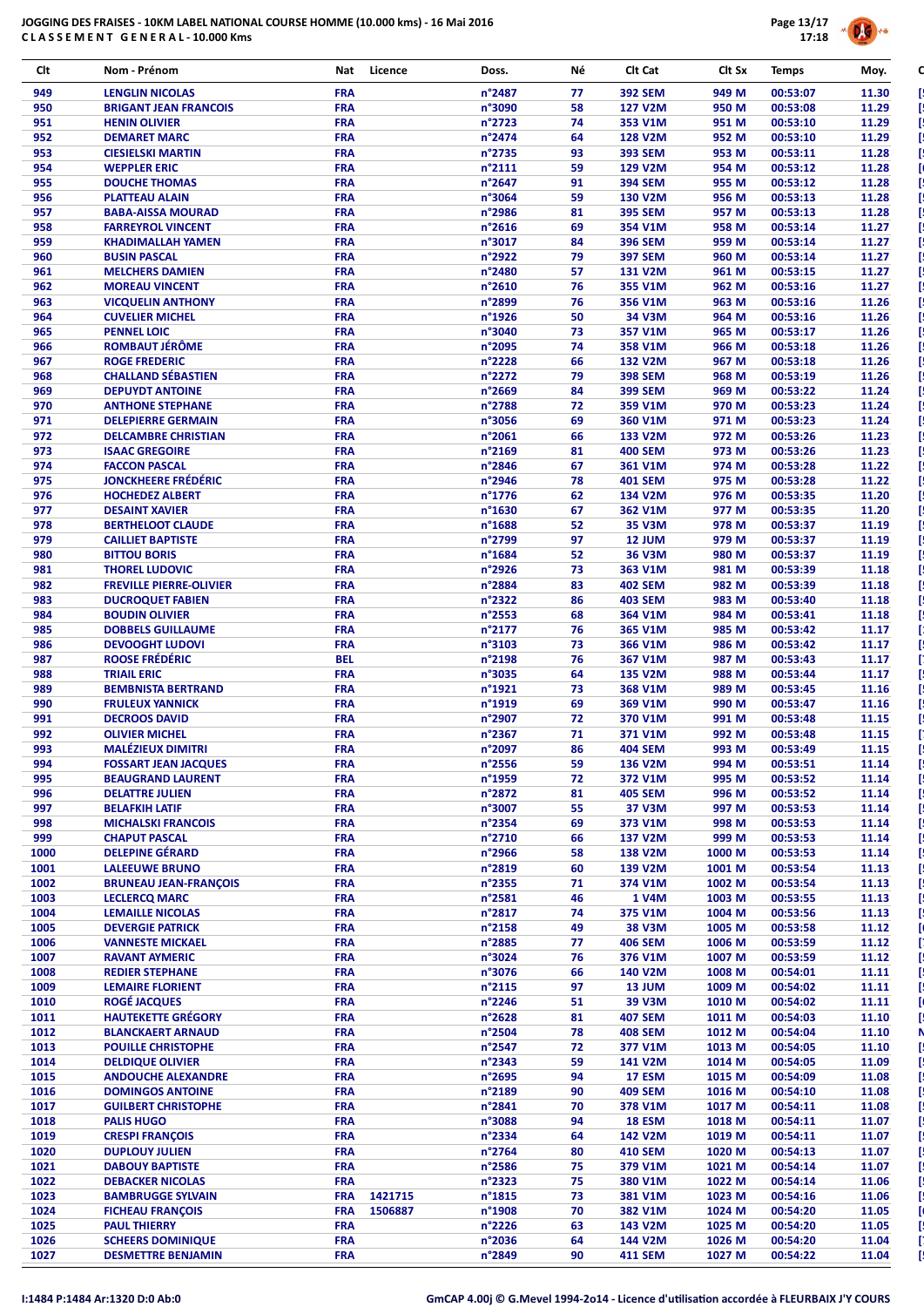

| Clt          | Nom - Prénom                                           | Nat                      | Licence | Doss.                      | Νé       | Clt Cat                          | Clt Sx           | <b>Temps</b>         | Moy.           |
|--------------|--------------------------------------------------------|--------------------------|---------|----------------------------|----------|----------------------------------|------------------|----------------------|----------------|
| 1028         | <b>DHOINE XAVIER</b>                                   | <b>FRA</b>               |         | n°2972                     | 80       | <b>412 SEM</b>                   | 1028 M           | 00:54:27             | 11.02          |
| 1029         | <b>FOURLEGNIE ALEXANDRE</b>                            | <b>FRA</b>               |         | n°3037                     | 75       | 383 V1M                          | 1029 M           | 00:54:28             | 11.02          |
| 1030         | <b>DEFONTE EDDIE</b>                                   | <b>FRA</b>               |         | n°2940                     | 62       | 145 V2M                          | 1030 M           | 00:54:32             | 11.00          |
| 1031<br>1032 | <b>BODA CHRISTOPHE</b><br><b>MARGRAFF DENIS</b>        | <b>FRA</b><br><b>FRA</b> |         | n°2878<br>n°2105           | 81<br>70 | <b>413 SEM</b><br>384 V1M        | 1031 M<br>1032 M | 00:54:38<br>00:54:39 | 10.98<br>10.98 |
| 1033         | <b>LEROY BERTRAND</b>                                  | <b>FRA</b>               |         | n°2345                     | 66       | 146 V2M                          | 1033 M           | 00:54:41             | 10.97          |
| 1034         | <b>SION THIBAUT</b>                                    | <b>FRA</b>               |         | n°2983                     | 74       | 385 V1M                          | 1034 M           | 00:54:42             | 10.97          |
| 1035         | <b>POULAIN FREDERIC</b>                                | <b>FRA</b>               |         | n°2686                     | 67       | 386 V1M                          | 1035 M           | 00:54:47             | 10.96          |
| 1036         | <b>BLANQUART ANTOINE</b>                               | <b>FRA</b>               |         | n°3034                     | 72       | 387 V1M                          | 1036 M           | 00:54:47             | 10.95          |
| 1037<br>1038 | <b>VANHOVE FRANÇOIS</b><br><b>HARDY STEVE</b>          | <b>FRA</b><br><b>BEL</b> | 1693798 | n°1803<br>n°3029           | 83<br>72 | <b>414 SEM</b><br>388 V1M        | 1037 M<br>1038 M | 00:54:47<br>00:54:48 | 10.95<br>10.95 |
| 1039         | <b>DUCROQUET GHISLAIN</b>                              | <b>FRA</b>               |         | n°2781                     | 59       | 147 V2M                          | 1039 M           | 00:54:50             | 10.94          |
| 1040         | <b>BAUDE THOMAS</b>                                    | <b>FRA</b>               |         | n°1958                     | 91       | <b>415 SEM</b>                   | 1040 M           | 00:54:51             | 10.94          |
| 1041         | <b>BOURABIA RACHID</b>                                 | <b>FRA</b>               |         | n°3070                     | 84       | <b>416 SEM</b>                   | 1041 M           | 00:54:51             | 10.94          |
| 1042         | <b>DELEPORTE PATRICK</b>                               | <b>FRA</b>               |         | n°2942                     | 56       | <b>40 V3M</b>                    | 1042 M           | 00:54:52             | 10.94          |
| 1043<br>1044 | <b>CHEKROUD HACENE</b><br><b>DUCROCQ ADRIEN</b>        | <b>FRA</b><br><b>FRA</b> |         | n°2845<br>n°2415           | 66<br>97 | 148 V2M<br><b>14 JUM</b>         | 1043 M<br>1044 M | 00:54:54<br>00:54:57 | 10.93<br>10.92 |
| 1045         | <b>FLORIN JEAN SEBASTIEN</b>                           | <b>FRA</b>               |         | n°2507                     | 75       | 389 V1M                          | 1045 M           | 00:54:58             | 10.92          |
| 1046         | <b>LECLERCQ ERIC</b>                                   | <b>FRA</b>               |         | n°2273                     | 70       | 390 V1M                          | 1046 M           | 00:55:01             | 10.91          |
| 1047         | <b>BOUCHE JACKIE</b>                                   | <b>FRA</b>               | 1086975 | n°1644                     | 46       | 2 V4M                            | 1047 M           | 00:55:02             | 10.90          |
| 1048         | <b>DELAWARDE PHILIPPE</b>                              | <b>FRA</b>               | 543522  | n°3061                     | 60       | 149 V2M                          | 1048 M           | 00:55:02             | 10.90          |
| 1049         | <b>PINSON LUDOVIC</b>                                  | <b>FRA</b>               |         | n°2959                     | 74       | 391 V1M                          | 1049 M           | 00:55:06             | 10.89          |
| 1050<br>1051 | <b>VERLAINE DANIEL</b><br><b>GILLET ROMAIN</b>         | <b>FRA</b><br><b>FRA</b> | 1763294 | n°1884<br>n°2731           | 51<br>90 | 41 V3M<br><b>417 SEM</b>         | 1050 M<br>1051 M | 00:55:07<br>00:55:10 | 10.89<br>10.88 |
| 1052         | <b>HAPPE PASCAL</b>                                    | <b>FRA</b>               |         | n°2288                     | 68       | 392 V1M                          | 1052 M           | 00:55:12             | 10.87          |
| 1053         | <b>COUSTENOBLE PIERRE</b>                              | <b>FRA</b>               |         | n°2960                     | 69       | 393 V1M                          | 1053 M           | 00:55:13             | 10.87          |
| 1054         | <b>MAES SEBASTIEN</b>                                  | <b>FRA</b>               |         | n°1721                     | 79       | <b>418 SEM</b>                   | 1054 M           | 00:55:13             | 10.87          |
| 1055         | <b>LAUDE DOMINIC</b>                                   | <b>FRA</b>               |         | n°3000                     | 77       | <b>419 SEM</b>                   | 1055 M           | 00:55:14             | 10.87          |
| 1056<br>1057 | <b>DUQUESNE JESSY</b><br><b>COLIN XAVIER</b>           | <b>FRA</b><br><b>FRA</b> |         | n°1970<br>n°2951           | 82<br>79 | <b>420 SEM</b><br><b>421 SEM</b> | 1056 M<br>1057 M | 00:55:16<br>00:55:19 | 10.86<br>10.85 |
| 1058         | <b>DE MAILLARD YVES</b>                                | <b>FRA</b>               |         | n°2713                     | 68       | 394 V1M                          | 1058 M           | 00:55:19             | 10.85          |
| 1059         | <b>DAIX CYRIL</b>                                      | <b>FRA</b>               | 1676099 | n°1848                     | 73       | 395 V1M                          | 1059 M           | 00:55:20             | 10.85          |
| 1060         | <b>CREPIN PHILIPPE</b>                                 | <b>FRA</b>               |         | n°2469                     | 58       | <b>150 V2M</b>                   | 1060 M           | 00:55:20             | 10.84          |
| 1061         | <b>LEDOUX SEBASTIEN</b>                                | <b>FRA</b>               | 1676032 | n°1847                     | 73       | 396 V1M                          | 1061 M           | 00:55:20             | 10.84          |
| 1062<br>1063 | <b>DELEFOSSE JEAN LUC</b><br><b>LEMAIRE EMMANUEL</b>   | <b>FRA</b><br><b>FRA</b> |         | n°2538<br>n°2856           | 70       | <b>422 SEM</b><br>397 V1M        | 1062 M<br>1063 M | 00:55:21<br>00:55:21 | 10.84<br>10.84 |
| 1064         | <b>DESRUELLES LIONEL</b>                               | <b>FRA</b>               |         | n°1963                     | 85       | <b>423 SEM</b>                   | 1064 M           | 00:55:22             | 10.84          |
| 1065         | <b>SPETEBROODT CHRISTIAN</b>                           | <b>FRA</b>               | 192616  | n°1880                     | 50       | 42 V3M                           | 1065 M           | 00:55:22             | 10.84          |
| 1066         | <b>BART JEAN LUC</b>                                   | <b>FRA</b>               |         | n°2310                     | 65       | <b>151 V2M</b>                   | 1066 M           | 00:55:25             | 10.83          |
| 1067         | <b>LYOEN EMERIC</b>                                    | <b>FRA</b>               |         | n°2279                     | 80       | <b>424 SEM</b>                   | 1067 M           | 00:55:26             | 10.83          |
| 1068<br>1069 | <b>WULLENS REGIS</b><br><b>HERBEZ CAMILLE</b>          | <b>FRA</b><br><b>FRA</b> |         | n°1859<br>n°2682           | 71<br>60 | 398 V1M<br><b>152 V2M</b>        | 1068 M<br>1069 M | 00:55:27<br>00:55:31 | 10.82<br>10.81 |
| 1070         | <b>DELHAYE JÉRÉMY</b>                                  | <b>FRA</b>               |         | n°2678                     | 89       | <b>425 SEM</b>                   | 1070 M           | 00:55:32             | 10.81          |
| 1071         | <b>PARENT PIERRE</b>                                   | <b>FRA</b>               |         | n°2919                     | 81       | <b>426 SEM</b>                   | 1071 M           | 00:55:32             | 10.81          |
| 1072         | <b>DELMARRE XAVIER</b>                                 | <b>FRA</b>               | 1745006 | n°1759                     | 64       | 153 V2M                          | 1072 M           | 00:55:33             | 10.80          |
| 1073         | <b>GRANIER CHRISTOPHE</b>                              | <b>FRA</b>               |         | $n^{\circ}$ 2365           | 59       | 154 V2M                          | 1073 M           | 00:55:34             | 10.80          |
| 1074         | <b>VALCKE GREGORY</b>                                  | <b>FRA</b>               |         | n°2560                     | 72       | 399 V1M                          | 1074 M           | 00:55:34             | 10.80          |
| 1075<br>1076 | <b>SAMARCQ GUILLAUME</b><br><b>WALLART ANTOINE</b>     | <b>FRA</b><br><b>FRA</b> |         | n°2089<br>n°2110           | 71<br>90 | 400 V1M<br><b>427 SEM</b>        | 1075 M<br>1076 M | 00:55:35<br>00:55:36 | 10.80<br>10.79 |
| 1077         | <b>SPRIET BERNARD</b>                                  | <b>FRA</b>               |         | n°2460                     | 57       | 155 V2M                          | 1077 M           | 00:55:38             | 10.79          |
| 1078         | <b>WATHIER HUBERT</b>                                  | <b>FRA</b>               |         | n°2747                     | 68       | 401 V1M                          | 1078 M           | 00:55:38             | 10.79          |
| 1079         | <b>LEUWERS PIERRE</b>                                  | <b>FRA</b>               |         | n°2812                     | 76       | 402 V1M                          | 1079 M           | 00:55:38             | 10.79          |
| 1080         | <b>JACATON CHRISTOPHE</b>                              | <b>FRA</b>               |         | n°2901                     | 81       | <b>428 SEM</b>                   | 1080 M           | 00:55:39             | 10.78          |
| 1081<br>1082 | <b>TITTELEIN FRANCOIS</b><br><b>DELORAINE BAPTISTE</b> | <b>FRA</b><br><b>FRA</b> |         | $n^{\circ}$ 2563<br>n°3006 | 90       | <b>429 SEM</b><br><b>430 SEM</b> | 1081 M<br>1082 M | 00:55:39<br>00:55:40 | 10.78<br>10.78 |
| 1083         | <b>VAUTRELLE ALAIN</b>                                 | <b>FRA</b>               |         | n°2508                     | 63       | 156 V2M                          | 1083 M           | 00:55:41             | 10.78          |
| 1084         | <b>DESCAMPS XAVIER</b>                                 | <b>FRA</b>               |         | n°2973                     | 75       | 403 V1M                          | 1084 M           | 00:55:42             | 10.77          |
| 1085         | <b>TOUSSAINT RENAUD</b>                                | <b>FRA</b>               | 1748457 | $n^{\circ}1651$            | 71       | 404 V1M                          | 1085 M           | 00:55:42             | 10.77          |
| 1086         | <b>PATOUT FREDERIC</b>                                 | <b>FRA</b>               |         | n°2843                     | 65       | 157 V2M                          | 1086 M           | 00:55:43             | 10.77          |
| 1087         | <b>LECONTE JEAN-CHARLES</b>                            | <b>FRA</b><br><b>FRA</b> |         | $n^{\circ}2171$<br>n°2730  | 87       | <b>431 SEM</b>                   | 1087 M           | 00:55:44             | 10.77          |
| 1088<br>1089 | <b>GILLET TONY</b><br><b>NEUVILLE GUY</b>              | <b>FRA</b>               |         | n°2032                     | 63<br>65 | <b>158 V2M</b><br>159 V2M        | 1088 M<br>1089 M | 00:55:44<br>00:55:46 | 10.77<br>10.76 |
| 1090         | <b>AHONOUKOUN THEO</b>                                 | <b>GER</b>               |         | n°2039                     | 75       | 405 V1M                          | 1090 M           | 00:55:46             | 10.76          |
| 1091         | <b>BECQUET ALEXANDRE</b>                               | <b>FRA</b>               |         | n°2512                     | 73       | 406 V1M                          | 1091 M           | 00:55:47             | 10.76          |
| 1092         | <b>DESPLECHIN MICHAEL</b>                              | <b>FRA</b>               |         | n°2196                     | 72       | 407 V1M                          | 1092 M           | 00:55:48             | 10.75          |
| 1093         | <b>SAVOYE VICTOR</b>                                   | <b>FRA</b>               |         | n°2083                     | 96       | <b>19 ESM</b>                    | 1093 M           | 00:55:49             | 10.75          |
| 1094<br>1095 | <b>CAVAREC PATRICE</b><br><b>ZIGANTE THIERRY</b>       | <b>FRA</b><br><b>FRA</b> |         | n°2468<br>n°2979           | 61<br>61 | 160 V2M<br>161 V2M               | 1094 M<br>1095 M | 00:55:50<br>00:55:50 | 10.75<br>10.75 |
| 1096         | <b>MARTRA ALEXANDRE</b>                                | <b>FRA</b>               |         | $n^{\circ}$ 2362           | 81       | <b>432 SEM</b>                   | 1096 M           | 00:55:53             | 10.74          |
| 1097         | <b>WARTEL WILLY</b>                                    | <b>FRA</b>               |         | n°2658                     | 79       | <b>433 SEM</b>                   | 1097 M           | 00:55:53             | 10.74          |
| 1098         | <b>DERAM CHRISTOPHE</b>                                | <b>FRA</b>               |         | n°2219                     | 73       | 408 V1M                          | 1098 M           | 00:55:54             | 10.74          |
| 1099         | <b>BEHARELLE STEPHANE</b>                              | <b>FRA</b>               |         | n°2754                     | 75       | 409 V1M                          | 1099 M           | 00:55:55             | 10.73          |
| 1100         | <b>BASTIEN YVES</b>                                    | <b>FRA</b>               |         | n°2086<br>n°2659           | 55       | 43 V3M                           | 1100 M           | 00:55:55             | 10.73          |
| 1101<br>1102 | <b>MEUNIER ERIC</b><br><b>TEINIELLE RUDDY</b>          | <b>FRA</b><br><b>FRA</b> |         | n°2045                     | 60<br>79 | 162 V2M<br><b>434 SEM</b>        | 1101 M<br>1102 M | 00:55:57<br>00:55:58 | 10.73<br>10.72 |
| 1103         | <b>DELOBEL RAPHAEL</b>                                 | <b>FRA</b>               |         | $n^{\circ}2118$            | 83       | <b>435 SEM</b>                   | 1103 M           | 00:55:58             | 10.72          |
| 1104         | <b>WULSTECKE PASCAL</b>                                | <b>FRA</b>               |         | n°2267                     | 61       | 163 V2M                          | 1104 M           | 00:55:58             | 10.72          |
| 1105         | <b>HAENTJENS JACQUES</b>                               | <b>FRA</b>               |         | $n^{\circ}$ 2252           | 59       | 164 V2M                          | 1105 M           | 00:56:00             | 10.71          |
| 1106         | <b>TRAN BORIS</b>                                      | <b>FRA</b>               |         | n°2331                     | 73       | 410 V1M                          | 1106 M           | 00:56:02             | 10.71          |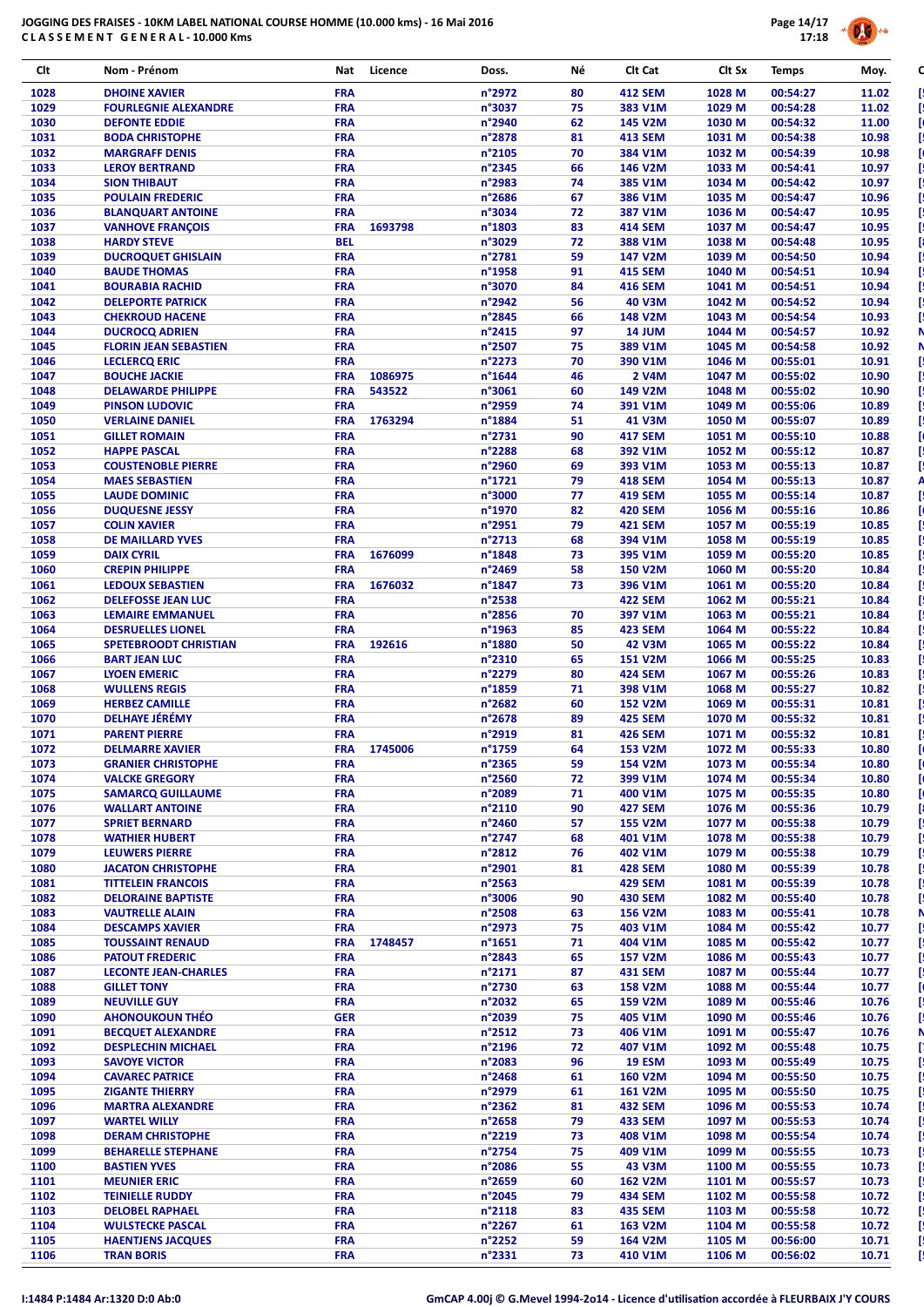

| Clt          | Nom - Prénom                                            | Licence<br>Nat           | Doss.                      | Νé       | CIt Cat                          | Clt Sx           | <b>Temps</b>         | Moy.           |
|--------------|---------------------------------------------------------|--------------------------|----------------------------|----------|----------------------------------|------------------|----------------------|----------------|
| 1107         | <b>MOUQUET CORENTIN</b>                                 | <b>FRA</b>               | n°2589                     | 88       | <b>436 SEM</b>                   | 1107 M           | 00:56:03             | 10.71          |
| 1108         | <b>MERCIER THIBAUT</b>                                  | <b>FRA</b>               | n°3011                     | 73       | 411 V1M                          | 1108 M           | 00:56:05             | 10.70          |
| 1109         | <b>DRIQUE FREDERIC</b>                                  | <b>FRA</b><br>1657089    | n°1809                     | 66       | 165 V2M                          | 1109 M           | 00:56:07             | 10.69          |
| 1110         | <b>TILLIE AUGUSTIN</b>                                  | <b>FRA</b>               | n°2127                     | 80       | <b>437 SEM</b>                   | 1110 M           | 00:56:08             | 10.69          |
| 1111         | <b>HAERINCK HERVÉ</b>                                   | <b>FRA</b><br>1758118    | n°1826                     | 66       | 166 V2M                          | 1111 M           | 00:56:08             | 10.69          |
| 1112         | <b>VANVLASSENBROECK LAURENT</b>                         | <b>FRA</b>               | n°2175                     | 71       | 412 V1M                          | 1112 M           | 00:56:08             | 10.69          |
| 1113<br>1114 | <b>DESRUMAUX NICOLAS</b><br><b>ROUSSEL PHILIPPE</b>     | <b>FRA</b><br><b>FRA</b> | n°2975<br>n°1686           | 76<br>57 | 413 V1M<br>167 V2M               | 1113 M<br>1114 M | 00:56:12<br>00:56:13 | 10.68<br>10.68 |
| 1115         | <b>VAN DAELE GREGORY</b>                                | <b>FRA</b>               | n°2465                     | 79       | <b>438 SEM</b>                   | 1115 M           | 00:56:14             | 10.67          |
| 1116         | <b>HERLIN CHRISTOPHE</b>                                | <b>FRA</b>               | n°2660                     | 57       | <b>168 V2M</b>                   | 1116 M           | 00:56:15             | 10.67          |
| 1117         | <b>DEBACQ CHRISTOPHE</b>                                | <b>FRA</b>               | n°1932                     | 75       | 414 V1M                          | 1117 M           | 00:56:17             | 10.66          |
| 1118         | <b>WYNDELS SEBASTIEN</b>                                | <b>FRA</b>               | n°1777                     | 78       | 439 SEM                          | 1118 M           | 00:56:19             | 10.66          |
| 1119         | <b>DELELIS LUDOVIC</b>                                  | <b>FRA</b>               | n°1981                     | 73       | 415 V1M                          | 1119 M           | 00:56:21             | 10.65          |
| 1120         | <b>CHAUDRILLER GUILLAUME</b>                            | <b>FRA</b>               | n°2399                     | 75       | 416 V1M                          | 1120 M           | 00:56:21             | 10.65          |
| 1121         | <b>MAURY STEPHANE</b>                                   | <b>FRA</b>               | n°2913                     | 84       | <b>440 SEM</b>                   | 1121 M           | 00:56:21             | 10.65          |
| 1122         | <b>VARASSE SEBASTIEN</b>                                | <b>FRA</b>               | n°3023                     | 71       | 417 V1M                          | 1122 M           | 00:56:21             | 10.65          |
| 1123<br>1124 | <b>CAIAZZO ROBERT</b><br><b>DEVAUX ERIC</b>             | <b>FRA</b><br><b>FRA</b> | n°2398<br>n°2570           | 77<br>64 | 441 SEM<br>169 V2M               | 1123 M<br>1124 M | 00:56:22<br>00:56:24 | 10.65<br>10.64 |
| 1125         | <b>COURMONT THIBAULT</b>                                | <b>FRA</b>               | n°3015                     | 84       | 442 SEM                          | 1125 M           | 00:56:25             | 10.64          |
| 1126         | <b>GABET QUENTIN</b>                                    | <b>FRA</b>               | n°2210                     | 84       | <b>443 SEM</b>                   | 1126 M           | 00:56:26             | 10.63          |
| 1127         | <b>MOULIN GEORGES ERIC</b>                              | <b>FRA</b>               | n°2873                     | 79       | <b>444 SEM</b>                   | 1127 M           | 00:56:28             | 10.63          |
| 1128         | <b>DELANNOY DAVID</b>                                   | <b>FRA</b>               | n°2296                     | 82       | 445 SEM                          | 1128 M           | 00:56:30             | 10.62          |
| 1129         | <b>THUET PATRICE</b>                                    | 1667229<br><b>FRA</b>    | n°1766                     | 60       | 170 V2M                          | 1129 M           | 00:56:30             | 10.62          |
| 1130         | <b>GELLENS MATTHIEU</b>                                 | <b>FRA</b>               | $n^{\circ}$ 2423           | 64       | 171 V2M                          | 1130 M           | 00:56:32             | 10.62          |
| 1131         | <b>DELTETE PHILIPPE</b>                                 | <b>FRA</b>               | n°2585                     | 55       | 44 V3M                           | 1131 M           | 00:56:32             | 10.61          |
| 1132         | <b>ROSA JOAQUIM</b><br><b>DIAZ RUBEN</b>                | <b>FRA</b><br><b>FRA</b> | n°2552<br>n°2571           | 56<br>82 | 45 V3M                           | 1132 M           | 00:56:32             | 10.61          |
| 1133<br>1134 | <b>EECKHOUTTE OLIVIER</b>                               | <b>FRA</b>               | n°2699                     | 88       | 446 SEM<br><b>447 SEM</b>        | 1133 M<br>1134 M | 00:56:32<br>00:56:38 | 10.61<br>10.59 |
| 1135         | <b>VAAST SIMON</b>                                      | <b>FRA</b>               | n°1689                     | 57       | 172 V2M                          | 1135 M           | 00:56:39             | 10.59          |
| 1136         | <b>SAVOYE DAVID</b>                                     | <b>FRA</b>               | n°2082                     | 70       | 418 V1M                          | 1136 M           | 00:56:40             | 10.59          |
| 1137         | <b>COUTANT JULIEN</b>                                   | <b>FRA</b>               | n°2771                     | 82       | <b>448 SEM</b>                   | 1137 M           | 00:56:41             | 10.59          |
| 1138         | <b>RICHE MICHAEL</b>                                    | <b>FRA</b>               | $n^{\circ}$ 2262           | 75       | 419 V1M                          | 1138 M           | 00:56:41             | 10.59          |
| 1139         | <b>NAYE MICHEL</b>                                      | <b>FRA</b>               | n°1691                     | 57       | 173 V2M                          | 1139 M           | 00:56:43             | 10.58          |
| 1140         | <b>VANDAMME DOMINIQUE</b>                               | <b>FRA</b>               | n°1723                     | 68       | 420 V1M                          | 1140 M           | 00:56:45             | 10.57          |
| 1141         | <b>MORELLE JEAN-MICHAËL</b><br><b>PLAYOULT JEREMY</b>   | <b>FRA</b><br><b>FRA</b> | n°2182<br>n°2286           | 78<br>79 | 449 SEM<br><b>450 SEM</b>        | 1141 M<br>1142 M | 00:56:45             | 10.57          |
| 1142<br>1143 | <b>VERHAEGHE DOMINIQUE</b>                              | <b>FRA</b>               | n°3039                     | 59       | 174 V2M                          | 1143 M           | 00:56:45<br>00:56:48 | 10.57<br>10.57 |
| 1144         | <b>CANDILLIER NICOLAS</b>                               | <b>FRA</b>               | n°2604                     | 85       | <b>451 SEM</b>                   | 1144 M           | 00:56:48             | 10.56          |
| 1145         | <b>BOUTROUCHE DENIS</b>                                 | <b>FRA</b>               | n°2854                     | 66       | 175 V2M                          | 1145 M           | 00:56:49             | 10.56          |
| 1146         | <b>POISSONNIER MARTIN</b>                               | <b>FRA</b>               | n°2703                     | 87       | 452 SEM                          | 1146 M           | 00:56:49             | 10.56          |
| 1147         | <b>VOGEL RICHARD</b>                                    | <b>FRA</b>               | n°2211                     | 94       | <b>20 ESM</b>                    | 1147 M           | 00:56:52             | 10.55          |
| 1148         | <b>DEFONTAINE CHRISTIAN</b>                             | <b>FRA</b>               | $n^{\circ}$ 2543           | 55       | 46 V3M                           | 1148 M           | 00:56:52             | 10.55          |
| 1149         | <b>COCHEZ JEAN PASCAL</b>                               | <b>FRA</b>               | n°2477                     | 61       | 176 V2M                          | 1149 M           | 00:56:53             | 10.55          |
| 1150         | <b>CAILLIEZ JEAN-CHARLES</b>                            | <b>FRA</b>               | n°2130                     | 62       | 177 V2M                          | 1150 M           | 00:56:55             | 10.54          |
| 1151<br>1152 | <b>MERVEILLE PIERRE</b><br><b>DANCKAERT JEAN-MICHEL</b> | <b>FRA</b><br><b>FRA</b> | n°2056<br>n°2889           | 55<br>52 | 47 V3M<br><b>48 V3M</b>          | 1151 M<br>1152 M | 00:56:55<br>00:56:56 | 10.54<br>10.54 |
| 1153         | <b>VERDIERE NICOLAS</b>                                 | <b>FRA</b>               | n°3020                     | 81       | 453 SEM                          | 1153 M           | 00:56:58             | 10.53          |
| 1154         | <b>RABAEY YANNICK</b>                                   | <b>FRA</b>               | n°2455                     | 74       | 421 V1M                          | 1154 M           | 00:56:58             | 10.53          |
| 1155         | <b>BAILLY PHILIPPE</b>                                  | <b>FRA</b>               | $n^{\circ}$ 2253           | 64       | 178 V2M                          | 1155 M           | 00:57:01             | 10.53          |
| 1156         | <b>LECLERCQ JEAN-CLAUDE</b>                             | <b>FRA</b>               | n°1942                     | 68       | 422 V1M                          | 1156 M           | 00:57:01             | 10.53          |
| 1157         | <b>CIESIELSKI STEPHAN</b>                               | <b>BEL</b>               | n°2379                     | 70       | 423 V1M                          | 1157 M           | 00:57:01             | 10.52          |
| 1158         | <b>LAFLEUR STEPHANE</b>                                 | <b>FRA</b><br>1793343    | n°3098                     | 67       | 424 V1M                          | 1158 M           | 00:57:02             | 10.52          |
| 1159         | <b>SAPPPEN MALAURY</b>                                  | <b>FRA</b>               | n°2388                     | 85       | <b>454 SEM</b>                   | 1159 M           | 00:57:02             | 10.52          |
| 1160         | <b>BAUDERLIQUE LAURENT</b><br><b>HANOUTI MAHFOUD</b>    | <b>FRA</b><br><b>FRA</b> | $n^{\circ}$ 2163<br>n°2685 | 82       | <b>455 SEM</b>                   | 1160 M           | 00:57:08             | 10.50          |
| 1161<br>1162 | <b>HOCHART JULIEN</b>                                   | <b>FRA</b>               | $n^{\circ}2162$            | 73<br>84 | 425 V1M<br><b>456 SEM</b>        | 1161 M<br>1162 M | 00:57:10<br>00:57:10 | 10.50<br>10.50 |
| 1163         | <b>CAREME THIBAULT</b>                                  | <b>FRA</b>               | n°2549                     | 97       | <b>15 JUM</b>                    | 1163 M           | 00:57:14             | 10.49          |
| 1164         | <b>VANDENBUSSCHE JEREMY</b>                             | <b>FRA</b>               | n°2129                     | 87       | <b>457 SEM</b>                   | 1164 M           | 00:57:17             | 10.48          |
| 1165         | ROSSEEL JEAN-CLAUDE                                     | <b>FRA</b>               | $n^{\circ}2125$            | 53       | 49 V3M                           | 1165 M           | 00:57:18             | 10.47          |
| 1166         | <b>HOURIEZ SAMUEL</b>                                   | <b>FRA</b><br>1838749    | n°1899                     | 86       | <b>458 SEM</b>                   | 1166 M           | 00:57:30             | 10.44          |
| 1167         | <b>MONNIER DAVID</b>                                    | <b>FRA</b>               | n°2917                     | 68       | 426 V1M                          | 1167 M           | 00:57:31             | 10.43          |
| 1168         | <b>DOS SANTOS ALFREDOD</b>                              | <b>FRA</b>               | $n^{\circ}2657$            | 64       | 179 V2M                          | 1168 M           | 00:57:32             | 10.43          |
| 1169         | <b>BOUREAU CHRISTOPHE</b>                               | <b>FRA</b>               | n°2840                     | 79       | <b>459 SEM</b>                   | 1169 M           | 00:57:33             | 10.43          |
| 1170<br>1171 | <b>STRUYVE ADRIEN</b><br><b>LOGIÉ RÉMY</b>              | <b>FRA</b><br><b>FRA</b> | n°2980<br>n°2384           | 79<br>90 | <b>460 SEM</b><br><b>461 SEM</b> | 1170 M<br>1171 M | 00:57:33<br>00:57:34 | 10.43<br>10.42 |
| 1172         | <b>FOSSAERT EMMANUEL</b>                                | <b>FRA</b>               | $n^{\circ}$ 2645           | 72       | 427 V1M                          | 1172 M           | 00:57:37             | 10.41          |
| 1173         | <b>HERMANN MICHAEL</b>                                  | <b>FRA</b>               | n°2955                     | 71       | 428 V1M                          | 1173 M           | 00:57:42             | 10.40          |
| 1174         | <b>SCRIMALI SALVATORE</b>                               | <b>FRA</b>               | n°1991                     | 72       | 429 V1M                          | 1174 M           | 00:57:50             | 10.38          |
| 1175         | <b>LACAZE PHILIPPE</b>                                  | <b>FRA</b>               | n°2464                     | 67       | 430 V1M                          | 1175 M           | 00:57:54             | 10.36          |
| 1176         | <b>BRIET XAVIER</b>                                     | <b>FRA</b>               | n°2920                     | 73       | 431 V1M                          | 1176 M           | 00:57:56             | 10.36          |
| 1177         | <b>LEMAIRE LAURENT</b>                                  | <b>FRA</b>               | $n^{\circ}2116$            | 70       | 432 V1M                          | 1177 M           | 00:57:56             | 10.36          |
| 1178         | <b>LEYSENS FREDERIC</b>                                 | <b>FRA</b>               | n°2880                     | 74       | 433 V1M                          | 1178 M           | 00:57:57             | 10.36          |
| 1179<br>1180 | <b>MOUQUET DENIS</b><br><b>FARHI RABAH</b>              | <b>FRA</b><br><b>FRA</b> | n°3080<br>n°2924           | 58<br>76 | <b>180 V2M</b><br>434 V1M        | 1179 M<br>1180 M | 00:57:58<br>00:57:59 | 10.35<br>10.35 |
| 1181         | <b>FANDI CHRISTOPHE</b>                                 | <b>FRA</b>               | n°2091                     | 70       | 435 V1M                          | 1181 M           | 00:58:00             | 10.35          |
| 1182         | <b>FRON DAMIEN</b>                                      | <b>FRA</b>               | n°2090                     | 65       | <b>181 V2M</b>                   | 1182 M           | 00:58:00             | 10.35          |
| 1183         | <b>MATON FREDERIC</b>                                   | <b>FRA</b>               | $n^{\circ}$ 2141           | 75       | 436 V1M                          | 1183 M           | 00:58:00             | 10.35          |
| 1184         | <b>BASILE SYLVAIN</b>                                   | <b>FRA</b>               | n°3042                     | 78       | <b>462 SEM</b>                   | 1184 M           | 00:58:04             | 10.33          |
| 1185         | <b>CASTIL JORDAN</b>                                    | <b>FRA</b>               | $n^{\circ}$ 2243           | 93       | 463 SEM                          | 1185 M           | 00:58:06             | 10.33          |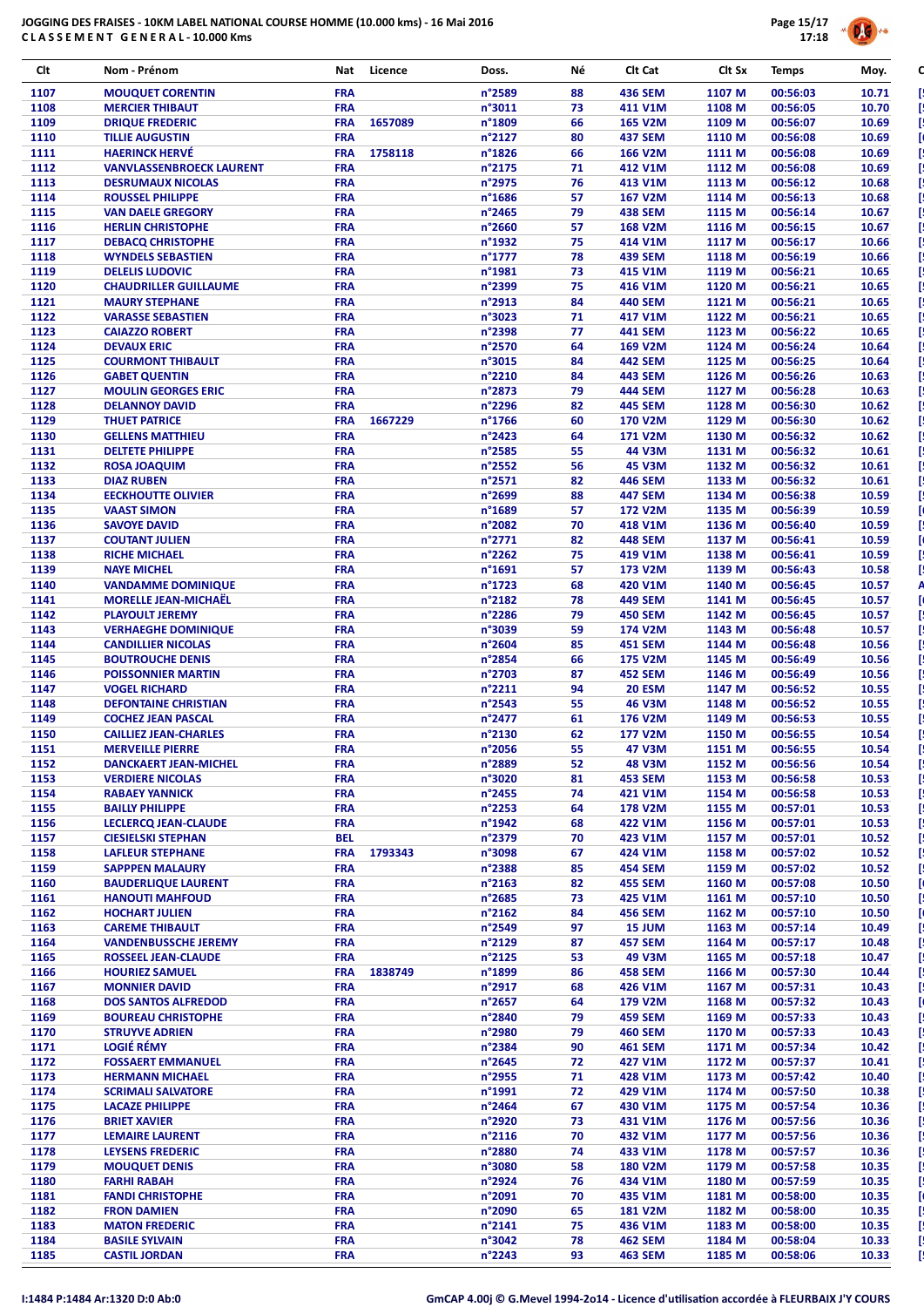

| Clt          | Nom - Prénom                                        | Nat<br>Licence           | Doss.                      | Né       | Clt Cat                   | Clt Sx           | <b>Temps</b>         | Moy.           |
|--------------|-----------------------------------------------------|--------------------------|----------------------------|----------|---------------------------|------------------|----------------------|----------------|
| 1186         | <b>LEVEUGLE DAVID</b>                               | <b>FRA</b>               | n°2259                     | 83       | <b>464 SEM</b>            | 1186 M           | 00:58:09             | 10.32          |
| 1187         | <b>TYOEN SEBASTIEN</b>                              | <b>FRA</b>               | n°2204                     | 75       | 437 V1M                   | 1187 M           | 00:58:09             | 10.32          |
| 1188         | <b>BERKATI STEVE</b>                                | <b>FRA</b>               | n°2566                     | 75       | 438 V1M                   | 1188 M           | 00:58:10             | 10.32          |
| 1189         | <b>CACHERAT THIERRY</b>                             | <b>FRA</b><br>T196350    | n°2445                     | 71       | 439 V1M                   | 1189 M           | 00:58:11             | 10.32          |
| 1190         | <b>DIDELOT JEAN-MICHEL</b>                          | <b>FRA</b>               | n°2148                     | 74       | 440 V1M                   | 1190 M           | 00:58:17             | 10.30          |
| 1191         | <b>MONTIGNY MANUEL</b>                              | <b>FRA</b>               | n°2242                     | 72       | 441 V1M                   | 1191 M           | 00:58:18             | 10.29          |
| 1192         | <b>LUTUN CHRISTIAN</b>                              | <b>FRA</b>               | n°2220                     | 48       | 50 V3M                    | 1192 M           | 00:58:18             | 10.29          |
| 1193         | <b>LAVISSE GUILLAUME</b>                            | <b>FRA</b>               | n°2782                     | 75       | 442 V1M                   | 1193 M           | 00:58:20             | 10.29          |
| 1194         | <b>TAILLIEU STEPHANE</b>                            | <b>FRA</b>               | n°2681                     | 74       | 443 V1M                   | 1194 M           | 00:58:20             | 10.29          |
| 1195         | <b>SCHERPEREEL OLIVIER</b>                          | <b>FRA</b>               | n°2744                     | 72       | 444 V1M                   | 1195 M           | 00:58:21             | 10.28          |
| 1196         | <b>DEROSE DIMITRI</b>                               | <b>FRA</b>               | n°2510                     | 83       | <b>465 SEM</b>            | 1196 M           | 00:58:21             | 10.28          |
| 1197         | <b>HACHE PATRICK</b>                                | <b>FRA</b>               | n°2119                     | 68       | 445 V1M                   | 1197 M           | 00:58:23             | 10.28          |
| 1198         | <b>HERVAS EMMANUEL</b>                              | <b>FRA</b>               | n°3053                     | 65       | <b>182 V2M</b>            | 1198 M           | 00:58:25             | 10.27          |
| 1199         | <b>DEGOUSEE BRUNO</b>                               | <b>FRA</b>               | n°2847                     | 70       | 446 V1M                   | 1199 M           | 00:58:26             | 10.27          |
| 1200         | <b>OPOCZYNSKI ELIE</b>                              | <b>FRA</b>               | n°2145                     | 95       | <b>21 ESM</b>             | 1200 M           | 00:58:27             | 10.27          |
| 1201         | <b>DEPUYDT STEPHANE</b>                             | <b>FRA</b>               | n°2190                     | 66       | 183 V2M                   | 1201 M           | 00:58:27             | 10.27          |
| 1202         | <b>OPOCZYNSKI ALAIN</b>                             | <b>FRA</b>               | n°2144                     | 57       | 184 V2M                   | 1202 M           | 00:58:27             | 10.27          |
| 1203         | <b>LEONARDI GIORGIO</b>                             | <b>ITA</b>               | n°2704                     | 73       | 447 V1M                   | 1203 M           | 00:58:31             | 10.25          |
| 1204         | <b>MOREL NICOLAS</b>                                | <b>FRA</b>               | n°2224                     | 75       | 448 V1M                   | 1204 M           | 00:58:32             | 10.25          |
| 1205         | <b>LEBON VINCENT</b>                                | <b>FRA</b>               | n°2428                     | 68       | 449 V1M                   | 1205 M           | 00:58:36             | 10.24          |
| 1206         | <b>FACON THIERRY</b>                                | <b>FRA</b>               | n°2789                     | 66       | <b>185 V2M</b>            | 1206 M           | 00:58:38             | 10.24          |
| 1207         | <b>VEKEMANS ANTOINE</b>                             | <b>FRA</b>               | n°2908                     | 70       | 450 V1M                   | 1207 M           | 00:58:44             | 10.22          |
| 1208         | <b>FLOUREST TONY</b>                                | <b>FRA</b>               | n°2957                     | 92       | <b>466 SEM</b>            | 1208 M           | 00:58:44             | 10.22          |
| 1209         | <b>LEPERS THIERRY</b>                               | <b>FRA</b>               | n°2985                     | 62       | <b>186 V2M</b>            | 1209 M           | 00:58:45             | 10.22          |
| 1210         | <b>DEVIGNE BERTRAND</b>                             | <b>FRA</b>               | n°2427                     | 65       | <b>187 V2M</b>            | 1210 M           | 00:58:45             | 10.21          |
| 1211         | <b>DUPONT OLIVIER</b>                               | <b>FRA</b><br>1291473    | $n^{\circ}$ 1806           | 75       | 451 V1M                   | 1211 M           | 00:58:46             | 10.21          |
| 1212<br>1213 | <b>ETIEVANT ANTOINE</b><br><b>GUICHARD ARNAUD</b>   | <b>FRA</b><br><b>FRA</b> | $n^{\circ}$ 2216<br>n°2947 | 87<br>72 | <b>467 SEM</b><br>452 V1M | 1212 M<br>1213 M | 00:58:49<br>00:58:50 | 10.20<br>10.20 |
| 1214         | <b>DORME GRÉGORY</b>                                | <b>FRA</b>               | n°2684                     | 73       | 453 V1M                   | 1214 M           | 00:58:56             | 10.18          |
| 1215         | <b>BEVE HUBERT</b>                                  | <b>FRA</b>               | n°1720                     | 61       | <b>188 V2M</b>            | 1215 M           | 00:58:59             | 10.17          |
| 1216         | <b>OBIN FREDDY</b>                                  | <b>FRA</b>               | n°2230                     | 67       | 454 V1M                   | 1216 M           | 00:59:01             | 10.17          |
| 1217         | <b>BLANCHOU FREDERICK</b>                           | <b>FRA</b>               | n°2827                     | 71       | 455 V1M                   | 1217 M           | 00:59:02             | 10.17          |
| 1218         | <b>MOREAU FRANCK</b>                                | <b>FRA</b>               | n°3047                     | 70       | 456 V1M                   | 1218 M           | 00:59:02             | 10.16          |
| 1219         | <b>KUTA XAVIER</b>                                  | <b>FRA</b>               | n°2247                     | 92       | <b>468 SEM</b>            | 1219 M           | 00:59:02             | 10.16          |
| 1220         | <b>CARBON VALENTIN</b>                              | <b>FRA</b>               | n°2452                     | 88       | <b>469 SEM</b>            | 1220 M           | 00:59:03             | 10.16          |
| 1221         | <b>TRIGAUX SYLVAIN</b>                              | <b>FRA</b>               | $n^{\circ}$ 2643           | 89       | <b>470 SEM</b>            | 1221 M           | 00:59:06             | 10.15          |
| 1222         | <b>BLANCKAERT BENJAMIN</b>                          | <b>FRA</b>               | n°3038                     | 98       | <b>16 JUM</b>             | 1222 M           | 00:59:09             | 10.15          |
| 1223         | <b>VAN NIEUWENHUYSE HERVE</b>                       | <b>FRA</b>               | n°2523                     | 74       | 457 V1M                   | 1223 M           | 00:59:17             | 10.12          |
| 1224         | <b>HUGOT EMERIC</b>                                 | <b>FRA</b>               | n°2472                     | 78       | <b>471 SEM</b>            | 1224 M           | 00:59:18             | 10.12          |
| 1225         | <b>GILLIOT WALTER</b>                               | <b>FRA</b>               | n°2605                     | 74       | 458 V1M                   | 1225 M           | 00:59:21             | 10.11          |
| 1226         | <b>DEFROMONT JEAN-LUC</b>                           | <b>FRA</b>               | n°2084                     | 57       | 189 V2M                   | 1226 M           | 00:59:22             | 10.11          |
| 1227         | <b>AJILI SOFIANE</b>                                | <b>FRA</b>               | n°2999                     | 84       | <b>472 SEM</b>            | 1227 M           | 00:59:23             | 10.11          |
| 1228         | <b>VIEIRA FREDERIC</b>                              | <b>FRA</b>               | n°2294                     | 77       | <b>473 SEM</b>            | 1228 M           | 00:59:24             | 10.10          |
| 1229         | <b>BEGHIN JOHNNY</b>                                | <b>FRA</b>               | n°3036                     | 88       | <b>474 SEM</b>            | 1229 M           | 00:59:24             | 10.10          |
| 1230         | <b>BETH DANIEL</b>                                  | <b>FRA</b>               | n°2642                     | 61       | 190 V2M                   | 1230 M           | 00:59:25             | 10.10          |
| 1231         | <b>ACTHERGAL GUILLAUME</b>                          | <b>FRA</b>               | n°2941                     | 95       | 22 ESM                    | 1231 M           | 00:59:26             | 10.10          |
| 1232         | <b>CASTIL FABIEN</b>                                | <b>FRA</b>               | n°2844                     | 83       | <b>475 SEM</b>            | 1232 M           | 00:59:30             | 10.09          |
| 1233         | <b>CASTIL LAURENT</b>                               | <b>FRA</b>               | n°2650                     | 72       | 459 V1M                   | 1233 M           | 00:59:30             | 10.08          |
| 1234         | <b>MASSEZ JEAN CLAUDE</b>                           | <b>FRA</b>               | $n^{\circ}$ 2306           | 67       | 460 V1M                   | 1234 M           | 00:59:32             | 10.08          |
| 1235         | <b>VANDENABEEL MAURICE</b>                          | <b>FRA</b>               | n°2079                     | 66       | 191 V2M                   | 1235 M           | 00:59:36             | 10.07          |
| 1236<br>1237 | <b>VERDONCK BASILE</b><br><b>MORTELECQUE CLAUDE</b> | <b>FRA</b><br><b>FRA</b> | $n^{\circ}2623$<br>n°3101  | 97<br>59 | <b>17 JUM</b><br>192 V2M  | 1236 M<br>1237 M | 00:59:38<br>00:59:40 | 10.06          |
| 1238         | <b>MOURCIA MIKAEL</b>                               | <b>FRA</b>               | n°3004                     | 80       | <b>476 SEM</b>            | 1238 M           | 00:59:44             | 10.06<br>10.05 |
| 1239         | <b>DUMOUTIER MATHIEU</b>                            | <b>FRA</b>               | n°2291                     | 88       | <b>477 SEM</b>            | 1239 M           | 00:59:44             | 10.05          |
| 1240         | <b>JOLLANT BARTHÉLÉMY</b>                           | <b>FRA</b>               | n°2871                     | 88       | <b>478 SEM</b>            | 1240 M           | 00:59:44             | 10.05          |
| 1241         | <b>SURANTYN JEAN-FRANCOIS</b>                       | <b>FRA</b>               | n°2348                     | 82       | <b>479 SEM</b>            | 1241 M           | 00:59:44             | 10.05          |
| 1242         | <b>VERDAVOIR LIONEL</b>                             | <b>FRA</b>               | n°2128                     | 83       | <b>480 SEM</b>            | 1242 M           | 00:59:48             | 10.03          |
| 1243         | <b>MARTIN THOMAS</b>                                | <b>FRA</b>               | n°2883                     | 84       | <b>481 SEM</b>            | 1243 M           | 00:59:51             | 10.03          |
| 1244         | <b>DEVIENNE FRANCK</b>                              | <b>FRA</b><br>1795337    | n°1814                     | 75       | 461 V1M                   | 1244 M           | 00:59:52             | 10.02          |
| 1245         | <b>FIORINE ALAIN</b>                                | <b>FRA</b>               | n°2025                     | 56       | 51 V3M                    | 1245 M           | 00:59:52             | 10.02          |
| 1246         | <b>EURIN PHILIPPE</b>                               | <b>FRA</b>               | n°2088                     | 55       | 52 V3M                    | 1246 M           | 00:59:54             | 10.02          |
| 1247         | <b>CAPLIER GÉRY</b>                                 | <b>FRA</b>               | n°2767                     | 56       | 53 V3M                    | 1247 M           | 00:59:56             | 10.01          |
| 1248         | <b>HETUIN MICHEL</b>                                | <b>FRA</b>               | n°2221                     | 49       | 54 V3M                    | 1248 M           | 00:59:58             | 10.01          |
| 1249         | <b>THERY JULIEN</b>                                 | <b>FRA</b>               | n°2359                     | 79       | <b>482 SEM</b>            | 1249 M           | 01:00:06             | 9.98           |
| 1250         | <b>MOUTIER DAMIEN</b>                               | <b>FRA</b>               | n°2324                     | 84       | <b>483 SEM</b>            | 1250 M           | 01:00:06             | 9.98           |
| 1251         | <b>TAHON YANNICK</b>                                | <b>BEL</b>               | $n^{\circ}$ 2368           | 88       | <b>484 SEM</b>            | 1251 M           | 01:00:31             | 9.92           |
| 1252         | <b>HANICOTTE ROBERT</b>                             | <b>FRA</b>               | n°2450                     | 51       | 55 V3M                    | 1252 M           | 01:00:38             | 9.90           |
| 1253         | <b>HOUVIEZ BENOIT</b>                               | <b>FRA</b>               | n°2860                     | 68       | 462 V1M                   | 1253 M           | 01:00:38             | 9.90           |
| 1254         | <b>ALLOUCHERY SEBASTIEN</b>                         | <b>FRA</b>               | n°2810                     | 87       | <b>485 SEM</b>            | 1254 M           | 01:00:39             | 9.89           |
| 1255         | <b>VAN MEENEN ALAIN</b>                             | <b>FRA</b>               | n°2269                     | 49       | 56 V3M                    | 1255 M           | 01:00:42             | 9.88           |
| 1256         | <b>DELMAS MAXIME</b>                                | <b>FRA</b>               | n°2457                     | 80       | <b>486 SEM</b>            | 1256 M           | 01:00:48             | 9.87           |
| 1257         | <b>PODDEVIN VICTOR</b>                              | <b>FRA</b>               | $n^{\circ}$ 2635           | 88       | <b>487 SEM</b>            | 1257 M           | 01:00:48             | 9.87           |
| 1258         | <b>PINTE GILLES</b>                                 | <b>FRA</b>               | n°2911                     | 70       | 463 V1M                   | 1258 M           | 01:00:53             | 9.86           |
| 1259         | <b>RODRIGUES MICHEL</b>                             | <b>FRA</b>               | n°2408                     | 55       | 57 V3M                    | 1259 M           | 01:00:59             | 9.84           |
| 1260         | <b>BRUNET PIERRE-EMMANUEL</b>                       | <b>FRA</b>               | n°2665                     | 71       | 464 V1M                   | 1260 M           | 01:01:04             | 9.83           |
| 1261         | <b>LEULIER DIDIER</b>                               | <b>FRA</b>               | n°1992                     | 69       | 465 V1M                   | 1261 M           | 01:01:13             | 9.80           |
| 1262         | <b>DILLIES GAËTAN</b>                               | <b>FRA</b>               | n°2746                     | 88       | <b>488 SEM</b>            | 1262 M           | 01:01:15             | 9.80           |
| 1263         | <b>CHOUIKH KARIM</b>                                | <b>FRA</b>               | n°2892                     | 78       | <b>489 SEM</b>            | 1263 M           | 01:01:16             | 9.79           |
| 1264         | <b>RIVIERE CHRISTIAN</b>                            | <b>FRA</b>               | $n^{\circ}$ 1685           | 63       | 193 V2M                   | 1264 M           | 01:01:19             | 9.79           |